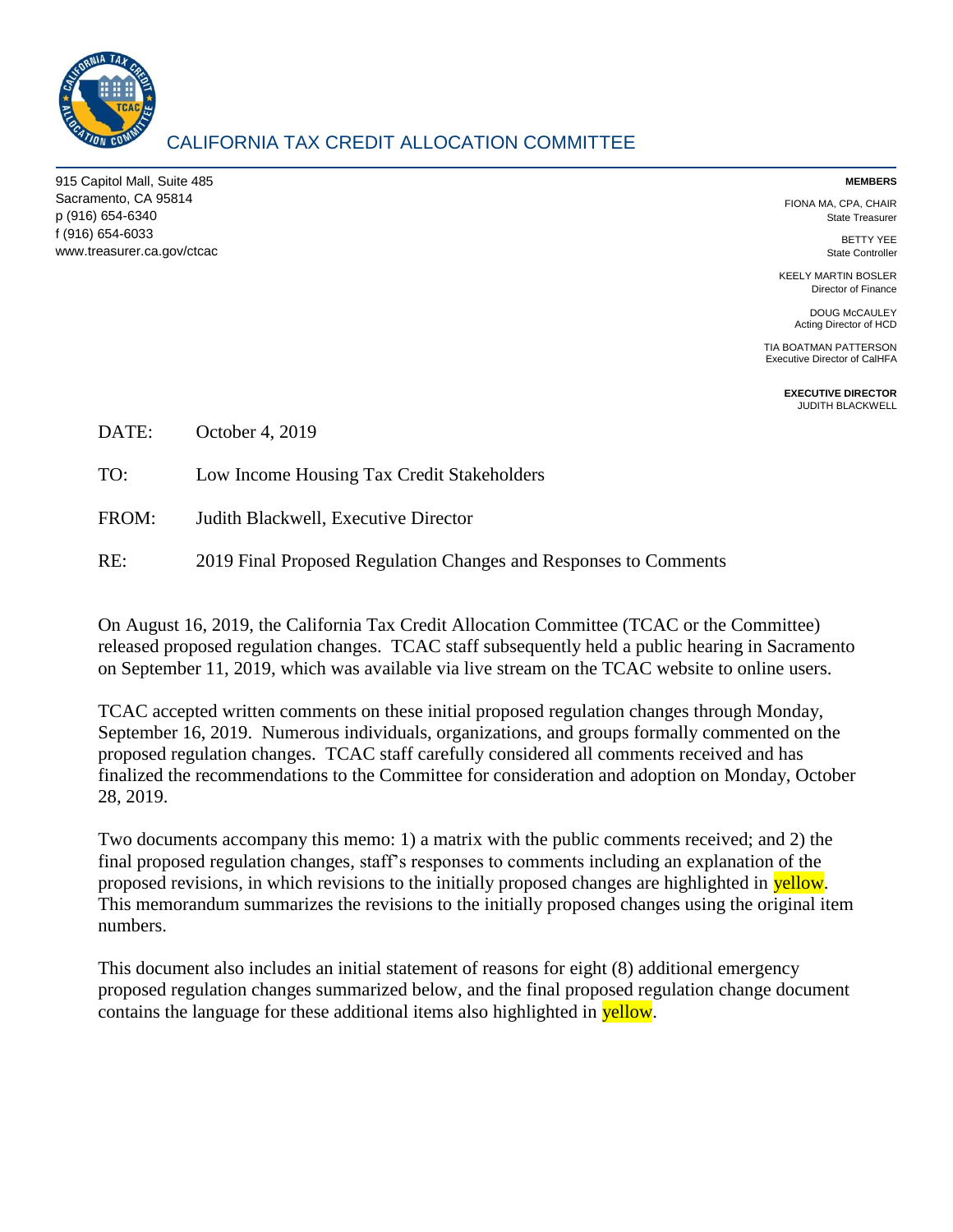### **Initial Proposed Changes Revised**

- 2. Add language relating to the allocation of the \$500M in State Tax Credits. Section 10305(h). Page 1-2.
- 3. Clarify the various eligible basis multipliers for calculating State Tax Credit. Section 10317(a). Page 2-3.
- 6. Clarify the requirements for State Tax Credit Allocations from the original \$70M and new \$500M. Clarify that projects applying for the State Tax Credit Allocations from the new \$500M have or will have current year's tax-exempt bond allocations. Withdraw initial proposed change eliminating the requirement that projects applying for State Tax Credit Allocations comprise of 100% Tax Credit Units. Section 10317(g). Page 4-6.
- 7. Separate parameters for State Tax Credit Allocations from original \$70M and new \$500M. Reduce scoring requirements for projects applying for State Tax Credit Allocations from the original \$70M. Add requirement for projects applying for State Tax Credit Allocations from the new \$500M meet the minimum requirements set forth in the CDLAC regulations. Clarify the readiness requirements for projects applying for State Tax Credit Allocations from the new \$500M. Section 10317(i) through (k). Page 6-9.
- 8. Incorporate changes from SB 9 regarding Certificated State Tax Credits. Section 10317(l). Page 7-9.
- 11. Allow non-competitive 4% projects to provide the applicable rental subsidy commitment within 180 days after credit reservation and add a reference to monthly contract rent. Section 10322(h)(22). Page 10-11.
- 12. Clarify that projects not meeting the 180/194-day Readiness to Proceed deadline or projects awarded State Tax Credits pursuant to Section 10317(j) unable to begin construction within 180 days of award shall result in rescission of credits or negative points. Add language relating to projects not meeting the requirements of Section 10322(h)(22). Section 10325(c)(2). Page 11-12.
- 15. Updates the current scoring options to the equivalent energy measurement of the 2019 Building Energy Efficiency Standards. Clarify on the EDR calculation, which is total EDR. Section 10325(c)(5)(B)(i) and (ii). Page 14-17.
- 19. Updates the current energy measurement of the 2019 Building Energy Efficiency Standards, the reference from a discontinued calculator to the Expected Performance Based Buydown calculator, and the software reference for rehabilitation energy improvement measurement. Clarify on the EDR calculation, which is total EDR. Section  $10325(c)(5)(G)3$ . through 6.(i). Page 18-21.
- 24. Clarify that substitution of funds requirements for Deferred-payment financing, grants and subsidies is post-reservation of tax credits. Clarify that residual receipts payment financing is held to the requirements of this regulation section. Section 10325(f)(8). Page 26-27.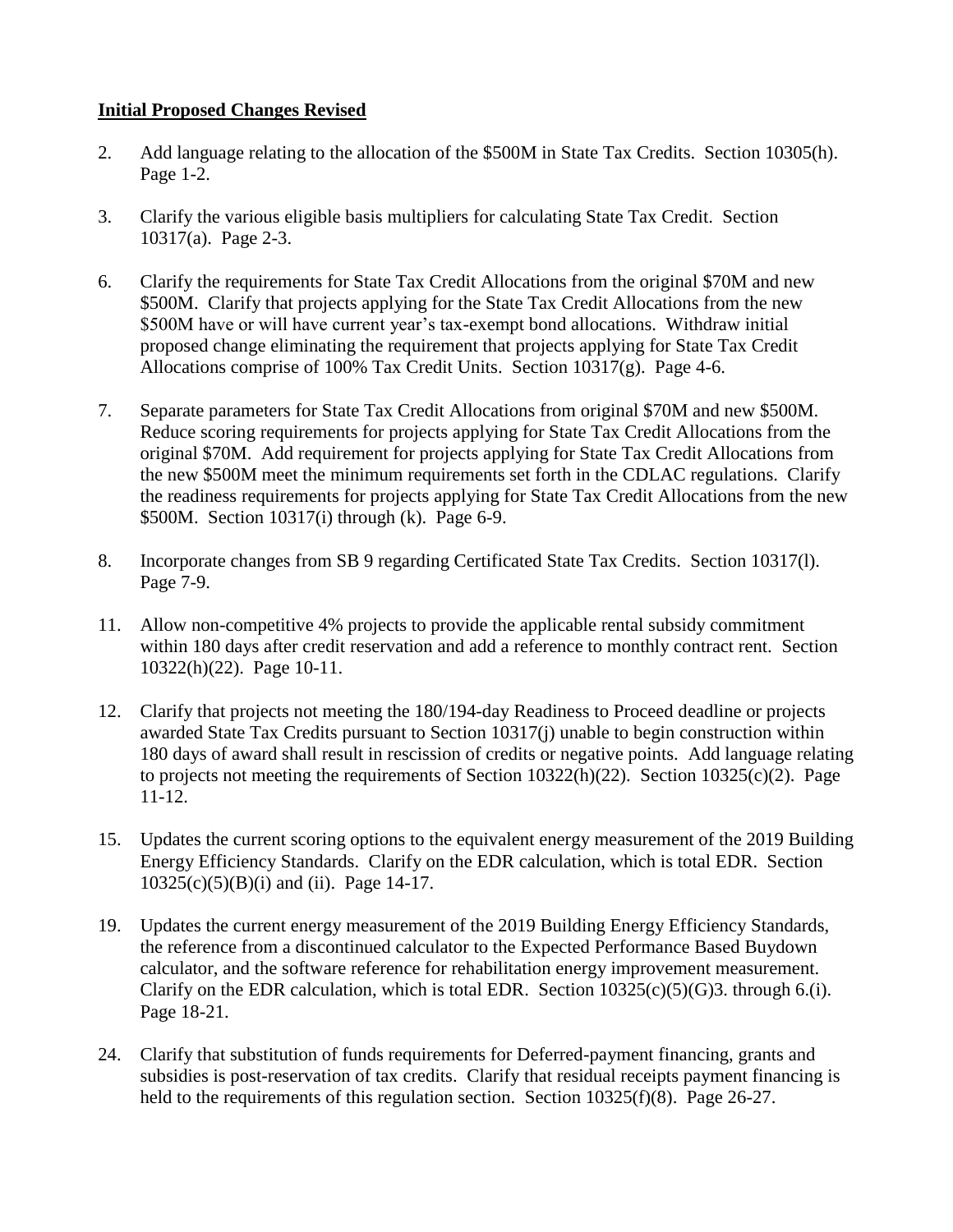- 27. Clarify language relating to the competitive requirements of the original \$70M in State Tax Credits and remove language relating to reapplications. Section 10326(a). Page 29-30.
- 28. Remove requirement for current financial statements for general partners and an executed property management contract for 4% projects. Add requirement that State Tax Credit Allocations from the new \$500M be limited to 33% of the amount available per round for any individual, entity, affiliate, and related entity. Section 10326(g)(5). Page 30-31.
- 30. Clarify that the project's high-cost test factor may increase or decrease the Developer Fee at the placed in service stage and that the base fee limit may not be increased from the initial application. Clarify that developer fee shall not be calculated using any unadjusted eligible acquisition basis where acquisition tax credits are not being requested. Section 10327(c)(2)(A). Page 32-35.
- 31. Increase the amount of developer fee that may be included in eligible basis for 9% projects. Section 10327(c)(2)(A)(i)-(ii). Page 32-35.
- 33. Increase the base cash out developer fee for 4% projects. Section 10327(c)(2)(B)(i)-(ii). Page 33-35.
- 37. Remove minimum and maximum flow requirements at the placed in service stage for 4% projects and 9% projects without a HUD subsidy layering review and clarified the elimination of the requirement was retroactive to placed in service packages already received by TCAC. Section 10327(g)(6). Page 39-40.

### **Initial Proposed Changes Retained**

- 4. Remove clarifying references resulting from conforming change in Section 10317(d)(3). Section 10317(c). Page 3.
- 5. Add authority to utilize the 130% basis increase with State Tax Credits allocated from the new \$500M. Section 10317(d)(3). Page 3-4.
- 9. Eliminate the requirement that the Applicant Statement needs to be notarized. Section 10322(h). Page 9.
- 10. Remove references to redevelopment-related projects subject to Department of Finance (DOF) approval. Section 10322(h)(16). Page 10.
- 16. Updates the Enterprise Green Communities point option to the current certification. Section 10325(c)(5)(C). Page 17.
- 17. Updates a software reference for rehabilitation energy improvement measurement. Section 10325(c)(5)(D). Page 17-18.
- 18. Increase the Water Efficiency point option from 3 points to 5 points in the Sustainable Building Methods point category. Section 10325(c)(5)(F). Page 18.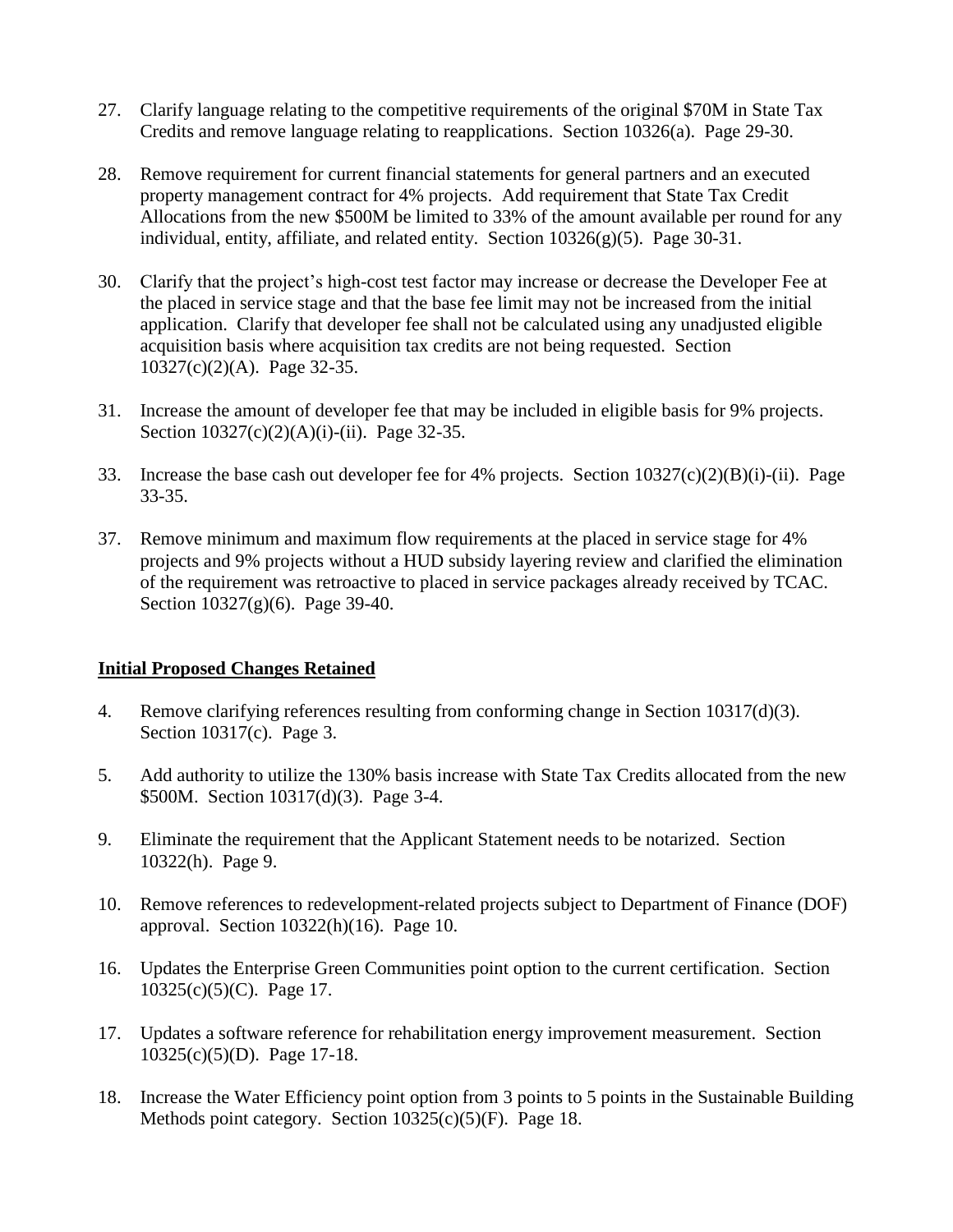- 20. Removal of the environmental clearance requirement (NEPA and CEQA) in the Readiness to Proceed point category. Section 10325(c)(7)(B). Page 21-23.
- 21. Clarify that substitution of funds requirements for an Enforceable Financing Commitment is post-reservation of tax credits. Section 10325(f)(3). Page 23-24.
- 22. Remove requirement for current financial statements for general partners and executed property management company contracts for 9% projects. Section 10325(f)(6). Page 24-25.
- 23. Updates the CABEC CEA certification to the current certification standards. Section 10325(f)(7)(A). Page 25-26.
- 26. Clarify the exception for the 62 years of age requirement in the Senior housing type. Section 10325(g)(2)(A). Page 27-28.
- 29. Remove archaic dates for projects proposing Average Income Test and increase the average targeting from 59% to 60% for 4% projects. Section  $10326(g)(9)$ . Page 29.
- 32. Remove developer fee requirements for projects receiving a waiver of the project size limitation. Section  $10327(c)(2)(A)(iii)$ . Page 33-35.
- 34. Remove 39% limit for basis limit increases. Section 10327(c)(5)(A). Page 36.
- 35. Update the energy measurement to current Energy Design Rating (EDR) of the 2019 Building Energy Efficiency Standards for buildings permitted on or after January 1, 2020, and the reference from a discontinued calculator to the Expected Performance Based Buydown calculator. Section  $10327(c)(5)(B)$ . Page 36-38.
- 36. Remove parking requirements relating to basis for 9% projects. Section 10327(c)(10). Page 38-39.

#### **Initial Proposed Changes Withdrawn**

- 1. Clarify the definition for Scattered Site Projects that 100% of the units be comprised of Tax Credit Units. Section 10302(ll). Page 1.
- 13. Eliminate requirement of a position description in the Service Amenities point category. Section 10325(c)(4)(B). Page 12-14.
- 14. Eliminate requirement that the service provider have at least 24 months of experience providing services in the Service Amenities point category. Section  $10325(c)(4)(B)$ . Page 12-14.
- 25. Remove requirement for outdoor play/recreational area for ages 13-17 in the Large Family housing type. Section  $10325(g)(1)(D)$ . Page 27-28.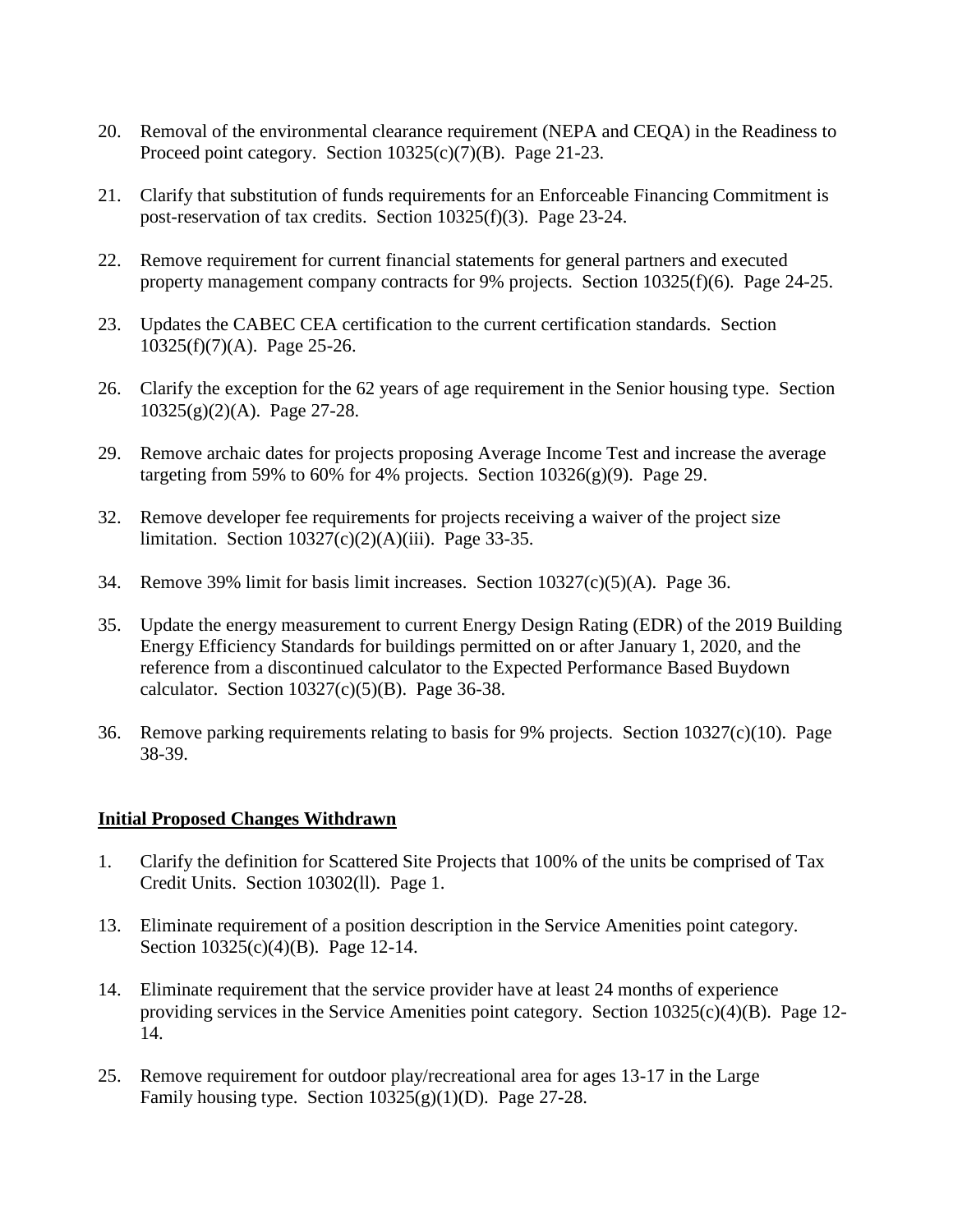### **New Emergency Proposed Regulation Change Proposals**

- 38. Clarify appraisal requirements for projects involving leased land. Section 10322(h)(9). Page 41-42.
- 39. Provide the Executive Director additional discretion related to incomplete and complete applications. Section 10322(d) and (e). Page 42.
- 40. Clarify the requirement for a letter from a local government official for projects requesting Revitalization Area Projects points in the Miscellaneous Federal and State Policies point category. Section  $10325(c)(8)(E)$ . Page 42-43.
- 41. Clarify USDA committed contract rents are USDA Basic rents. Section 10325(c)(9)(A)(ii). Page 43-44.
- 42. Establish a ranking system for projects applying for the new \$500M in State Tax Credits. Establish multiple funding round for the allocation of the new \$500M in State Tax Credits. Section 10326(b). Page 45.
- 43. Establish a complete application standard for projects applying State Tax Credit Allocations from the new \$500M. Section 10326(c). Page 45-46.
- 44. Increase the current threshold to provide additional forbearance for minor financial errors. Section 10327(a). Page 46.
- 45. Increase the current threshold to provide additional forbearance for minor cash flow errors Section 10327(g). Page 46.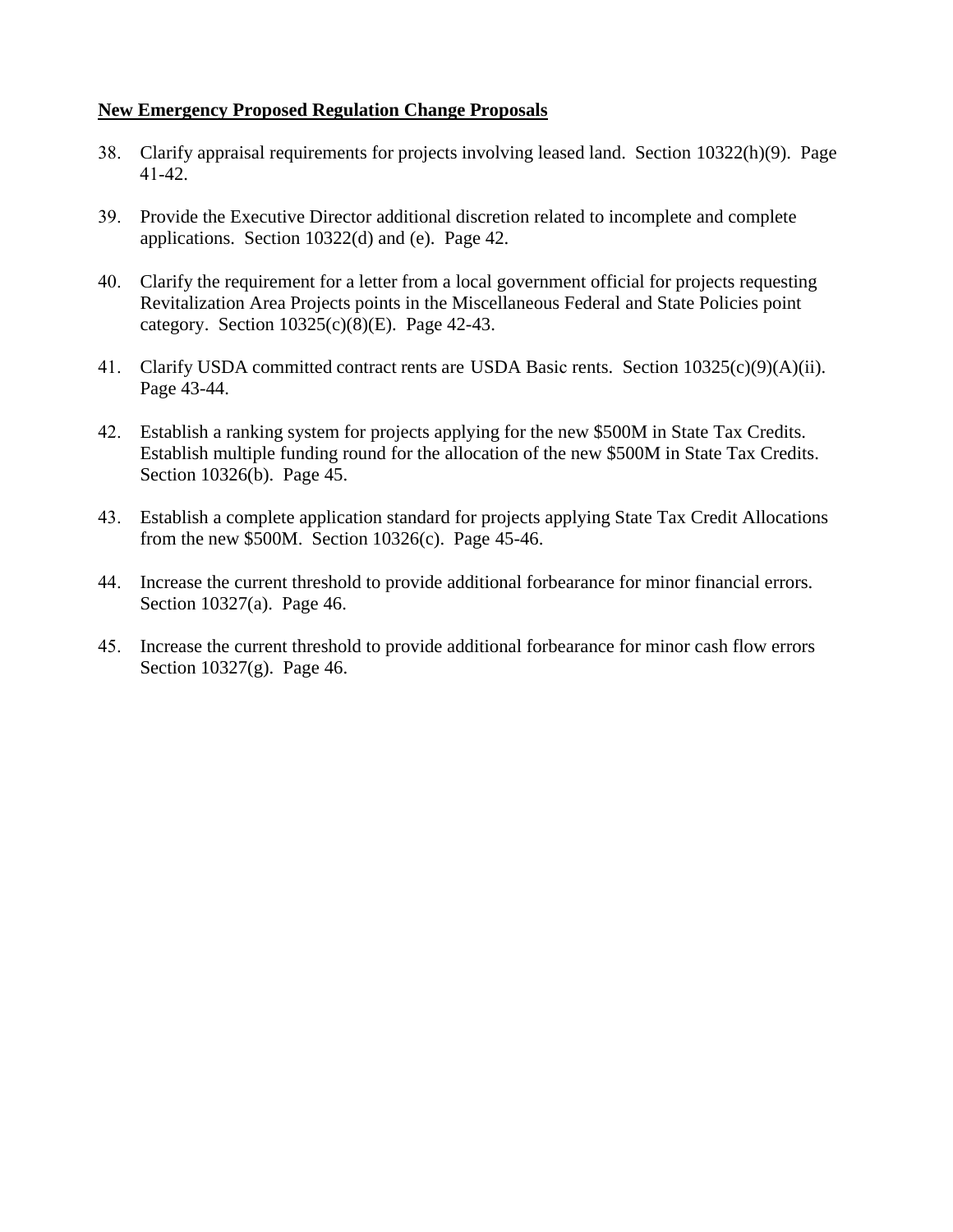#### **2019 Proposed Regulation Changes with Reasons October 4, 2019**

For a summary of comments received for each change, refer to the Public Comment Matrix.

### **Initial Proposed Change: Section 10302(ll)**

ll) Scattered Site Project. A project in which the parcels of land are not contiguous except for the interposition of a road, street, stream or similar property. Pursuant to IRC Section 42(g)(7), a Scattered Site Project must be comprised of 100% Tax Credit Units.

**Reason:** The proposed change incorporates the federal requirement that for scattered sites, all units must be rent-restricted as defined by IRC Section  $42(g)(7)$ , with the exception of any manager units.

**Response to Comments:** Commenters did not agree with staff's interpretation of IRC Section  $42(g)(7)$  and opposed the change, citing legal opinions that 100% rent-restricted but not 100% occupied by low-income households meet the federal requirement. In response to comments, staff withdraws the proposed change and will consult with the IRS regarding the meaning of Section  $429(g)(7)$ .

### **Final Proposed Change:** None

ll) Scattered Site Project. A project in which the parcels of land are not contiguous except for the interposition of a road, street, stream or similar property.

**\_\_\_\_\_\_\_\_\_\_\_\_\_\_\_\_\_\_\_\_\_\_\_\_\_\_\_\_\_\_\_\_\_\_\_\_\_\_\_\_\_\_\_\_\_\_\_\_\_\_\_\_**

### **Initial Proposed Change: Section 10305(h)**

(h) Notwithstanding any other provision of these regulations, the State Tax Credits allocated pursuant to subsection (g)(1)(B) of Sections 12206, 17058, and 23610.5 of the Revenue and Taxation Code shall be awarded to applicants for eligible projects receiving an allocation of State Ceiling from CDLAC and shall not be subject to a competition administered by the Committee during the calendar year 2020. Application selection criteria shall otherwise be applied in accordance with Section 10326.

**Reason:** The proposed regulation change incorporates changes made to state statute pursuant to AB 101.

**Response to Comments:** In response to numerous comments and requests for clarification of how AB 101 will be implemented, TCAC staff proposes additional language below and in other corresponding sections. This section clarifies the requirement to begin construction within 180 days, and the \$200,000,000 in state tax credits set aside for the CalHFA Mixed-Income Program.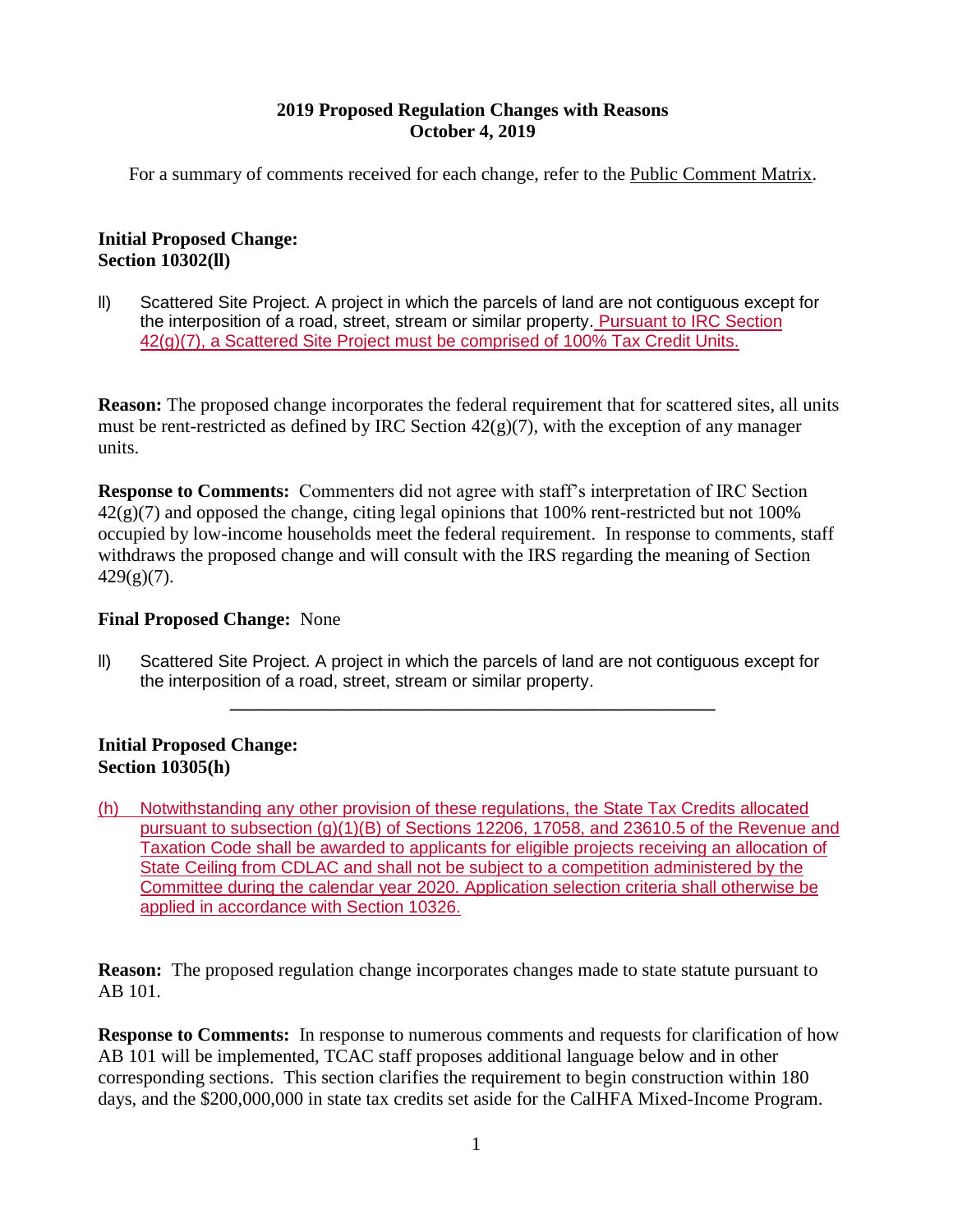### **Final Proposed Change:**

(h) Notwithstanding any other provision of these regulations, the State Tax Credits allocated pursuant to subsection (g)(1)(B) of Sections 12206, 17058, and 23610.5 of the Revenue and Taxation Code shall be awarded to applicants for eligible projects receiving an allocation of State Ceiling from CDLAC and shall not be subject to a competition administered by the Committee during the calendar year 2020. Projects shall begin construction within 180 days of award pursuant to Section 10317(j). Application selection criteria shall otherwise be applied in accordance with Section 10326. Up to two hundred million dollars (\$200,000,000) shall be allocated for housing financed by CalHFA's Mixed-Income Program.

**\_\_\_\_\_\_\_\_\_\_\_\_\_\_\_\_\_\_\_\_\_\_\_\_\_\_\_\_\_\_\_\_\_\_\_\_\_\_\_\_\_\_\_\_\_\_\_\_\_\_\_\_**

### **Initial Proposed Change: Section 10317(a)**

(a) General. In accordance with the R & T Code Sections 12205, 12206, 17057.5, 17058, 23610.4 and 23610.5, there shall be allowed as a Credit against the "tax" (as defined by R & T Code Section 12201) a State Tax Credit for Federal Credit Ceiling projects pursuant to subsection (g)(1)(A) of Sections 12206, 17058, and 23610.5 of the Revenue and Taxation Code and Tax Exempt Bond Projects pursuant to subsection (g)(1)(B) of Sections 12206, 17058, and 23610.5 of the Revenue and Taxation Code in an amount equal to no more than 30 percent (30%) of a credit ceiling the project's requested construction-related eligible basis. Except for State Farmworker Credits and projects meeting subparagraphs (A) through (D) in subsection (c)(4) of Sections 12206, 17058, and 23610.5 of the Revenue and Taxation Code, the maximum State Tax Credit award amount for a Ttax Eexempt Bbond Pproject pursuant to subsection (g)(1)(A) of Sections 12206, 17058, and 23610.5 of the Revenue and Taxation Code, or basis described in paragraph (f) below, is 13 percent (13%) of that project's requested eligible basis. The maximum State Farmworker Credit award amount for a  $T$ tax Eexempt Bbond Pproject, or basis described in paragraph (f) below, is 75 percent (75%) of that project's requested eligible basis. The maximum State Credit award for a project meeting subparagraphs (A) through (D) in subsection (c)(4) of Sections 12206, 17058, and 23610.5 of the Revenue and Taxation Code, or basis described in paragraph (f) below, is 95 percent (95%) of that project's requested eligible basis. Award amounts shall be computed in accordance with IRC Section 42, except as otherwise provided in applicable sections of the R & T Code.

**Reason:** The proposed regulation change incorporates changes made to state statute pursuant to AB 101 and clarifies the percentages used to calculate the various type of State Tax Credits.

**Response to Comments:** In response to numerous comments and requests for additional clarification, TCAC staff proposes additional language below pertaining to TCAC's existing standards for low appraised value and substantial rehabilitation. A commenter noted the references to subparagraphs (A) through (D) were not in Revenue and Taxation Code Sections 17058 and 23610.5. TCAC staff proposes to remove those references.

#### **Final Proposed Change:**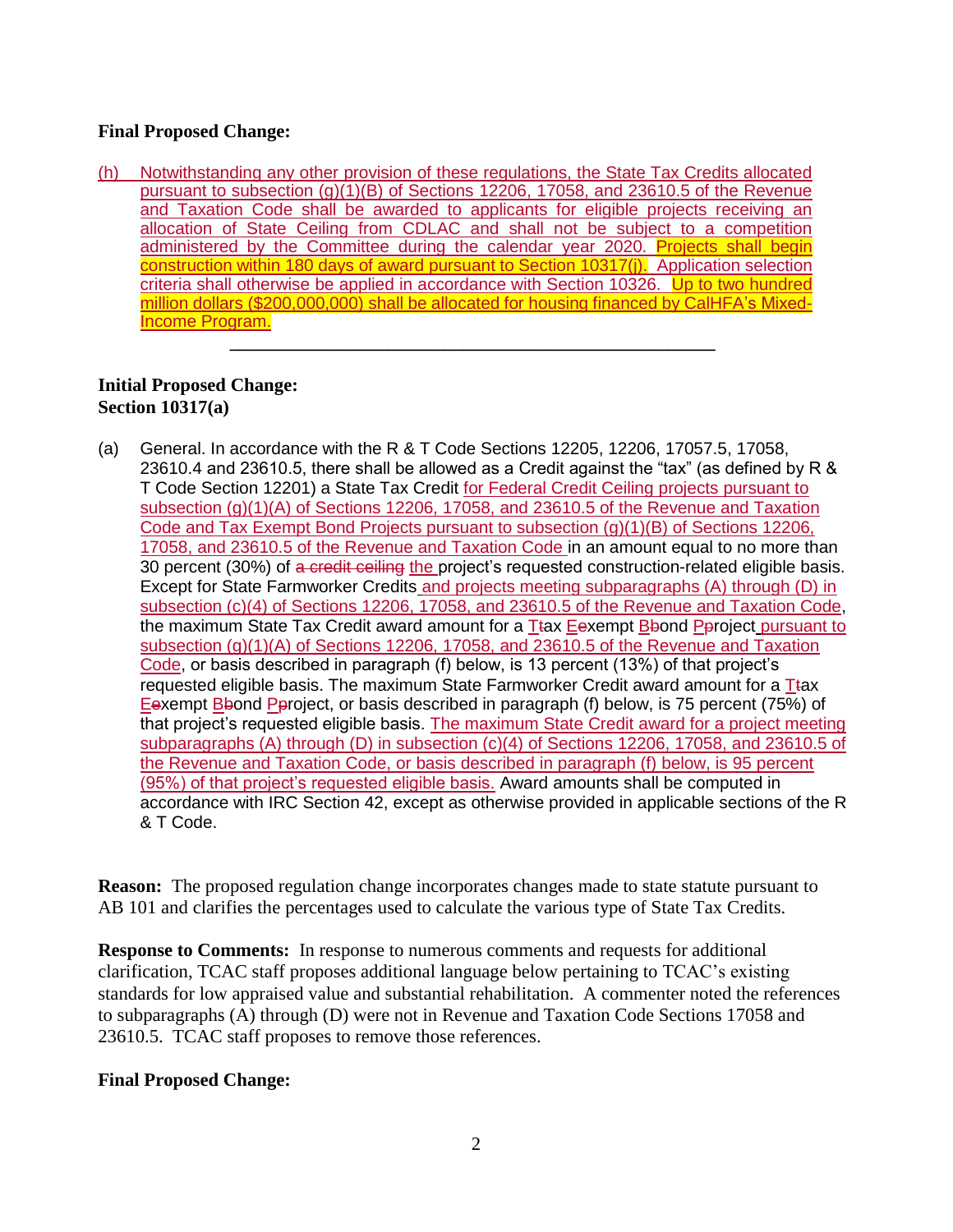(a) General. In accordance with the R & T Code Sections 12205, 12206, 17057.5, 17058, 23610.4 and 23610.5, there shall be allowed as a Credit against the "tax" (as defined by R & T Code Section 12201) a State Tax Credit for Federal Credit Ceiling projects pursuant to subsection (g)(1)(A) of Sections 12206, 17058, and 23610.5 of the Revenue and Taxation Code and Tax Exempt Bond Projects pursuant to subsection (g)(1)(B) of Sections 12206, 17058, and 23610.5 of the Revenue and Taxation Code in an amount equal to no more than 30 percent (30%) of a credit ceiling the project's requested construction-related eligible basis. Except for State Farmworker Credits and projects meeting subparagraphs (A) through (D) in subsection (c)(4) of Sections 12206, 17058, and 23610.5 of the Revenue and Taxation Code, the maximum State Tax Credit award amount for a Ttax Eexempt Bbond Pproject pursuant to subsection (g)(1)(A) of Sections 12206, 17058, and 23610.5 of the Revenue and Taxation Code, or basis described in paragraph (f) below, is 13 percent (13%) of that project's requested eligible basis. The maximum State Farmworker Credit award amount for a  $T$ tax Eexempt Bbond Pproject, or basis described in paragraph (f) below, is 75 percent (75%) of that project's requested eligible basis. The maximum State Credit award for a project meeting subparagraphs (A) through (D) in subsection (c)(4) of Sections 12206, 17058, and 23610.5 of the Revenue and Taxation Code, or basis described in paragraph (f) below, is 95 percent (95%) of that project's requested eligible basis. Insufficient credits due to a low appraised value as described in Subparagraph (C) shall be evidenced as defined in Section 10322(h)(9)(A) of these Regulations: the sum of third party debt encumbering the seller's property exceeds the appraised value. Substantial rehabilitation as described in Subparagraph (D) shall be evidenced by Section 10326(g)(7) of these Regulations. Award amounts shall be computed in accordance with IRC Section 42, except as otherwise provided in applicable sections of the R & T Code.

#### **Initial Proposed Change: Section 10317(c)**

(c) Limit on Credit amount. Except for Special Needs and State Farmworker Credit applications described in paragraph (d) below, all credit ceiling applications may request State credits provided the project application is not requesting the federal 130% basis adjustment for purposes of calculating the federal credit award amount. Projects are eligible for State credits regardless of their location within a federal Qualified Census Tract (QCT) or a Difficult Development Area (DDA).

**\_\_\_\_\_\_\_\_\_\_\_\_\_\_\_\_\_\_\_\_\_\_\_\_\_\_\_\_\_\_\_\_\_\_\_\_\_\_\_\_\_\_\_\_\_\_\_\_\_\_\_\_**

**Reason:** The proposed change removes the exception references for Special Needs and State Farmworker Credit applications since they are already referenced in subsection (d).

**Response to Comments:** No comments were received.

**Final Proposed Change:** Proceed with change as initially proposed, which removes a redundant phrase.

**\_\_\_\_\_\_\_\_\_\_\_\_\_\_\_\_\_\_\_\_\_\_\_\_\_\_\_\_\_\_\_\_\_\_\_\_\_\_\_\_\_\_\_\_\_\_\_\_\_\_\_\_**

**Initial Proposed Change: Section 10317(d)(3)**

(3) Under authority granted by Revenue and Taxation Code Sections  $12206(b)(2)(E)(iii)$ ,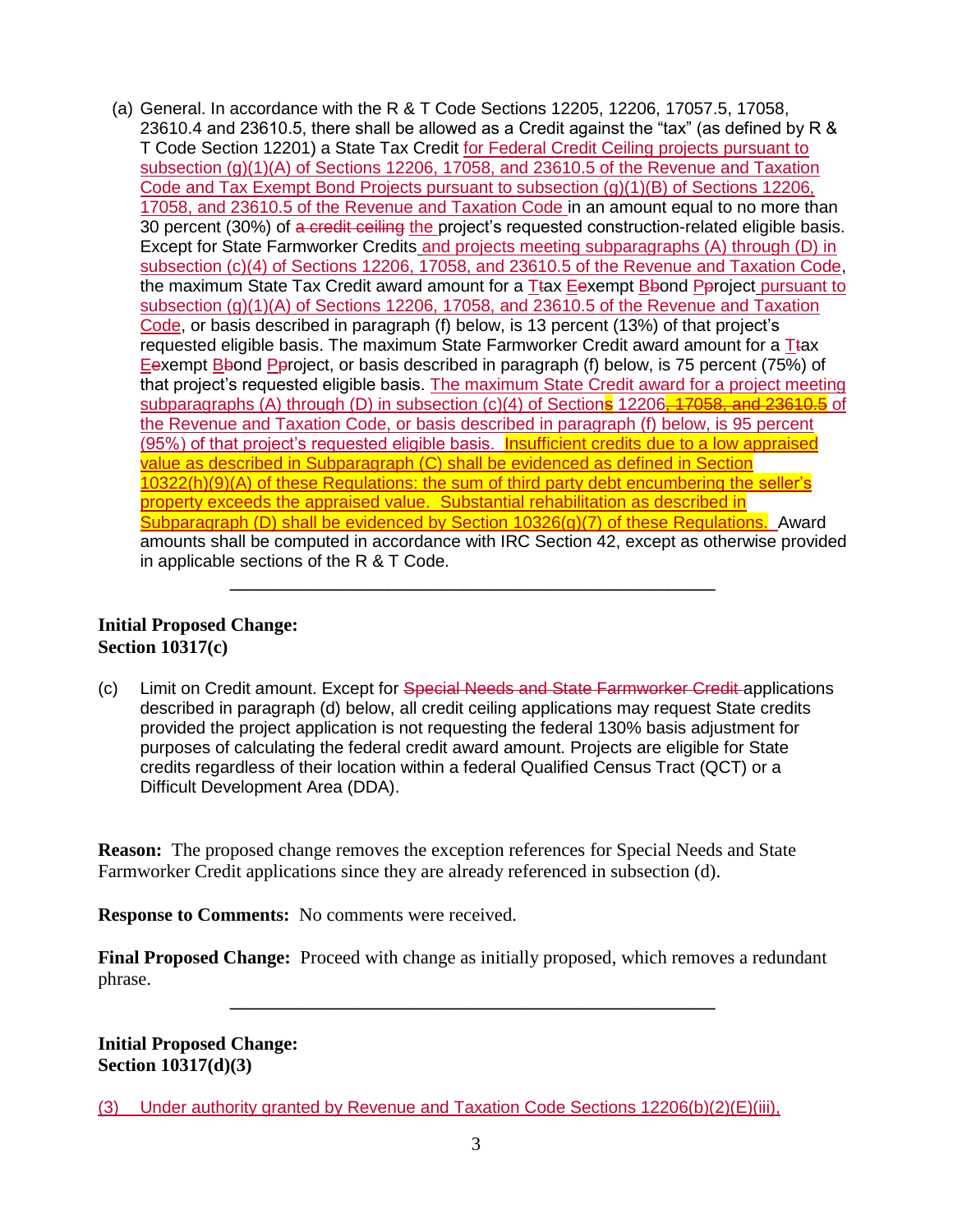17058(b)(2)(E)(iii), and 23610.5(b)(2)(E)(iii), new construction applications for 4% federal tax credits plus State Credits pursuant to subsection (g)(1)(B) of Sections 12206, 17058, and 23610.5 of the Revenue and Taxation Code within a QCT or DDA may request the federal 130% basis boost and may also request State credits.

**Reason**: The proposed change conforms to authority granted by Revenue and Taxation Code Sections  $12206(b)(2)(E)(iii)$ ,  $17058(b)(2)(E)(iii)$ , and  $23610.5(b)(2)(E)(iii)$  permitting new construction applications for 4% federal tax credits plus State Credits pursuant to subsection  $(g)(1)(B)$  of Sections 12206, 17058, and 23610.5 of the Revenue and Taxation Code located within a QCT or DDA to request both the federal 130% basis boost and State credits.

**\_\_\_\_\_\_\_\_\_\_\_\_\_\_\_\_\_\_\_\_\_\_\_\_\_\_\_\_\_\_\_\_\_\_\_\_\_\_\_\_\_\_\_\_\_\_\_\_\_\_\_\_**

**Response to Comments:** Commenters supported this change.

**Final Proposed Change:** Proceed with change as initially proposed.

### **Initial Proposed Change: Section 10317(g)**

- (g) Tax-Exempt Bond Financing. Projects financed under the tax-exempt bond financing provisions of Section 42(h)(4)(b) of the IRC, and Section 10326 of these regulations may apply for State Tax Credits if the following conditions are met:
	- (1) the project is comprised of 100% Tax Credit Units. Excepted from this rule are projects proposed for acquisition and rehabilitation that were developed under the HUD Section 236 or 202 programs, and are subject to those programs' use restrictions. Projects under those circumstances may propose a lesser percentage of Tax Credit Units to accommodate existing over-income residents who originally qualified under Section 236 or 202 income eligibility;
	- $\left(2\right)$  one or more buildings is not eligible for the 130% basis adjustment, in which case the State Tax Credits shall be available only for the buildings not eligible for the 130% basis adjustment. This paragraph shall not apply to projects proposing a Special Needs housing type or applying for State Farmworker Credits;
	- $(3)(2)$  the project has or will have a current year's tax-exempt bond allocation: That is, that State Tax Credits will not be available to projects that have already received a reservation of 4% credit in the previous year; and
	- $(4)(3)$  the applicant must demonstrate, by no later than 10 business days after the tax credit preliminary reservation, that a tax-exempt bond allocation has been received or applied for.

**Reason:** Staff proposes to remove the requirement that projects with tax-exempt bond financing and requesting state credit (4% plus state credit) be comprised of 100% tax credit units. No other application types are held to this restriction, and staff proposes to remove the requirement for 4% plus state credit applications.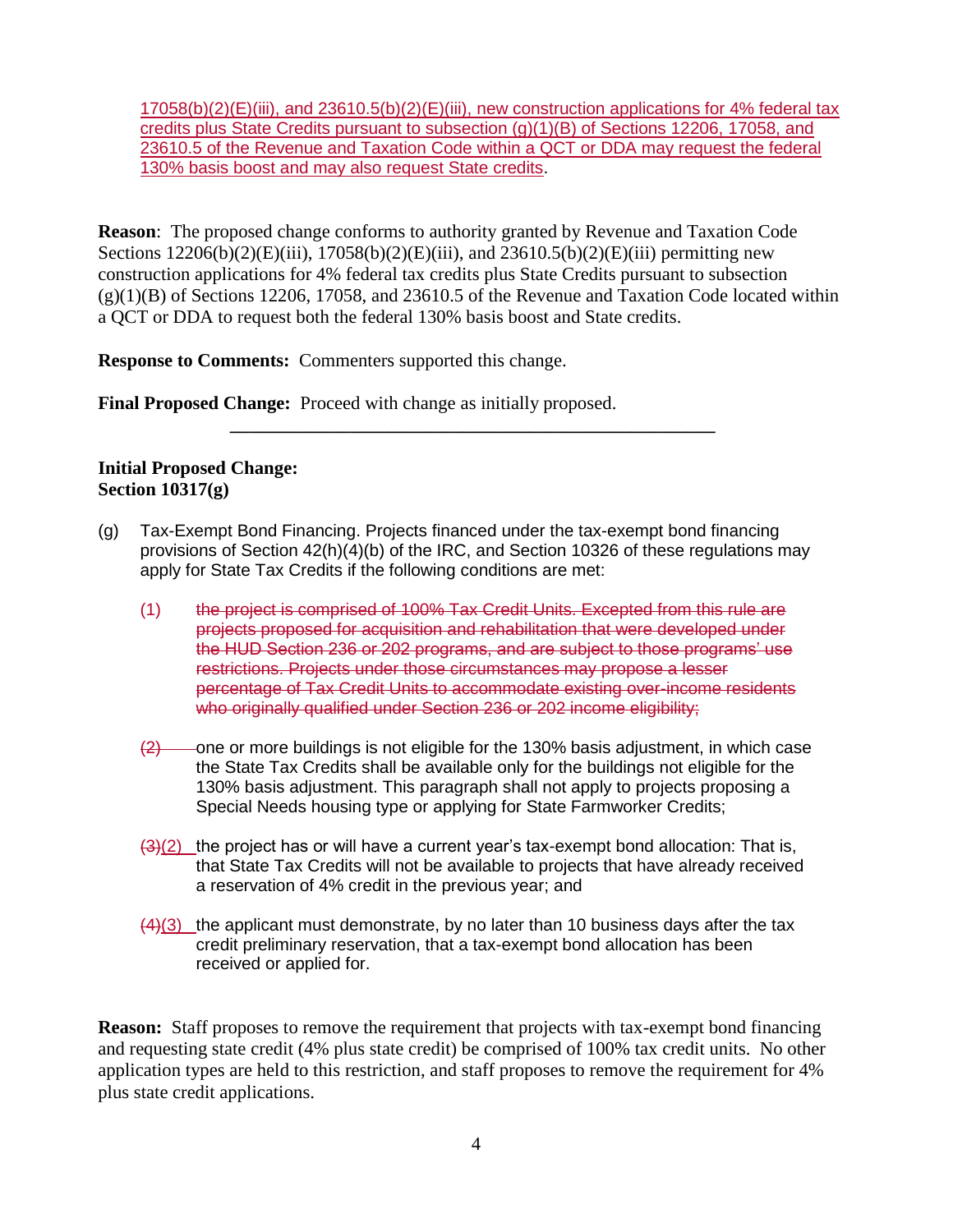**Response to Comments:** TCAC received comments both in support and opposition to the proposed change to eliminate the requirement for 100% tax credit units. Staff proposes to withdraw the proposal and continue to require 100% tax credit units for the 4% + state credit awarded during the 9% competitive rounds due to the public benefit of this requirement. In addition, staff is proposing to add clarifying language to this section which delineates the requirements in this section for the existing 4% plus state credit (15% of approximately \$100 million per year) and the \$500 million state credit for 2020. The requirement for 100% tax credit units is limited to the existing 4% plus state credit (15% of approximately \$100 million per year) and does not include the \$500 million state credit.

Added language in this section clarifies that projects requesting an allocation of the \$500 million in state credit must receive a bond allocation in year of the tax credit allocation. While staff originally considered permitting a bond allocation in the year prior to the state tax credit allocation, it is TCAC staff's understanding that CDLAC will increase the threshold point score for 2020 beginning in October of this year. In fairness to all applicants of the \$500 million state credits, requiring a bond allocation in the same year as the tax credit allocation will ensure that all bond applications to meet the same threshold scoring standard.

### **Final Proposed Change:**

- (g) Tax-Exempt Bond Financing. Projects financed under the tax-exempt bond financing provisions of Section 42(h)(4)(b) of the IRC, subsection (g)(1)(A) of Sections 12206, 17058. and 23610.5 of the Revenue and Taxation Code and Section 10326 of these regulations may apply for State Tax Credits if the following conditions are met:
	- (1) the project is comprised of 100% Tax Credit Units. Excepted from this rule are projects proposed for acquisition and rehabilitation that were developed under the HUD Section 236 or 202 programs, and are subject to those programs' use restrictions. Projects under those circumstances may propose a lesser percentage of Tax Credit Units to accommodate existing over-income residents who originally qualified under Section 236 or 202 income eligibility;
	- (2) one or more buildings is not eligible for the 130% basis adjustment, in which case the State Tax Credits shall be available only for the buildings not eligible for the 130% basis adjustment. This paragraph shall not apply to projects referenced in Section 10317(d) proposing a Special Needs housing type or applying for State Farmworker Credits;
	- (3) the project has or will have a current year's tax-exempt bond allocation: That is, that State Tax Credits will not be available to projects that have already received a reservation of 4% credit in the previous year; and
	- (4) the applicant must demonstrate, by no later than 10 business days after the tax credit preliminary reservation, that a tax-exempt bond allocation has been received or applied for.

Projects financed under the tax-exempt bond financing provisions of Section 42(h)(4)(b) of the IRC, subsection (g)(1)(B) of Sections 12206, 17058, and 23610.5 of the Revenue and Taxation Code and Section 10326 of these regulations applying for State Tax Credits must have or will have a current year's tax-exempt bond allocation: That is, that State Tax Credits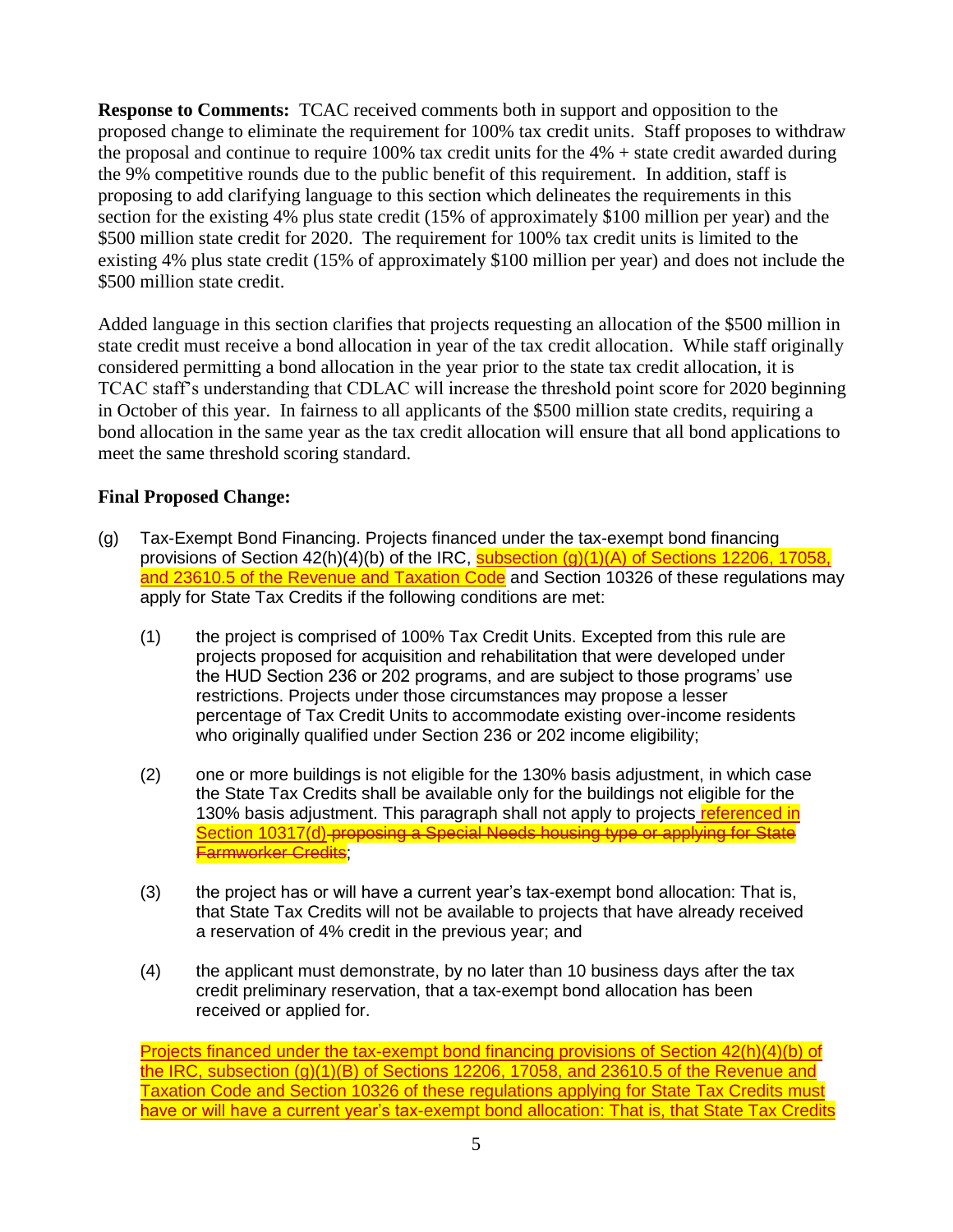will not be available to projects that have already received a reservation of 4% credit in the previous year.

**\_\_\_\_\_\_\_\_\_\_\_\_\_\_\_\_\_\_\_\_\_\_\_\_\_\_\_\_\_\_\_\_\_\_\_\_\_\_\_\_\_\_\_\_\_\_\_\_\_\_\_\_**

**Initial Proposed Change: Section 10317(i)**

- (i) State Tax Credit Allocations pursuant to subsection (g)(1)(A) of Sections 12206, 17058, and 23610.5 of the Revenue and Taxation Code. The following parameters apply:
	- (1) An amount equal to fifteen percent (15%) of the annual State Tax Credit authority will be available for bond financed projects. In the first round of each year, CTCAC shall make reservations, up to the 15% limit, for all projects receiving maximum point scores in order of final tiebreaker scores. CTCAC shall make reservations of any remaining State Tax Credits within this set-aside during the second round;
	- (2) The project will be competitively scored under the system delineated in Section 10325(c)(1) through  $(4)(A)$ , (6), (7) and (9), except that the only tie breaker shall be the final tie-breaker enumerated at Section 10325(c)(9) of these regulations and the maximum points available to a project under section 10325(c)(6)(A) shall be 30. Notwithstanding the foregoing, existing tax credit projects must comply with the requirements of Section 10326(g)(8)(A);

**Reason:** Staff proposes to reduce the minimum point requirements for 4% plus state credit applications. Under the current system, these applications are required to compete under a point scoring system nearly identical to the 9% credit scoring system, but for fewer credits per project (4% credit versus 9% credit). Recent stakeholder input regarding increasing housing production and the financial feasibility of projects funded with 4% plus state credit proposed reducing the minimum point requirements for 4% plus state credit applications. The proposed change eliminates the scoring categories for service amenities and sustainable building and reduces the deeper income targeting point category requirement. The proposed change also clarifies that resyndication applications must comply with the requirement that any former service amenity requirements must continue for a period of 15 years as part of the resyndication.

**Response to Comments:** The large majority of commenters opposed the proposed change, with the strongest remarks addressed toward removing the service amenity point category. TCAC staff is also aware of other, earlier stakeholder recommendations to reduce the minimum point requirements for 4% plus state credit applications (15% of approximately \$100 million per year). TCAC staff finds the comments regarding the importance of services compelling and proposes to retain the service amenities point scoring category for the existing 4% plus state credit (15% of approximately \$100 million per year). In response to comments requesting competitive scoring be required for the \$500 million state credit, staff believes the intent of AB 101 bars this type of requirement for the calendar year 2020. In response to the comment suggesting limiting the existing 4% plus state credit (15% of approximately \$100 million per year) to projects eligible for a 95% state credit multiplier (see Section 10317(a)), the \$500 million is available only to new construction units, and at this time TCAC staff is not proposing to limit rehabilitation project access to the existing 4% plus state credit awarded during competitive rounds.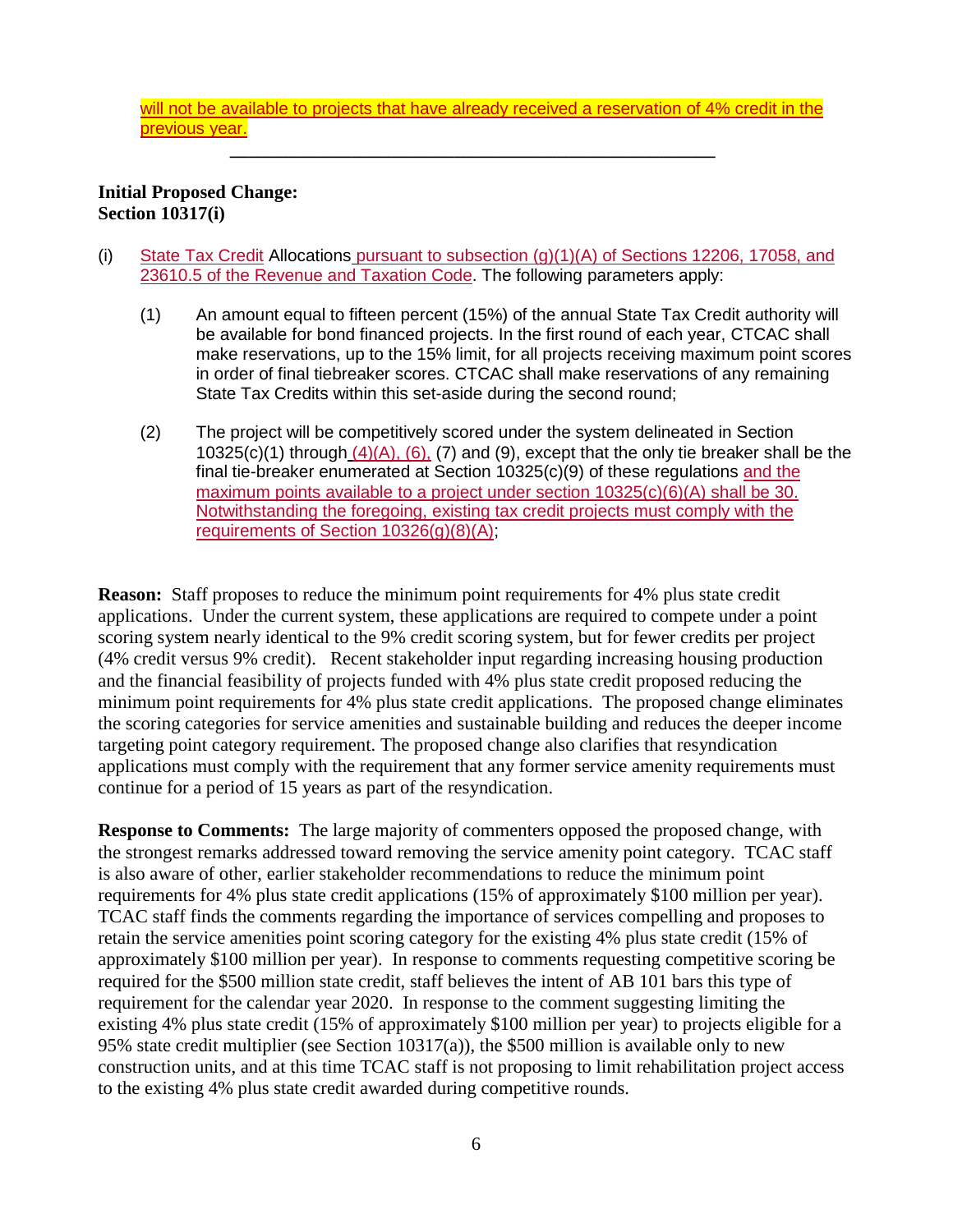### **Final Proposed Change:**

- (i) State Tax Credit Allocations pursuant to subsection (g)(1)(A) of Sections 12206, 17058, and 23610.5 of the Revenue and Taxation Code. The following parameters apply:
	- (1) An amount equal to fifteen percent (15%) of the annual State Tax Credit authority will be available for bond financed projects. In the first round of each year, CTCAC shall make reservations, up to the 15% limit, for all projects receiving maximum point scores in order of final tiebreaker scores. CTCAC shall make reservations of any remaining State Tax Credits within this set-aside during the second round;
	- (2) The project will be competitively scored under the system delineated in Section 10325(c)(1) through  $(4)(A)$  and  $(B)$ , (6), (7) and (9), except that the only tie breaker shall be the final tie-breaker enumerated at Section 10325(c)(9) of these regulations and the maximum points available to a project under section 10325(c)(6)(A) shall be 30. Notwithstanding the foregoing, existing tax credit projects must comply with the requirements of Section 10326(g)(8)(A);

**\_\_\_\_\_\_\_\_\_\_\_\_\_\_\_\_\_\_\_\_\_\_\_\_\_\_\_\_\_\_\_\_\_\_\_\_\_\_\_\_\_\_\_\_\_\_\_\_\_\_\_\_**

### **Initial Proposed Change: Section 10317(j) through (l)**

- (j) State Tax Credit Allocations pursuant to subsection (g)(1)(B) of Sections 12206, 17058, and 23610.5 of the Revenue and Taxation Code. For calendar year 2020, an amount equal to five hundred million dollars (\$500,000,000) in total State Tax Credit authority will be available for new construction Tax Exempt Bond Projects subject to the minimum requirements of Section 10326 for projects that can begin construction within 180 days from award. Failure to begin construction within 180 days of award shall result in rescission of the Tax Credit Reservation and may result in assessment of negative points.
- $\left(\frac{1}{1}\right)$ (k) All projects that have received state credits shall comply with the limitations on cash distributions required pursuant to Sections 12206(d), 17058(d), and 23610.5(d) of the Revenue and Taxation Code.
- $\frac{f(k)(I)}{I(1)}$  In the initial application, applicants requesting state credits shall make an irrevocable election to sell ("certificate") or not sell all or any portion of the state credit, as allowed pursuant to Revenue and Taxation Code Sections 12206(o),  $17058(q)$ , and  $23610.5(r)$ . The applicant for a certificated credit shall be a nonprofit entity and the state credit price shall not be less than eighty (80) cents per dollar of credit. After a reservation is made, the applicant may only rescind an election to sell if the state credit pricing falls below the required 80 cents per dollar of credit and with the approval of the Executive Director. The applicant may, only once, revoke an election to sell at any time before CTCAC issues the Form(s) 3521A for the project, at which the point the election shall become irrevocable.
	- (2) An applicant who elects to sell any portion of the state credit and a buyer who later resells any portion of the credit (credits may be resold only once) shall report to CTCAC within 10 days of the sale of the credit, in a form specified by CTCAC, all required information regarding the purchase and sale of the credit, including the social security or other taxpayer identification number of the party or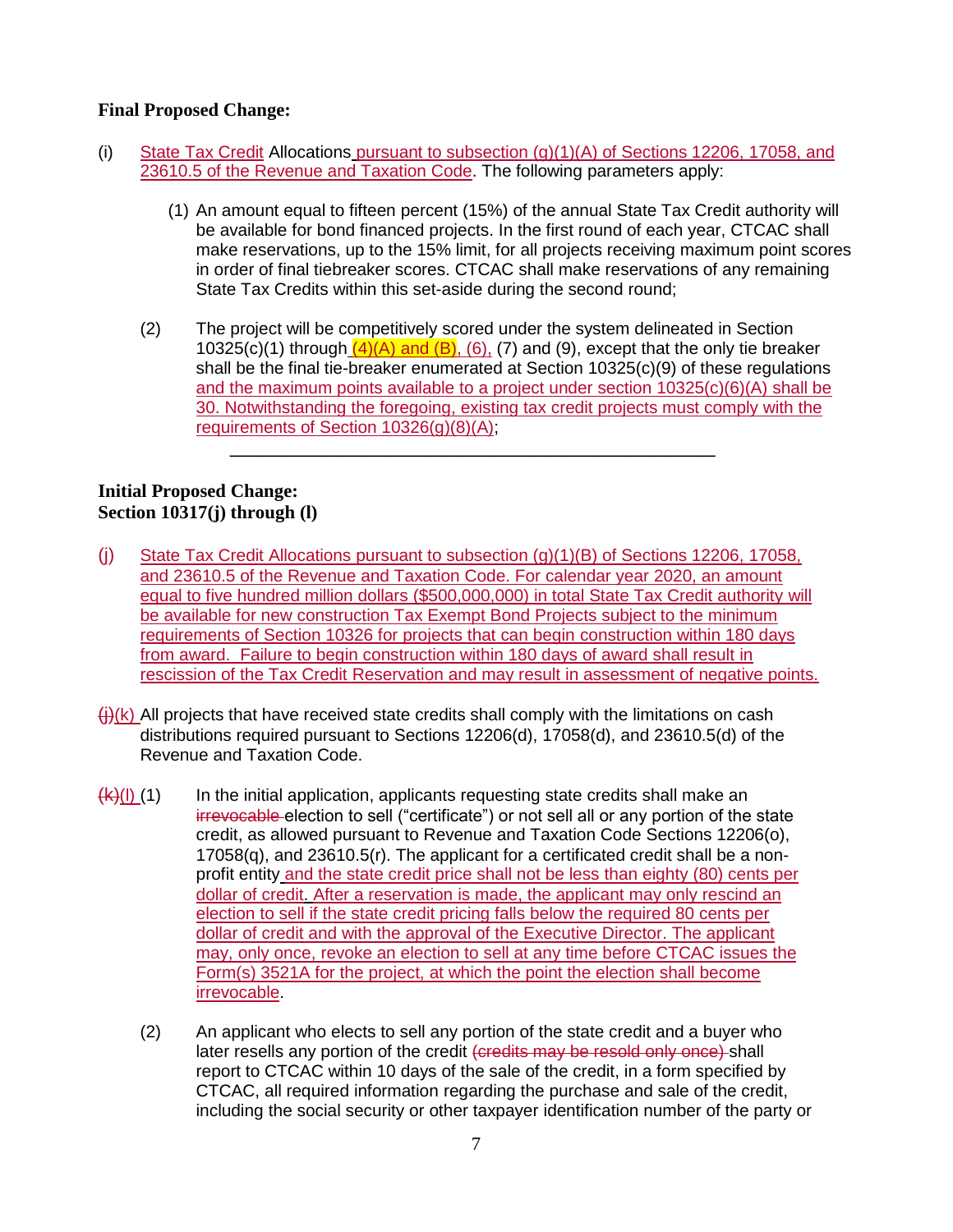parties to whom the credit has been sold, the face amount of the credit sold, and the amount of consideration received for the sale of the credit. At the request of the owner, CTCAC shall reissue the Form(s) 3521A in the name of the buyer.

**Reason:** The proposed change in subsection (j) differentiates the requirements of the State Credit Allocations from subsection (i) for State Tax Credit Allocations pursuant to subsections  $(g)(1)(A)$  and  $(B)$  of Sections 12206, 17058, and 23610.5 of the Revenue and Taxation Code. Furthermore, the previous subsection (j) now becomes  $(k)$  and the previous subsection  $(k)$ becomes (l).

The proposed changes in the new subsection (l) incorporate changes to state statute for certificated state credit. Certificated state credits allow for higher state credit pricing and equity (because the state credit investor does not have an ownership interest in the project), providing more financing resources. The first proposed change permits an applicant to revoke an election to certificate through the period of the placed in service application review, for any reason. The second proposed change permits credits to be resold more than once.

**Response to Comments:** For subsection (j), in response to numerous comments and requests for clarification of how AB 101 will be implemented, TCAC staff proposes additional language referencing the CDLAC requirements to ensure applicant understanding that all AB 101 requirements must be met to receive the state credit allocation. In the final proposed change, staff proposes to cite the CDLAC regulation sections, including the minimum scoring threshold. Staff also proposes to add language clarifying how the requirement for readiness within 180 days will be documented, and the result of non-compliance. These changes encourage applications for projects that are truly ready to begin construction, as intended by AB 101.

For subsection (l), commenters opposed the proposed language because there was an inadvertent typographical error. In the final proposal this has been corrected.

### **Final Proposed Change:**

(j) State Tax Credit Allocations pursuant to subsection (g)(1)(B) of Sections 12206, 17058, and 23610.5 of the Revenue and Taxation Code. For calendar year 2020, an amount equal to five hundred million dollars (\$500,000,000) in total State Tax Credit authority will be available for new construction Tax Exempt Bond Projects subject to the minimum requirements set forth in Sections 5033, 5190, 5010(c), and 5230 of the California Debt Limit Allocation Committee regulations, and the minimum requirements of Section 10326 for projects that can begin construction within 180 days from award. Failure to begin construction within 180 days of award shall result in rescission of the Tax Credit Reservation and may result in assessment of negative points.

Readiness to begin construction within 180 days from award shall be evidenced in the application as set forth in Sections 10325(c)(7)(A) and (B) of these regulations. Within 180 days of the award the applicant must submit to CTCAC building permits (a grading permit does not suffice to meet this requirement except that in the event that the city or county as a rule does not issue building permits prior to the completion of grading, a grading permit shall suffice; if the project is a design-build project in which the city or county does not issue building permits until designs are fully complete, the city or county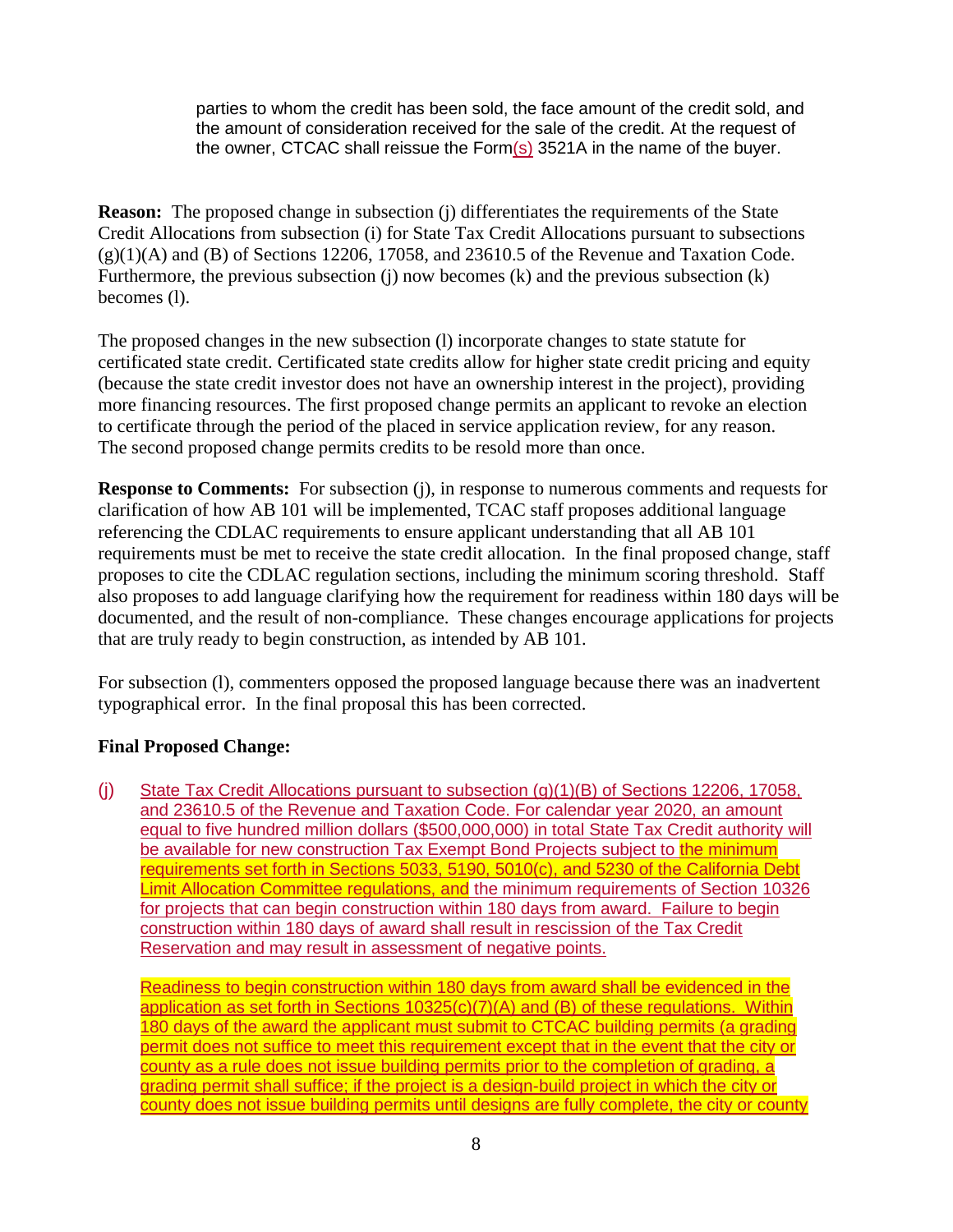shall have approved construction to begin) or the applicable tribal documents, and notice to proceed delivered to the contractor.

Failure to begin construction within 180 days of award shall result in rescission of the Tax Credit Reservation and may result in assessment of negative points.

- $\left(\frac{1}{1}\right)$ (k) All projects that have received state credits shall comply with the limitations on cash distributions required pursuant to Sections 12206(d), 17058(d), and 23610.5(d) of the Revenue and Taxation Code.
- $\frac{f(k)(I)}{I(1)}$  In the initial application, applicants requesting state credits shall make an irrevocable election to sell ("certificate") or not sell all or any portion of the state credit, as allowed pursuant to Revenue and Taxation Code Sections 12206(o), 17058(q), and 23610.5(r). The applicant for a certificated credit shall be a nonprofit entity and the state credit price shall not be less than eighty (80) cents per dollar of credit. After a reservation is made, the applicant may only rescind an election to sell if the state credit pricing falls below the required 80 cents per dollar of credit and with the approval of the Executive Director. The applicant may, only once, revoke an election to sell at any time before CTCAC issues the Form(s) 3521A for the project, at which the point the election shall become irrevocable.
	- (2) An applicant who elects to sell any portion of the state credit and a buyer who later resells any portion of the credit (credits may be resold only once) shall report to CTCAC within 10 days of the sale of the credit, in a form specified by CTCAC, all required information regarding the purchase and sale of the credit, including the social security or other taxpayer identification number of the party or parties to whom the credit has been sold, the face amount of the credit sold, and the amount of consideration received for the sale of the credit. At the request of the owner, CTCAC shall reissue the Form $(s)$  3521A in the name of the buyer.

**\_\_\_\_\_\_\_\_\_\_\_\_\_\_\_\_\_\_\_\_\_\_\_\_\_\_\_\_\_\_\_\_\_\_\_\_\_\_\_\_\_\_\_\_\_\_\_\_\_\_\_\_**

### **Initial Proposed Change: Section 10322(h)(1)**

- (h) Standard application documents. The following documentation relevant to the proposed project is required to be submitted with all applications:
	- (1) Applicant's Statement. A signed, notarized statement signifying the responsibility of the applicant to:

**Reason:** The proposed change eliminates the requirement for a notarized applicant statement. Staff does not find that the notarization process adds significant value, and this change allows TCAC's program to conform to the CDLAC applicant statement format.

**Response to Comments:** Commenters supported this change, which is intended to streamline the application process and reduce documentation requirements.

**Final Proposed Change:** Proceed with change as initially proposed.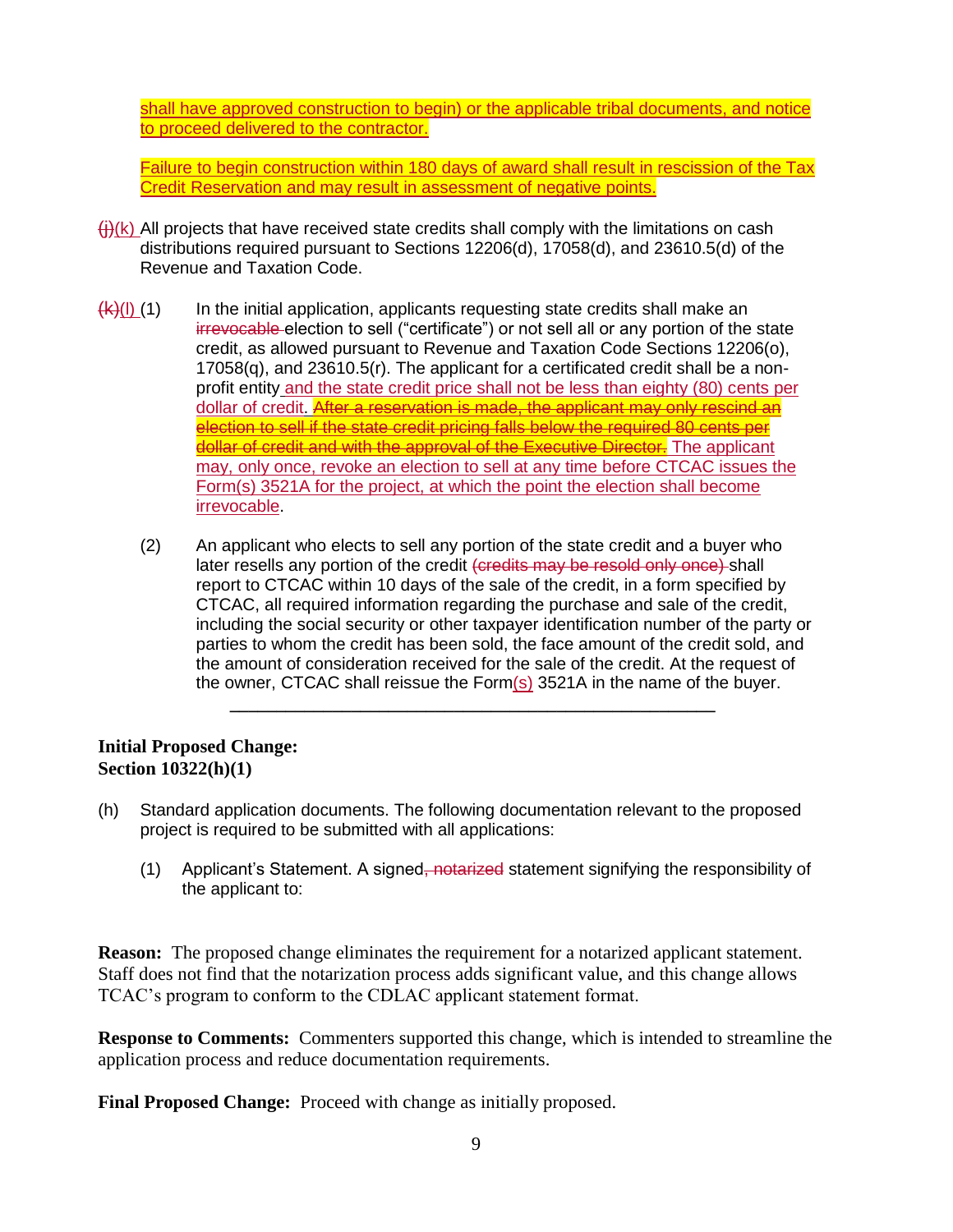### **Initial Proposed Change: Section 10322(h)(16)**

(16) Financing plan. A detailed description of the financing plan, and proposed sources and uses of funds, to include construction, permanent, and bridge loan sources, and other fund sources, including rent or operating subsidies and reserves. The commitment status of all fund sources shall be described, and non-traditional financing arrangements shall be explained. Those projects with redevelopment-related project financing subject to Department of Finance (DOF) approval are required to provide within the CTCAC application a Final and Conclusive Determination Letter, or other written communication from DOF stating that DOF does not issue, or concludes is unnecessary, Final and Conclusive Determinations for this form of redevelopment financing obligation.

**\_\_\_\_\_\_\_\_\_\_\_\_\_\_\_\_\_\_\_\_\_\_\_\_\_\_\_\_\_\_\_\_\_\_\_\_\_\_\_\_\_\_\_\_\_\_\_\_\_\_\_\_**

**Reason:** The proposed change removes the requirement that projects with redevelopment (RDA) financing provide documentation of Department of Finance (DOF) approval of the disposition of redevelopment assets and properties and any applicable transfer to successor agencies. Based on application submissions of the past several years, this process appears to be completed and assets and properties are now held by successor agencies.

**Response to Comments:** No comments were received.

**Final Proposed Change:** Proceed with change as initially proposed.

### **Initial Proposed Change: Section 10322(h)(22)**

(22) Certification of subsidies. The applicant must certify as to the full extent of all Federal, State, and local subsidies which apply (or for which the taxpayer expects to apply) with respect to the proposed project. (IRC Section 42(m)(2)(C)(ii)) If rental assistance, operating subsidies or annuities are proposed, all related commitments that secure such funds must be provided. Non-competitive Tax-Exempt Bond Projects may receive a reservation of tax credits with the condition to provide the applicable subsidy commitment within 180 days of the reservation. The source, annual amount, term, number of units receiving assistance, and expiration date of each subsidy must be included.

**\_\_\_\_\_\_\_\_\_\_\_\_\_\_\_\_\_\_\_\_\_\_\_\_\_\_\_\_\_\_\_\_\_\_\_\_\_\_\_\_\_\_\_\_\_\_\_\_\_\_\_\_**

**Reason:** The proposed change provides additional time for 4% non-competitive projects to obtain rental subsidy commitments. Since TCAC does not require financing commitments from lenders in non-competitive applications, and recognizing the challenges that may sometimes occur in obtaining HUD verification in a short time frame, staff proposes relaxing the public subsidy commitment requirement. Staff proposes that rental subsidies be committed within 180 days to facilitate the 180 day readiness requirement of the new state credit for 4% new construction projects, and the subsidy layering review process. Because the rental subsidy is an important component to a project's underwriting, staff does not propose to eliminate the commitment requirement altogether for applications. Competitive applications must continue to have all rental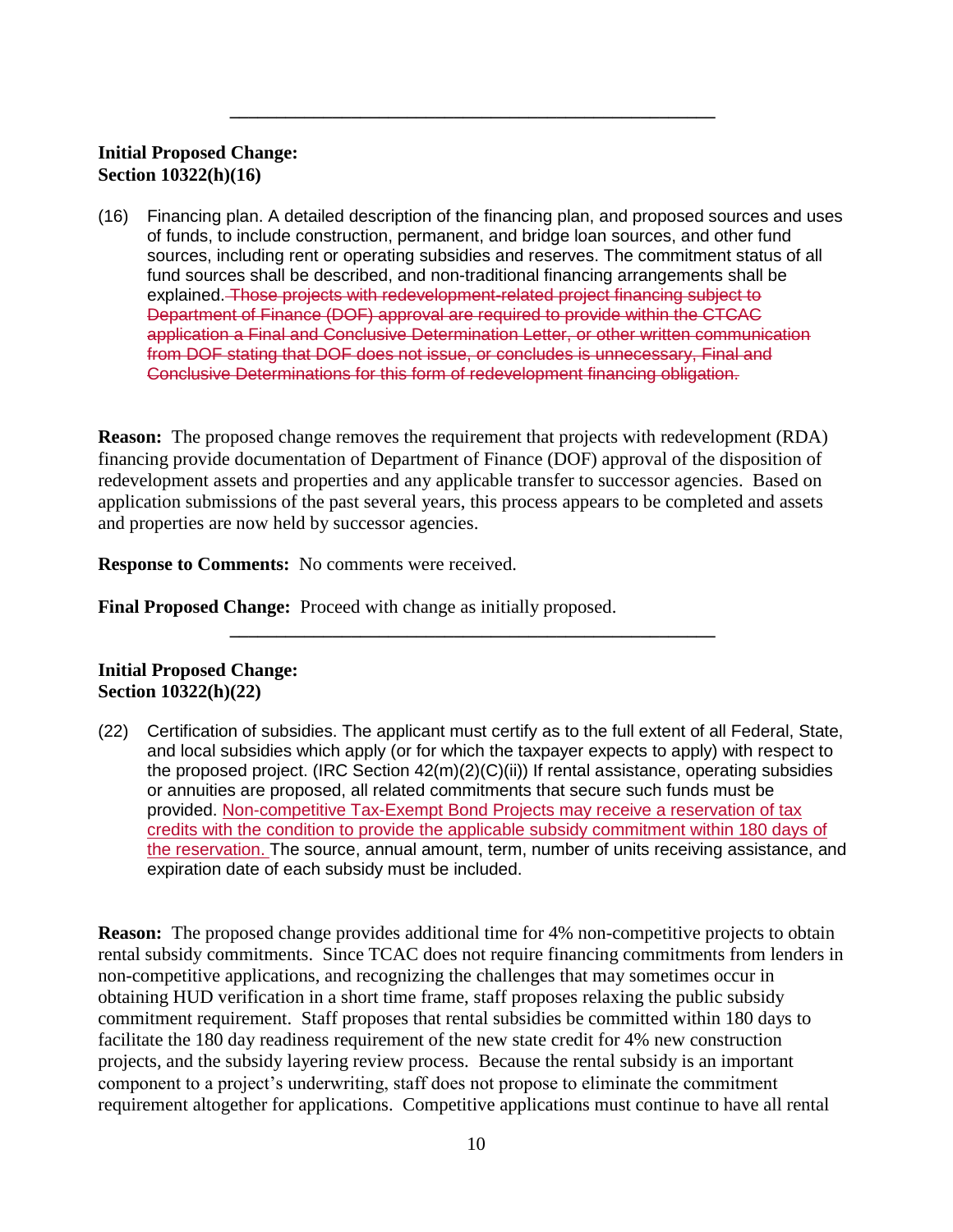subsidies committed consistent with the requirement that all public and deferred financing be committed, and due to the final tie breaker's capitalized rent differential ("Tranche B") calculation.

**Response to Comments:** Most commenters supported this change, with one commenter urging that the tax-exempt bond projects with state credits be required to have committed rental subsidy in the application to avoid tying up the state credits if the applicant does not ultimately obtain the subsidy. While TCAC staff understands the commenters concerns, staff believes the large majority of applicants will have initiated the subsidy commitment process as of the TCAC application date in order to meet the 180 day deadline. To immediately address the concern, staff proposes to add the possibility of negative points penalty for failure to comply with the deadline. Additionally, if this does become an issue in the future, staff may propose a regulation change reverting back to the requirement for a commitment in the application. Staff also proposes to add a reference to monthly contract rent since most rental subsidy commitments are expressed in monthly rather than annual amounts.

### **Final Proposed Change:**

(22) Certification of subsidies. The applicant must certify as to the full extent of all Federal, State, and local subsidies which apply (or for which the taxpayer expects to apply) with respect to the proposed project. (IRC Section 42(m)(2)(C)(ii)) If rental assistance, operating subsidies or annuities are proposed, all related commitments that secure such funds must be provided. Non-competitive Tax-Exempt Bond Projects may receive a reservation of tax credits with the condition to provide the applicable subsidy commitment within 180 days of the reservation. The source, monthly contract rent, annual amount *(if applicable)*, term, number of units receiving assistance, and expiration date of each subsidy must be included.

**\_\_\_\_\_\_\_\_\_\_\_\_\_\_\_\_\_\_\_\_\_\_\_\_\_\_\_\_\_\_\_\_\_\_\_\_\_\_\_\_\_\_\_\_\_\_\_\_\_\_\_\_**

### **Initial Proposed Change: Section 10325(c)(2), 10325(c)(2)(A) and (B)**

- (2) Negative points. Negative points, up to a total of 10 for each project and/or each violation, may be given at the Executive Director's discretion for general partners, co-developers, management agents, consultants, guarantors, or any member or agent of the Development Team as described in Section 10322(h)(5). Notwithstanding the foregoing and (B) below, failure to meet the requirements of Sections 10317(j) and 10325(c)(7) shall result in rescission of the Tax Credit Reservation or negative points. Negative points may be assessed for items including, but not limited to:
	- (A) failure to utilize committed public subsidies identified in an application, unless it can be demonstrated to the satisfaction of the Executive Director that the circumstances were entirely outside of the applicant's control;
	- (B) failure to utilize Tax Credits within program time guidelines, including failure to meet the 180 day or 194 day, as applicable, readiness requirements, unless it can be demonstrated to the satisfaction of the Executive Director that the circumstances were entirely outside of the applicant's control;

**Reason:** The proposed change eliminates potential confusion regarding the penalty for not complying with the readiness to proceed point category committed to in an application and the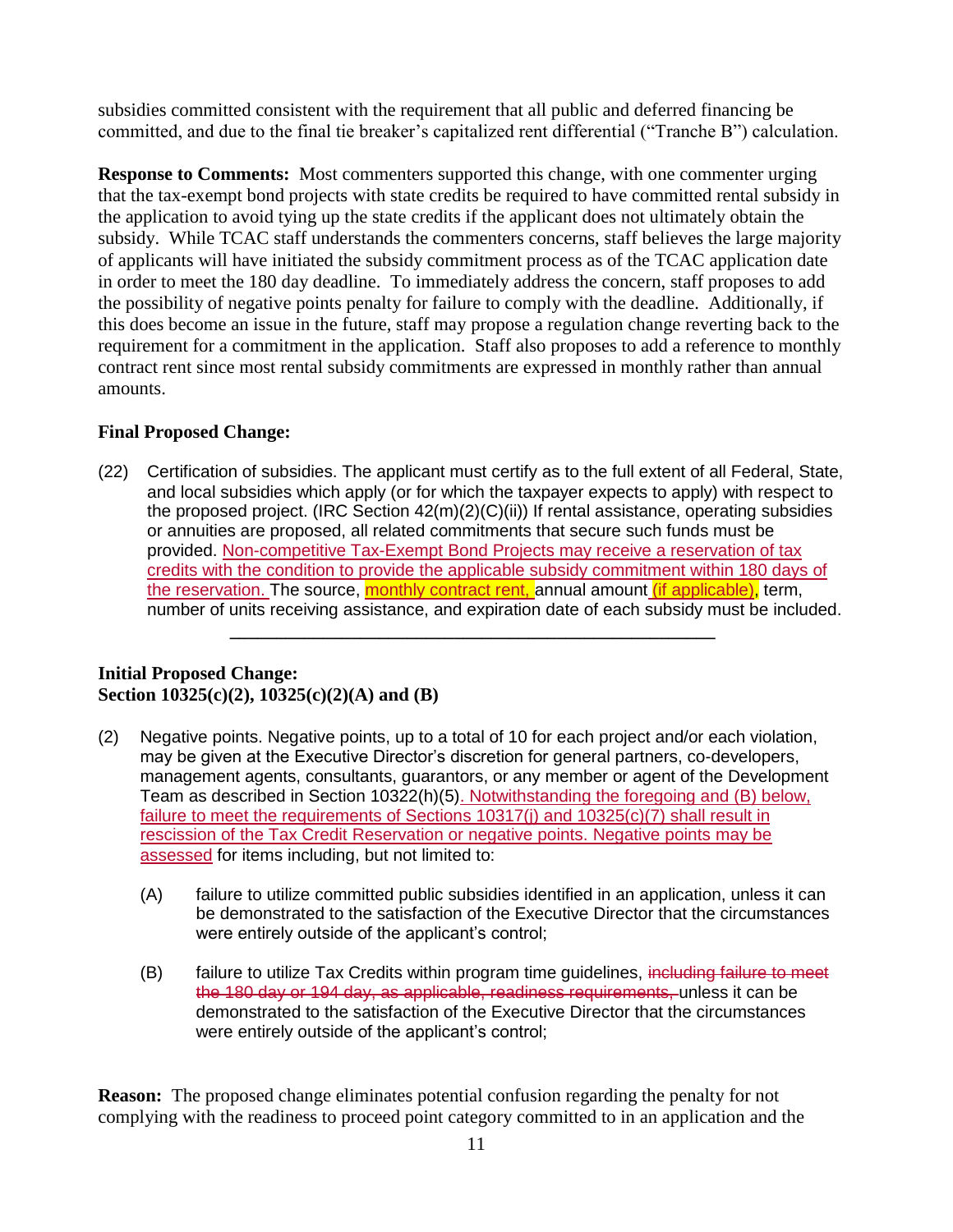requirement to begin construction within 180 days for applications awarded State Tax Credits pursuant to Section 10317(j). The penalty is either negative points or a rescission of the tax credit award. The proposed change clarifies this within the negative points section of the regulations.

**Response to Comments:** One commenter supported this change, and one commenter asked for additional parameters to be set for rescission of tax credits given the financial implications of this. The proposed language is clarifying a current practice that staff is not proposing to change. Staff believes the proposed changes below will further spur rapid deployment of new units and encourages applications for projects that are ready to begin construction.

Given that staff is providing new latitude in rental subsidy commitments, staff proposes to add to this section the option to assess negative points for failure to provide rental subsidy commitments within 180 days in non-competitive applications.

### **Final Proposed Change:**

- (2) Negative points. Negative points, up to a total of 10 for each project and/or each violation, may be given at the Executive Director's discretion for general partners, co-developers, management agents, consultants, guarantors, or any member or agent of the Development Team as described in Section 10322(h)(5). Notwithstanding the foregoing and (B) below, failure to meet the requirements of Sections 10317(j) and 10325(c)(7) shall result in rescission of the Tax Credit Reservation or negative points. Negative points may be assessed for items including, but not limited to:
	- (B) failure to utilize committed public subsidies identified in an application, unless it can be demonstrated to the satisfaction of the Executive Director that the circumstances were entirely outside of the applicant's control;
	- (B) failure to utilize Tax Credits within program time quidelines, *including failure to meet* the 180 day or 194 day, as applicable, readiness requirementsprovide a subsidy commitment within 180 days as required by Section 10322(h)(22), unless it can be demonstrated to the satisfaction of the Executive Director that the circumstances were entirely outside of the applicant's control;

**\_\_\_\_\_\_\_\_\_\_\_\_\_\_\_\_\_\_\_\_\_\_\_\_\_\_\_\_\_\_\_\_\_\_\_\_\_\_\_\_\_\_\_\_\_\_\_\_\_\_\_\_**

### **Initial Proposed Change: Section 10325(c)(4)(B)**

Special needs projects with less than 75% special needs units shall be scored proportionately in the service amenity category based upon (i) the services provided to special needs and non-special needs units, respectively; and (ii) the percentage of units represented by special needs and non-special needs units, respectively. Special needs projects with 75% or more but less than 100% special needs units shall demonstrate that all tenants will receive an appropriate level of services.

Items 1 through 12 are mutually exclusive. One proposed service may not receive points under two different categories, except in the case of proportionately-scored scored services pursuant to the previous paragraph.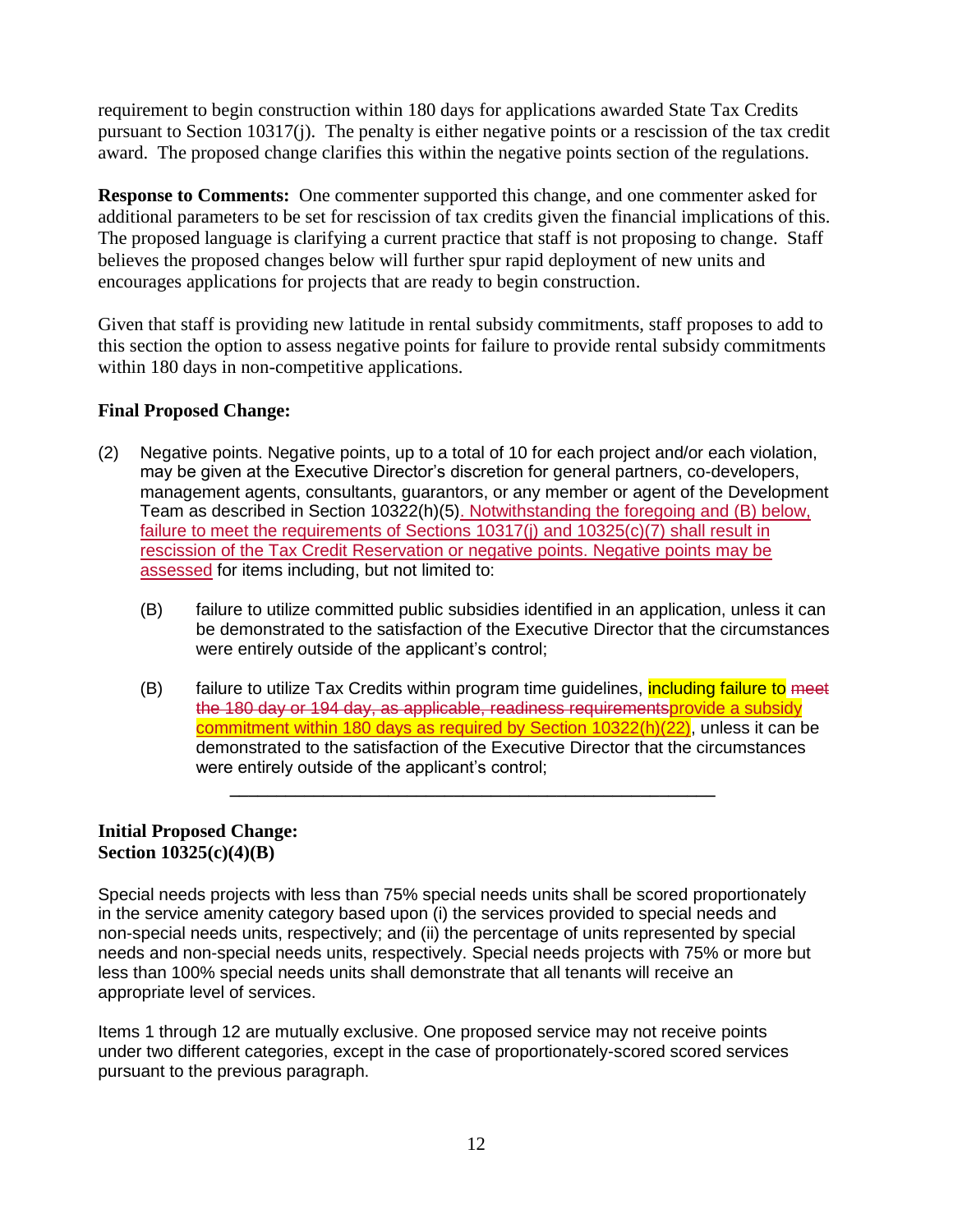Documentation must be provided for each category of services for which the applicant is claiming service amenities points and must state the name and address of the organization or entity that will provide the services; describe the services to be provided and the number of hours services will be provided; and name the project to which the services are being committed.

Documentation shall take the form of a contract for services, Memorandum of Understanding (MOU), or commitment letter on agency letterhead.

For projects claiming points for items 1, 2, 7, or 8, a position description must be provided. Services delivered by the on-site Property Manager or other property management staff will not be eligible for points under any category (items 1 through 12).

The application's Service Amenity Sources and Uses Budget page must clearly describe all anticipated income and expenses associated with the services program(s) and must align with the services commitments provided (i.e. contracts, MOUs, letters, etc.). Applications shall receive points for services only if the proposed services budget adequately accounts for the level of service. The budgeted amount must be reasonably expected to cover the costs of the proposed level of service. If project operating income will fund service amenities, the application's Service Amenities Sources and Uses Budget must be consistent with the application's fifteen year pro forma. Services costs contained in the project's pro forma operating budget do not count towards meeting CTCAC's minimum operating expenses required by Section 10327(g)(1).

All organizations providing services for which the project is claiming points must document that they have at least 24 months of experience providing services to the project's target population. Experience of individuals may not be substituted for organizational experience.

**Reason:** The proposed change eliminates two document requirements for service amenity points, a position description and service provider experience documentation. TCAC staff's experience in reviewing competitive applications is that developers of 9% projects contracting with service providers are choosing experienced and qualified service providers, making these documents unnecessary. Staff continues to review the service amenity point category and documentation requirements for future changes that will streamline and simplify this point category while continuing to produce quality onsite service amenities for residents.

**Response to Comments:** TCAC received comments both in support and opposition to this change. Commenters opposing the change expressed concerns regarding ongoing and future quality of services due to the removal of these document requirements. As a result, TCAC staff is withdrawing the proposed change. In 2020, staff will continue to review the service amenity point category and documentation requirements for anticipated future changes that will streamline and simplify this point category while continuing to produce quality onsite service amenities for residents.

#### **Final Proposed Change:** None

Special needs projects with less than 75% special needs units shall be scored proportionately in the service amenity category based upon (i) the services provided to special needs and non-special needs units, respectively; and (ii) the percentage of units represented by special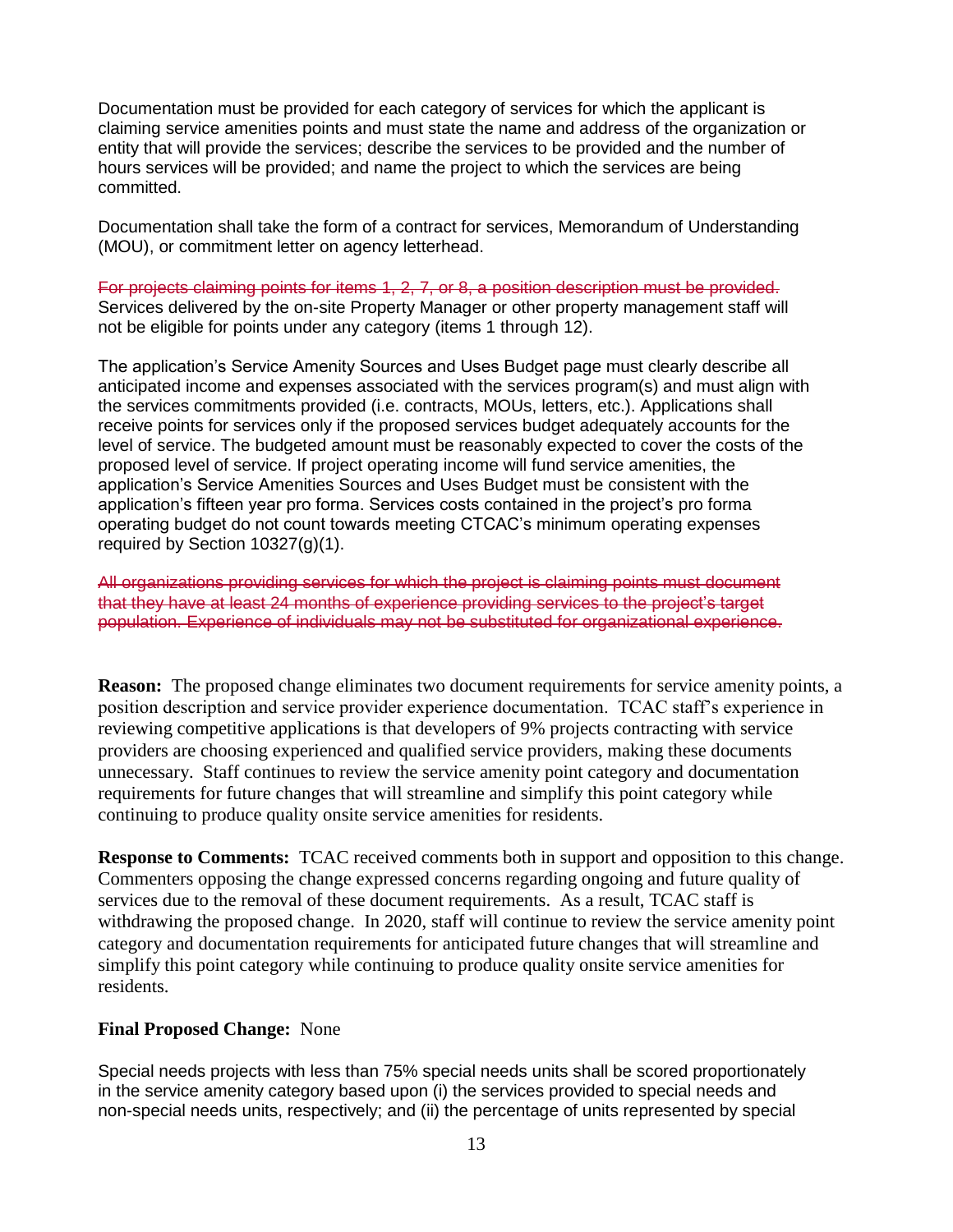needs and non-special needs units, respectively. Special needs projects with 75% or more but less than 100% special needs units shall demonstrate that all tenants will receive an appropriate level of services.

Items 1 through 12 are mutually exclusive. One proposed service may not receive points under two different categories, except in the case of proportionately-scored scored services pursuant to the previous paragraph.

Documentation must be provided for each category of services for which the applicant is claiming service amenities points and must state the name and address of the organization or entity that will provide the services; describe the services to be provided and the number of hours services will be provided; and name the project to which the services are being committed.

Documentation shall take the form of a contract for services, Memorandum of Understanding (MOU), or commitment letter on agency letterhead.

For projects claiming points for items 1, 2, 7, or 8, a position description must be provided. Services delivered by the on-site Property Manager or other property management staff will not be eligible for points under any category (items 1 through 12).

The application's Service Amenity Sources and Uses Budget page must clearly describe all anticipated income and expenses associated with the services program(s) and must align with the services commitments provided (i.e. contracts, MOUs, letters, etc.). Applications shall receive points for services only if the proposed services budget adequately accounts for the level of service. The budgeted amount must be reasonably expected to cover the costs of the proposed level of service. If project operating income will fund service amenities, the application's Service Amenities Sources and Uses Budget must be consistent with the application's fifteen year pro forma. Services costs contained in the project's pro forma operating budget do not count towards meeting CTCAC's minimum operating expenses required by Section 10327(g)(1).

All organizations providing services for which the project is claiming points must document that they have at least 24 months of experience providing services to the project's target population. Experience of individuals may not be substituted for organizational experience.

**\_\_\_\_\_\_\_\_\_\_\_\_\_\_\_\_\_\_\_\_\_\_\_\_\_\_\_\_\_\_\_\_\_\_\_\_\_\_\_\_\_\_\_\_\_\_\_\_\_\_\_\_**

#### **Initial Proposed Change: Section 10325(c)(5)(B)(i) and (ii)**

- (B) New Construction and Adaptive Reuse Projects: Points for energy efficiency shall be awarded according to one of the following:
	- (i) Energy efficiency (including heating, cooling, fan energy, and water heating but not the following end uses: lighting, plug load, appliances, or process energy) beyond the requirements in the 20162019 Title 24, Part 6, of the California Building Code (the 20162019 Standards) for the project as a whole shall be awarded as follows, provided that each building, unless waived by the Executive Director, shall meet at least half of the percentage for which the project receives points:

**Low-Rise High-Rise**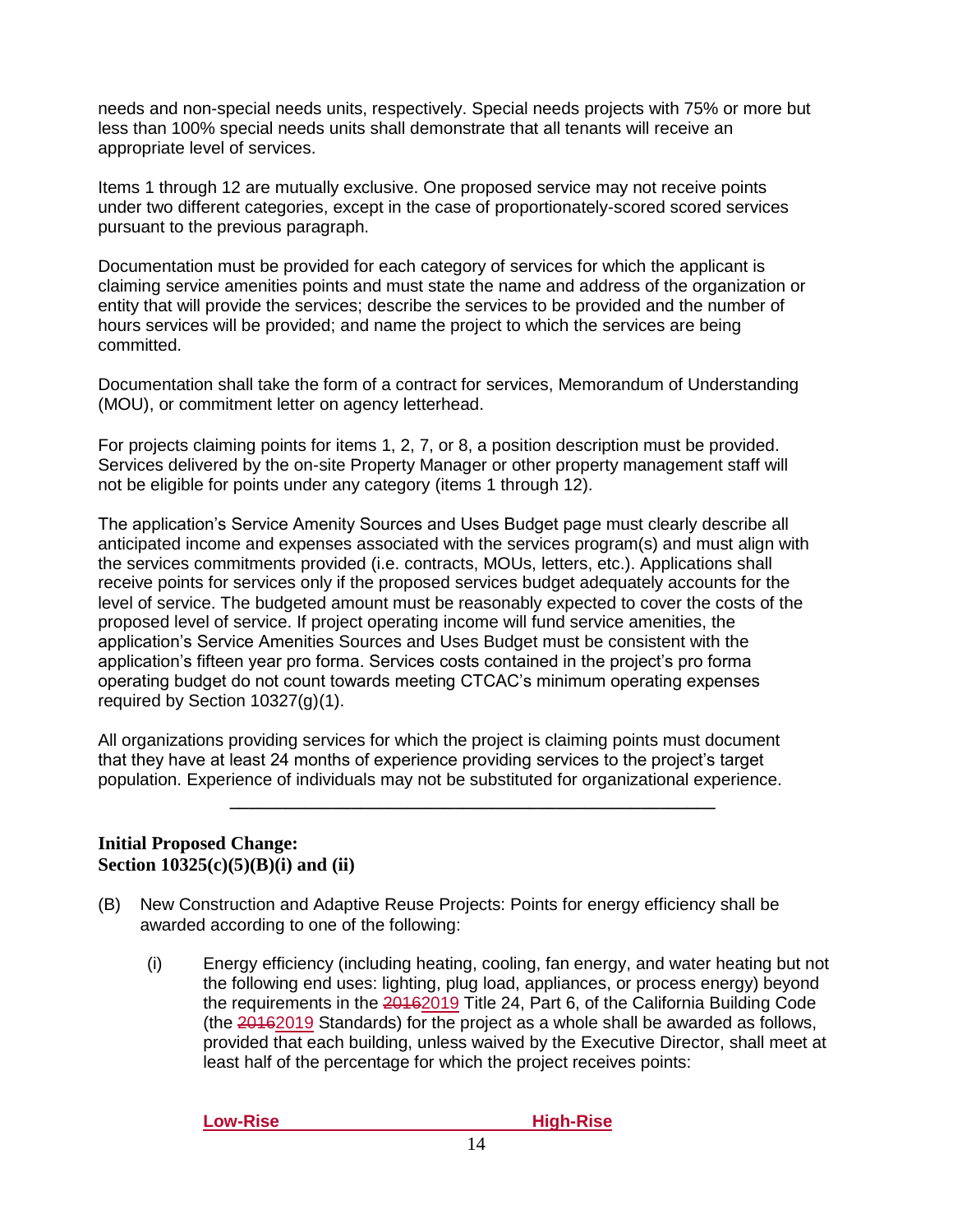| <b>Multifamily</b> |          | <b>Multifamiliy</b> |          |
|--------------------|----------|---------------------|----------|
| 5 EDR Pts.         | 3 points | 7 percent           | 3 points |
| 8 EDR Pts.         | 5 points | 12 percent          | 5 points |

If the local building department has determined that building permit applications submitted on or before December 31, 20162019 are complete, then energy efficiency beyond the requirements in the 20132016 Title 24, Part 6, of the California Building Code (the 20132016 Standards) for the project as a whole shall be awarded as follows, provided that each building, unless waived by the Executive Director, shall meet at least half of the percentage for which the project receives points:

| <b>Low-Rise</b><br><b>Multifamily</b> |          | <b>High-Rise</b><br><b>Multifamiliy</b> |          |
|---------------------------------------|----------|-----------------------------------------|----------|
| 60 percent                            | 3 points | 920 percent                             | 3 points |
| 65 percent                            | 5 points | 4525 percent                            | 5 points |

(ii) Energy Efficiency with renewable energy that provides the following percentages of project tenants' energy loads for the project as a whole, provided that each building, unless waived by the Executive Director, shall meet at least half of the percentage for which the project receives points:

| <b>Offset of Tenants'</b><br>Load | <b>Low-Rise</b><br><b>Multifamily</b> | <b>High-Rise</b><br><b>Multifamily</b> |
|-----------------------------------|---------------------------------------|----------------------------------------|
| 2040 percent                      | 3 points                              | 4 points                               |
| 3060 percent                      | 4 points                              | 5 points                               |
| 4080 percent                      | 5 points                              |                                        |

**Reason:** The proposed change under subsection (i) updates the current scoring options to the equivalent energy measurement of the 2019 Building Energy Efficiency Standards: the Energy Design Rating (EDR), effective for buildings permitted on or after January 1, 2020. The California Energy Commission has changed the methodology for computing compliance for low-rise residential construction, but not for high-rise residential new construction. That change will happen in the next set of Standards (2022).

The proposed change under subsection (ii) updates the current scoring options to the equivalent energy measurement of the 2019 Building Energy Efficiency Standards. The 2019 Standards require enough PV to offset the electric portion of a mixed-fuel building's energy use. The current percentages are equivalent to what is required for a building permit, requiring an update to the scoring options.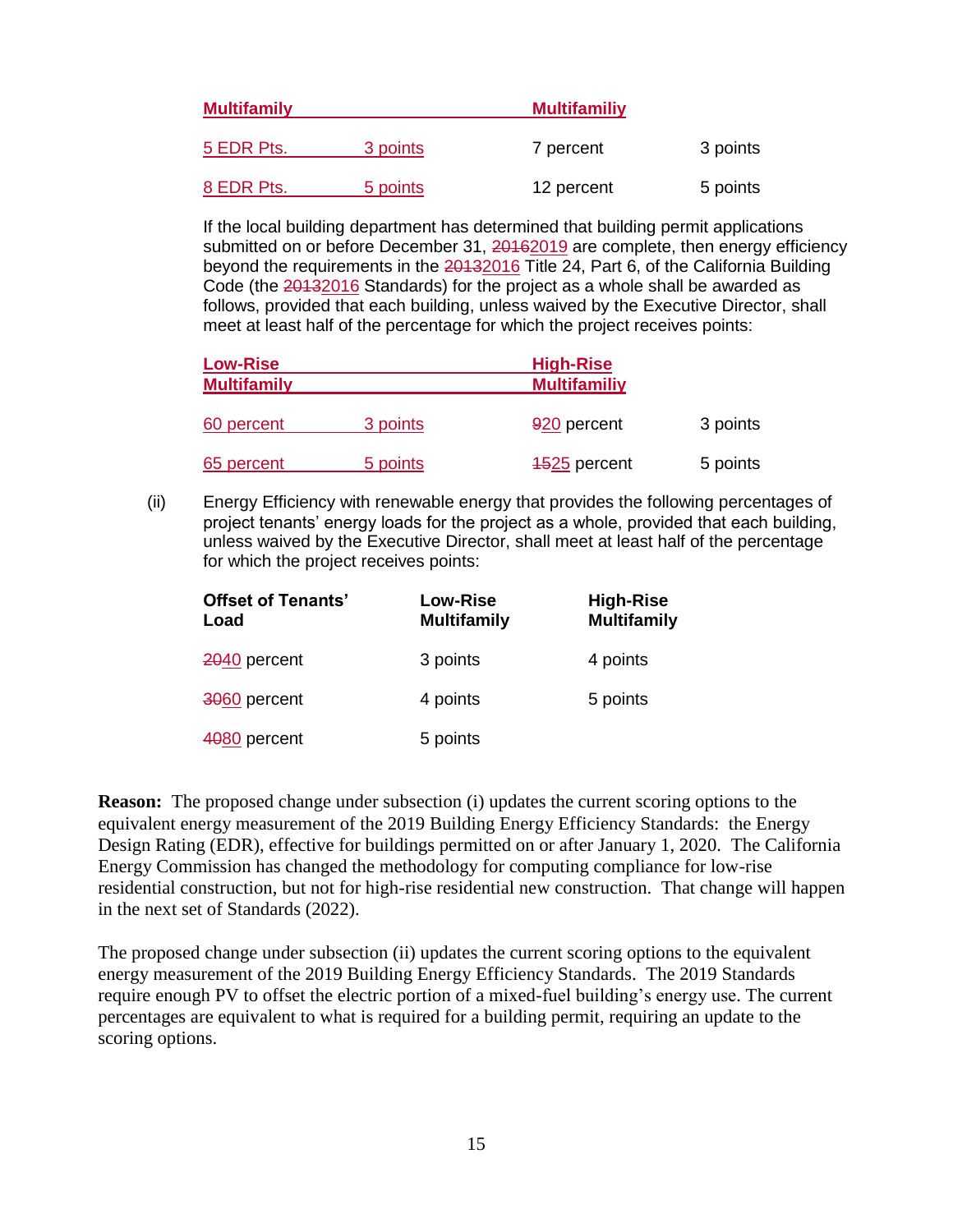**Response to Comments:** TCAC received comments both in support and opposition to this change, with the majority of comments recommending the elimination of sustainable building point categories. One commenter requested clarification on the EDR calculation.

TCAC staff is not proposing to make substantive program changes for 2020, but will continue to review the energy efficiency and sustainability threshold and competitive requirements during the calendar year 2020. TCAC staff anticipates future program changes which will include balancing cost containment and reduction while continuing to produce energy efficient and sustainable housing for residents. Staff proposes to proceed with the changes as initially proposed, with additional clarification on the EDR calculation, which is total EDR, including the solar PV.

### **Final Proposed Change:**

- (B) New Construction and Adaptive Reuse Projects: Points for energy efficiency shall be awarded according to one of the following:
	- (i) Energy efficiency (including heating, cooling, fan energy, and water heating but not the following end uses: lighting, plug load, appliances, or process energy) beyond the requirements in the 20162019 Title 24, Part 6, of the California Building Code (the 20162019 Standards) for the project as a whole shall be awarded as follows, provided that each building, unless waived by the Executive Director, shall meet at least half of the percentage for which the project receives points:

| <b>Low-Rise</b><br><b>Multifamily</b> |          | <b>High-Rise</b><br><b>Multifamiliy</b> |          |
|---------------------------------------|----------|-----------------------------------------|----------|
| 5 Total EDR Pts.                      | 3 points | 7 percent                               | 3 points |
| 8 Total EDR Pts.                      | 5 points | 12 percent                              | 5 points |

If the local building department has determined that building permit applications submitted on or before December 31, 20162019 are complete, then energy efficiency beyond the requirements in the 20132016 Title 24, Part 6, of the California Building Code (the 20132016 Standards) for the project as a whole shall be awarded as follows, provided that each building, unless waived by the Executive Director, shall meet at least half of the percentage for which the project receives points:

| <b>Low-Rise</b>    |          | <b>High-Rise</b>    |          |
|--------------------|----------|---------------------|----------|
| <b>Multifamily</b> |          | <b>Multifamiliy</b> |          |
| 60 percent         | 3 points | 920 percent         | 3 points |
| 65 percent         | 5 points | 4525 percent        | 5 points |

(ii) Energy Efficiency with renewable energy that provides the following percentages of project tenants' energy loads for the project as a whole, provided that each building, unless waived by the Executive Director, shall meet at least half of the percentage for which the project receives points:

| <b>Offset of Tenants'</b> | Low-Rise           | <b>High-Rise</b>   |
|---------------------------|--------------------|--------------------|
| Load                      | <b>Multifamily</b> | <b>Multifamily</b> |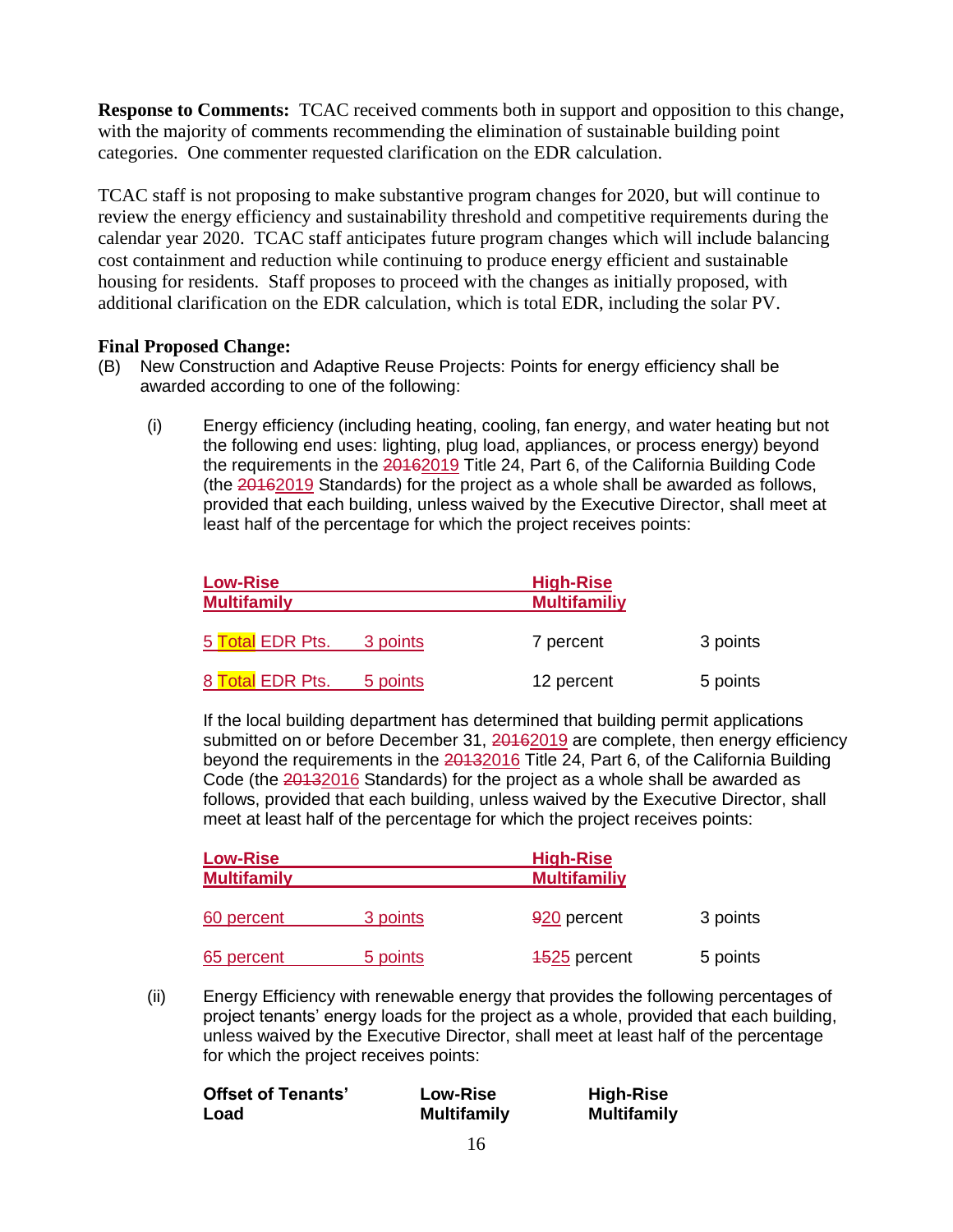| 2040 percent | 3 points | 4 points |
|--------------|----------|----------|
| 3060 percent | 4 points | 5 points |
| 4080 percent | 5 points |          |

#### **Initial Proposed Change: Section 10325(c)(5)(C)**

(C) Rehabilitation Projects: The applicant commits to develop the project in accordance with the minimum requirements of any one of the following programs: Leadership in Energy & Environmental Design (LEED); GreenPoint Rated Existing Home Multifamily Program; Passive House Institute US (PHIUS); Passive House; Living Building Challenge; National Green Building Standard ICC / ASRAE – 700 silver or higher rating; or 20112015 Enterprise Green Communities, to the extent it can be applied to existing multifamily building. 5 points

WELL (when not combined with the programs above) 1 point

**\_\_\_\_\_\_\_\_\_\_\_\_\_\_\_\_\_\_\_\_\_\_\_\_\_\_\_\_\_\_\_\_\_\_\_\_\_\_\_\_\_\_\_\_\_\_\_\_\_\_\_\_**

**Reason:** The proposed change updates the Enterprise Green Communities point option to the current certification.

**Response to Comments:** No comments were received.

**Final Proposed Change:** Proceed with change as initially proposed.

#### **Initial Proposed Change: Section 10325(c)(5)(D)**

(D) Rehabilitation Projects: The project will be rehabilitated to improve energy efficiency above the modeled energy consumption of the project as a whole based on existing conditions, provided that each building, unless waived by the Executive Director, shall meet at least half of the percentage for which the project receives points. In the case of projects in which energy efficiency improvements have been completed within five years prior to the application date pursuant to a public or regulated utility program or other governmental program that established existing conditions of the systems being replaced using a HERS Rater, the applicant may include the existing conditions of those systems prior to the improvements. The project must undergo an energy assessment that meets the CTCAC Existing Multifamily Assessment Protocols. The report documenting the results of the Assessment must be submitted using the Sustainable Building Method Workbook's CTCAC Existing Multifamily Assessment Report Template. Points are awarded based on the building(s) percentage decrease in estimated Time Dependent Valuation (TDV) energy use (or improvement in energy efficiency) post rehabilitation as demonstrated using the appropriateNonresidential (High-Rise Residential) performance module of California Energy Commission (CEC) approved software:

#### **Improvement Over Current**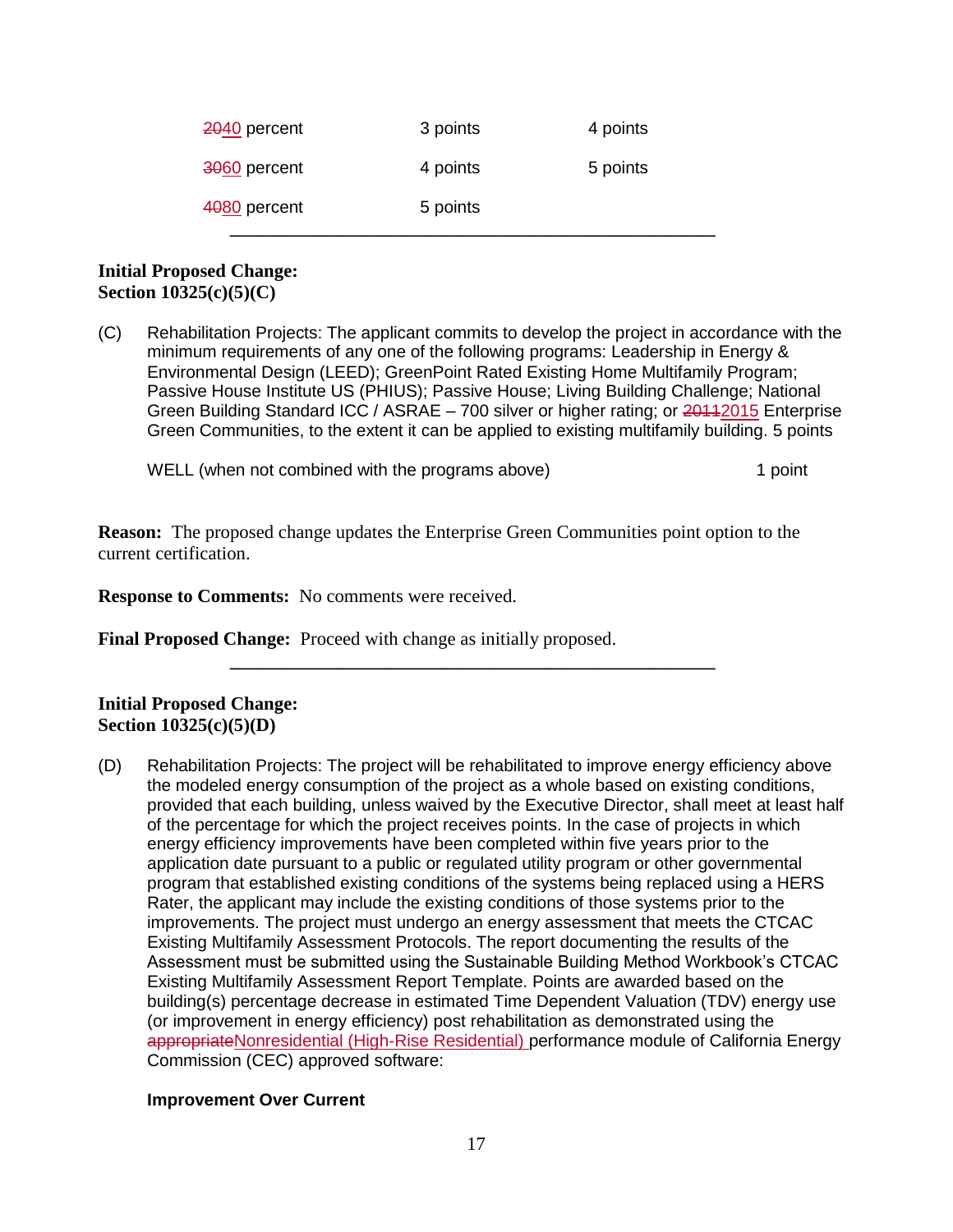| 15 percent | 3 points |
|------------|----------|
| 20 percent | 5 points |

**Reason:** The proposed change updates a software reference for rehabilitation energy improvement measurement. The California Public Utilities Commission has directed all multifamily programs to use this module, and TCAC proposes to align the required module to be consistent with the programs most developers will utilize.

**Response to Comments:** TCAC received one comment in opposition to this change, recommending the elimination of sustainable building point categories. TCAC staff is not proposing to make substantive program changes for 2020, but will continue to review the energy efficiency and sustainability threshold and competitive requirements during the calendar year 2020. TCAC staff anticipates future program changes which will include balancing cost containment and reduction while continuing to produce energy efficient and sustainable housing for residents.

**\_\_\_\_\_\_\_\_\_\_\_\_\_\_\_\_\_\_\_\_\_\_\_\_\_\_\_\_\_\_\_\_\_\_\_\_\_\_\_\_\_\_\_\_\_\_\_\_\_\_\_\_**

**Final Proposed Change:** Proceed with change as initially proposed.

### **Initial Proposed Change: Section 10325(c)(5)(F)**

(F) Water efficiency:

Use no irrigation at all, irrigate only with reclaimed water, greywater, or rainwater (excepting water used for Community Gardens), or irrigate with reclaimed water, greywater, or rainwater in an amount that annually equals or exceeds 10,000 gallons or 150 gallons per unit, whichever is less.  $\frac{3.5}{2}$  points

**Reason:** The proposed change increases the point value for water efficiency, enabling this point category to qualify for maximum sustainable building points. TCAC staff believes water savings is an important California housing issue and projects implementing water efficiency measures should be eligible for maximum points. This change also aligns TCAC's scoring value with that of CDLAC's for water efficiency.

**\_\_\_\_\_\_\_\_\_\_\_\_\_\_\_\_\_\_\_\_\_\_\_\_\_\_\_\_\_\_\_\_\_\_\_\_\_\_\_\_\_\_\_\_\_\_\_\_\_\_\_\_**

**Response to Comments:** TCAC received comments supporting this change.

**Final Proposed Change:** Proceed with change as initially proposed.

#### **Initial Proposed Change: Section 10325(c)(5)(G)3. through 6.(i).**

3. For low-rise new construction project placed-in-service applications to receive points under the 2019 Standards in section  $10325(c)(5)(B)(i)$ , the applicant must submit a completed Sustainable Building Method Workbook and the appropriate California Energy Commission compliance form for the project which shows the necessary percentage EDR score improvement better than the appropriate Standards. For high-rise new construction project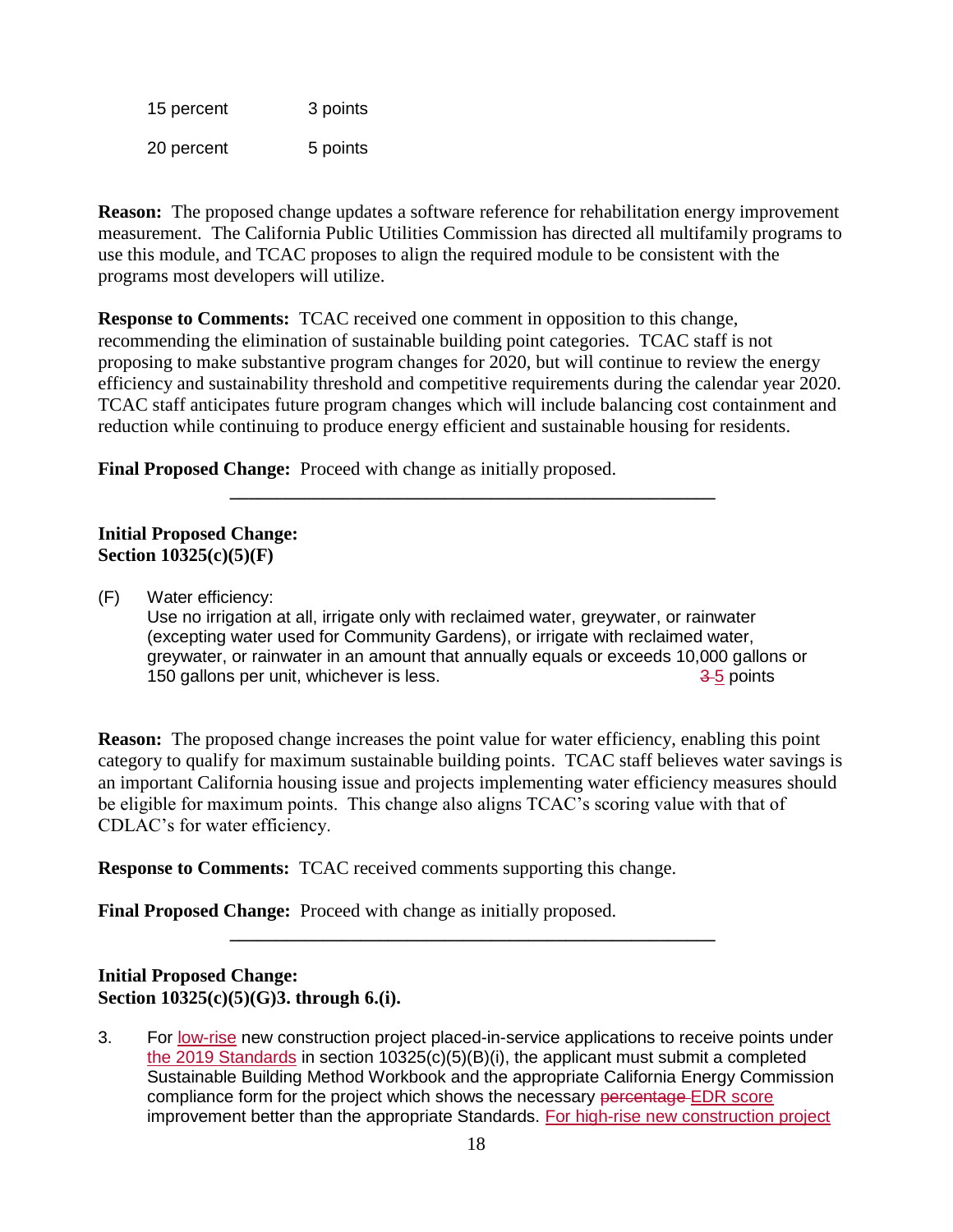placed-in-service applications to receive points under section 10325(c)(5)(B)(i), the applicant must submit a completed Sustainable Building Method Workbook and the appropriate California Energy Commission compliance form for the project which shows the Regulations necessary percentage improvement better than the appropriate Standards. This compliance form must be the output from the building(s) modeled "as built" and reflect all relevant changes that impact the building(s) energy efficiency that were made after the preliminary reservation application. The compliance form must be signed by a California Association of Building Energy Consultants (CABEC) Certified Energy Analyst (CEA). Documentation for measures that require verification by California Home Energy Rating System (HERS) Raters must also be submitted.

- 4. New Construction placed-in-service applications for projects that received points under section 10325(c)(5)(B)(ii), the applicant must submit a completed Sustainable Building Method Workbook, a completed CUAC analysis establishing the total tenant energy load, and documentation of the PV output using the CEC's PV CalculatorExpected Performance Based Buydown (EPPB) calculator with TCAC approved monthly scalars. These compliance forms must reflect all relevant changes that impact building(s) energy efficiency that were made after the preliminary reservation application. The CUAC analysis and other required forms must be signed by a CABEC certified CEA. Documentation for the solar PV installation and other measures that require verification by California HERS Raters must also be submitted.
- 5. For rehabilitation project placed-in-service applications to receive points under section10325(c)(5)(D), the applicant must submit a completed Sustainable Building Method Workbook and the energy consumption and analysis report from the appropriate Nonresidential (High-Rise Residential) performance module of CEC approved software, completed by a CABEC certified CEA, which shows the pre- and post- rehabilitation estimated TDV energy use demonstrating the required improvement. The pre-rehabilitation conditions shall be established using the Sustainable Building Method Workbook's CTCAC Existing Multifamily Assessment Protocols and reported using the CTCAC Existing Multifamily Assessment Report Template, signed by a qualified HERS Rater.
- 6. For rehabilitation project placed-in-service applications to receive points under section 10325(c)(5)(E) the applicants must submit the following documentation:
	- (i) For projects including photovoltaic generation that offsets tenant loads, the applicant must submit a completed Sustainable Building Method Workbook, a Multifamily Affordable Solar Home (MASH) Program field verification certification form signed by the project's solar contractor and a qualified HERS Rater, and a copy of the utility interconnection approval letter. The applicant shall use the California Energy Commission's Photovoltaic Calculator, or the Expected Performance Based Buydown (EPBB) calculator with TCAC approved monthly scalars to be determined by CTCAC, for purposes of determining to determine the solar values to be input into the CUAC calculator.

**Reason:** The proposed change in subsection 3. updates the current energy measurement to that of the 2019 Building Energy Efficiency Standards: the Energy Design Rating (EDR), effective for buildings permitted on or after January 1, 2020.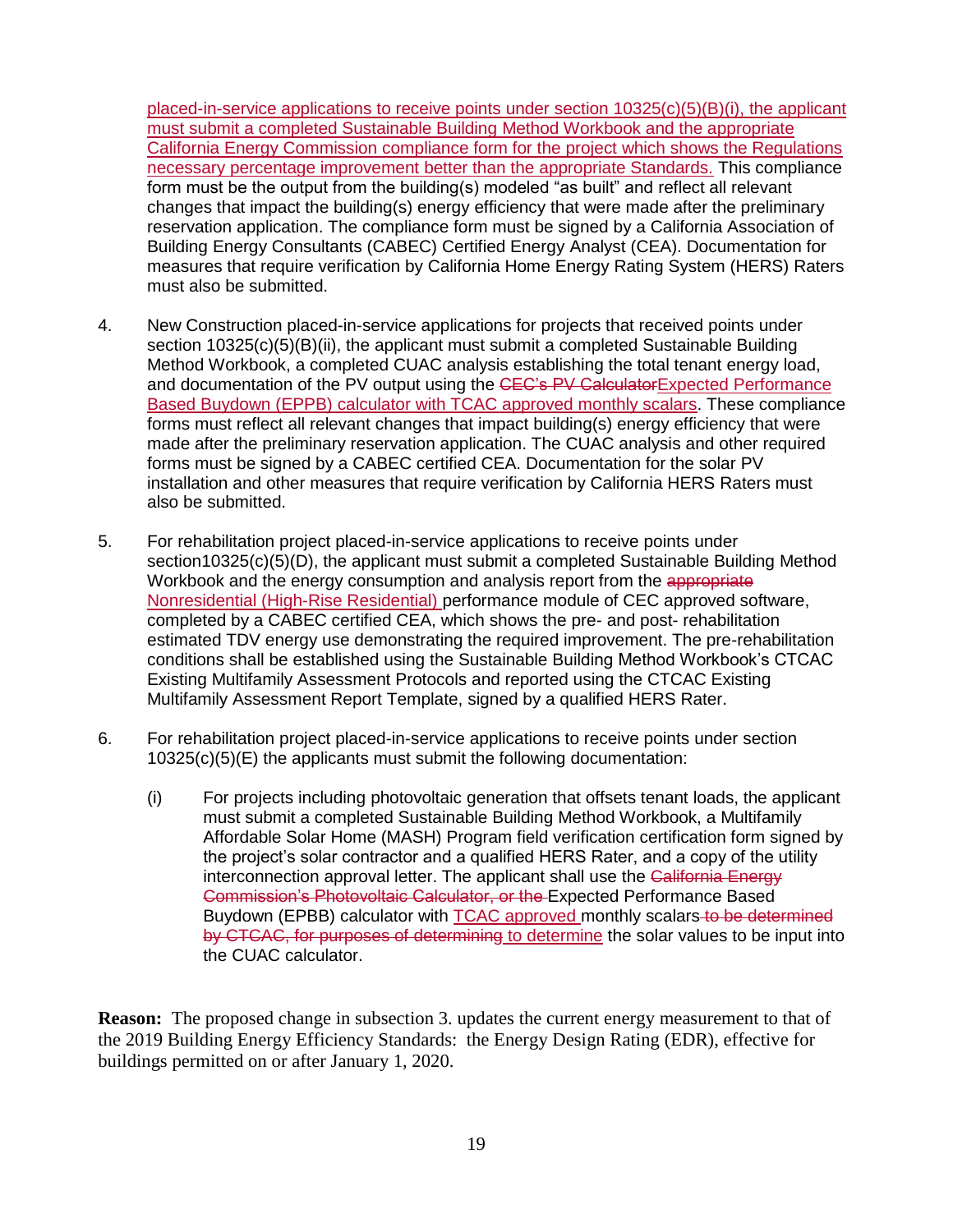The proposed change in subsection 4. removes a reference to the California Energy Commission (CEC) Photovoltaic Calculator because the CEC is discontinuing support of this calculator. The current calculator is the Expected Performance Based Buydown (EPBB).

The proposed change in subsection 5. updates a software reference for rehabilitation energy improvement measurement. The California Public Utilities Commission has directed all multifamily programs to use this module, and TCAC proposes to align the required module to be consistent with the programs most developers will utilize.

The proposed change in subsection 6.(i) removes a reference to the California Energy Commission (CEC) Photovoltaic Calculator because the CEC is discontinuing support of this calculator.

**Response to Comments:** TCAC received comments both in support and opposition to this change, with the majority of comments recommending the elimination of sustainable building point categories. One commenter requested clarification on the EDR calculation.

TCAC staff is not proposing to make substantive program changes for 2020, but will continue to review the energy efficiency and sustainability threshold and competitive requirements during the calendar year 2020. TCAC staff anticipates future program changes which will include balancing cost containment and reduction while continuing to produce energy efficient and sustainable housing for residents. Staff proposes to proceed with the changes as initially proposed, with additional clarification on the EDR calculation, which is total EDR, including the solar PV.

### **Final Proposed Change:**

- 3. For low-rise new construction project placed-in-service applications to receive points under the 2019 Standards in section 10325(c)(5)(B)(i), the applicant must submit a completed Sustainable Building Method Workbook and the appropriate California Energy Commission compliance form for the project which shows the necessary percentage Total EDR score improvement better than the appropriate Standards. For high-rise new construction project placed-in-service applications to receive points under section  $10325(c)(5)(B)(i)$ , the applicant must submit a completed Sustainable Building Method Workbook and the appropriate California Energy Commission compliance form for the project which shows the Regulations necessary percentage improvement better than the appropriate Standards. This compliance form must be the output from the building(s) modeled "as built" and reflect all relevant changes that impact the building(s) energy efficiency that were made after the preliminary reservation application. The compliance form must be signed by a California Association of Building Energy Consultants (CABEC) Certified Energy Analyst (CEA). Documentation for measures that require verification by California Home Energy Rating System (HERS) Raters must also be submitted.
- 4. New Construction placed-in-service applications for projects that received points under section 10325(c)(5)(B)(ii), the applicant must submit a completed Sustainable Building Method Workbook, a completed CUAC analysis establishing the total tenant energy load, and documentation of the PV output using the CEC's PV CalculatorExpected Performance Based Buydown (EPPB) calculator with TCAC approved monthly scalars. These compliance forms must reflect all relevant changes that impact building(s) energy efficiency that were made after the preliminary reservation application. The CUAC analysis and other required forms must be signed by a CABEC certified CEA. Documentation for the solar PV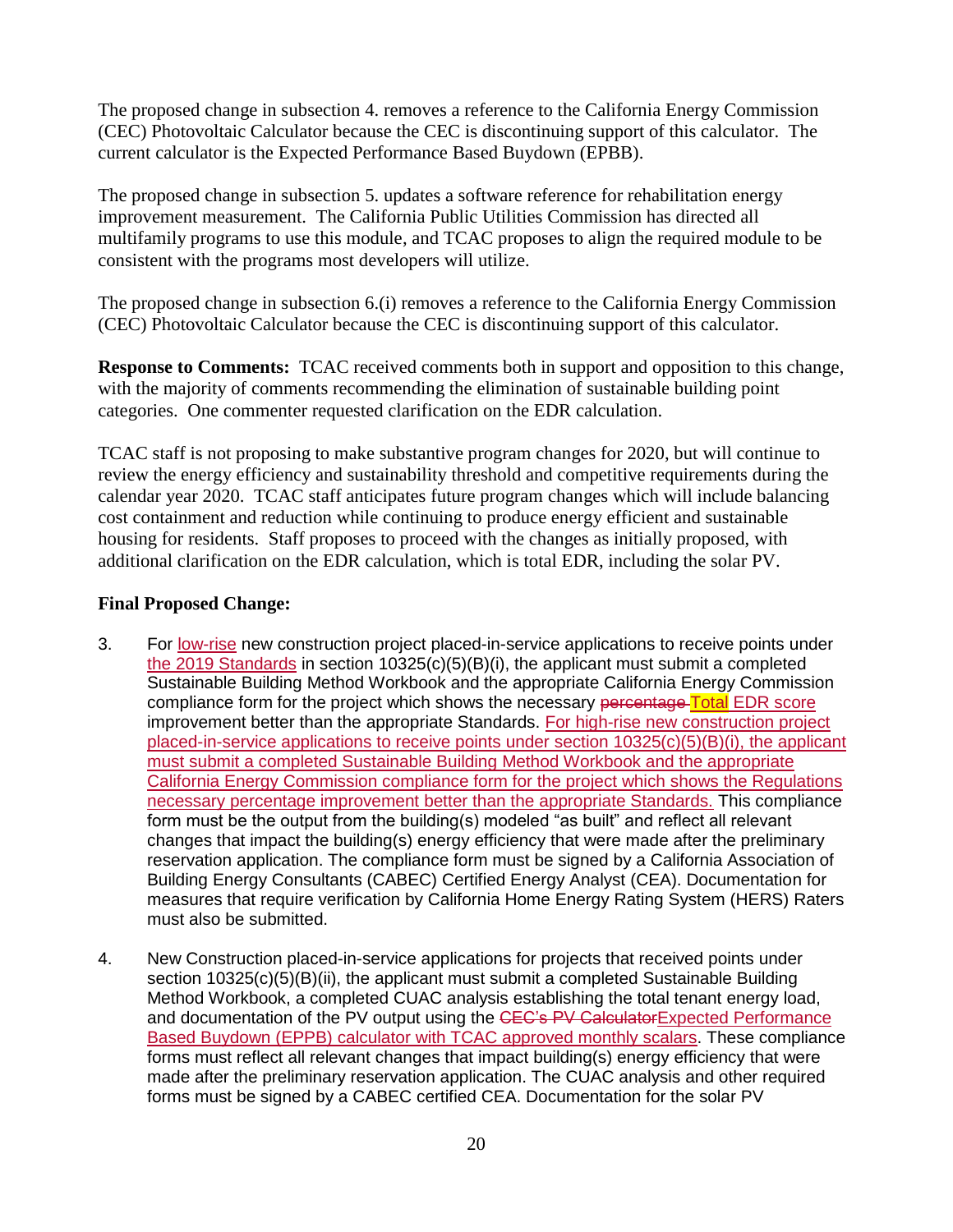installation and other measures that require verification by California HERS Raters must also be submitted.

- 5. For rehabilitation project placed-in-service applications to receive points under section10325(c)(5)(D), the applicant must submit a completed Sustainable Building Method Workbook and the energy consumption and analysis report from the appropriate Nonresidential (High-Rise Residential) performance module of CEC approved software, completed by a CABEC certified CEA, which shows the pre- and post- rehabilitation estimated TDV energy use demonstrating the required improvement. The pre-rehabilitation conditions shall be established using the Sustainable Building Method Workbook's CTCAC Existing Multifamily Assessment Protocols and reported using the CTCAC Existing Multifamily Assessment Report Template, signed by a qualified HERS Rater.
- 6. For rehabilitation project placed-in-service applications to receive points under section 10325(c)(5)(E) the applicants must submit the following documentation:
	- (i) For projects including photovoltaic generation that offsets tenant loads, the applicant must submit a completed Sustainable Building Method Workbook, a Multifamily Affordable Solar Home (MASH) Program field verification certification form signed by the project's solar contractor and a qualified HERS Rater, and a copy of the utility interconnection approval letter. The applicant shall use the California Energy Commission's Photovoltaic Calculator, or the Expected Performance Based Buydown (EPBB) calculator with TCAC approved monthly scalars to be determined by CTCAC, for purposes of determining to determine the solar values to be input into the CUAC calculator.

**\_\_\_\_\_\_\_\_\_\_\_\_\_\_\_\_\_\_\_\_\_\_\_\_\_\_\_\_\_\_\_\_\_\_\_\_\_\_\_\_\_\_\_\_\_\_\_\_\_\_\_\_**

#### **Initial Proposed Change: Section 10325(c)(7)**

(7) Readiness to Proceed. 10 points will be available to projects that document items (A) through (B) below, and commit to begin construction within 180 days of the Credit Reservation (after preliminary reservation CTCAC will randomly assign a 180 day deadline for half of the projects receiving a Credit Reservation within each round and a 194 day deadline for remaining projects), as evidenced by submission, within that time, of: a completed updated application form along with a detailed explanation of any changes from the initial application, an executed construction contract, recorded deeds of trust for all construction financing (unless a project's location on tribal trust land precludes this), binding commitments for permanent financing, binding commitments for any other financing required to complete project construction, a limited partnership agreement executed by the general partner and the investor providing the equity, an updated CTCAC Attachment 16, payment of all construction lender fees, issuance of building permits (a grading permit does not suffice to meet this requirement except that in the event that the city or county as a rule does not issue building permits prior to the completion of grading, a grading permit shall suffice; if the project is a design-build project in which the city or county does not issue building permits until designs are fully complete, the city or county shall have approved construction to begin) or the applicable tribal documents, and notice to proceed delivered to the contractor. If no construction lender is involved, evidence must be submitted within 180 or 194 days, as applicable, after the Reservation is made that the equity partner has been admitted to the ownership entity, and that an initial disbursement of funds has occurred. CTCAC shall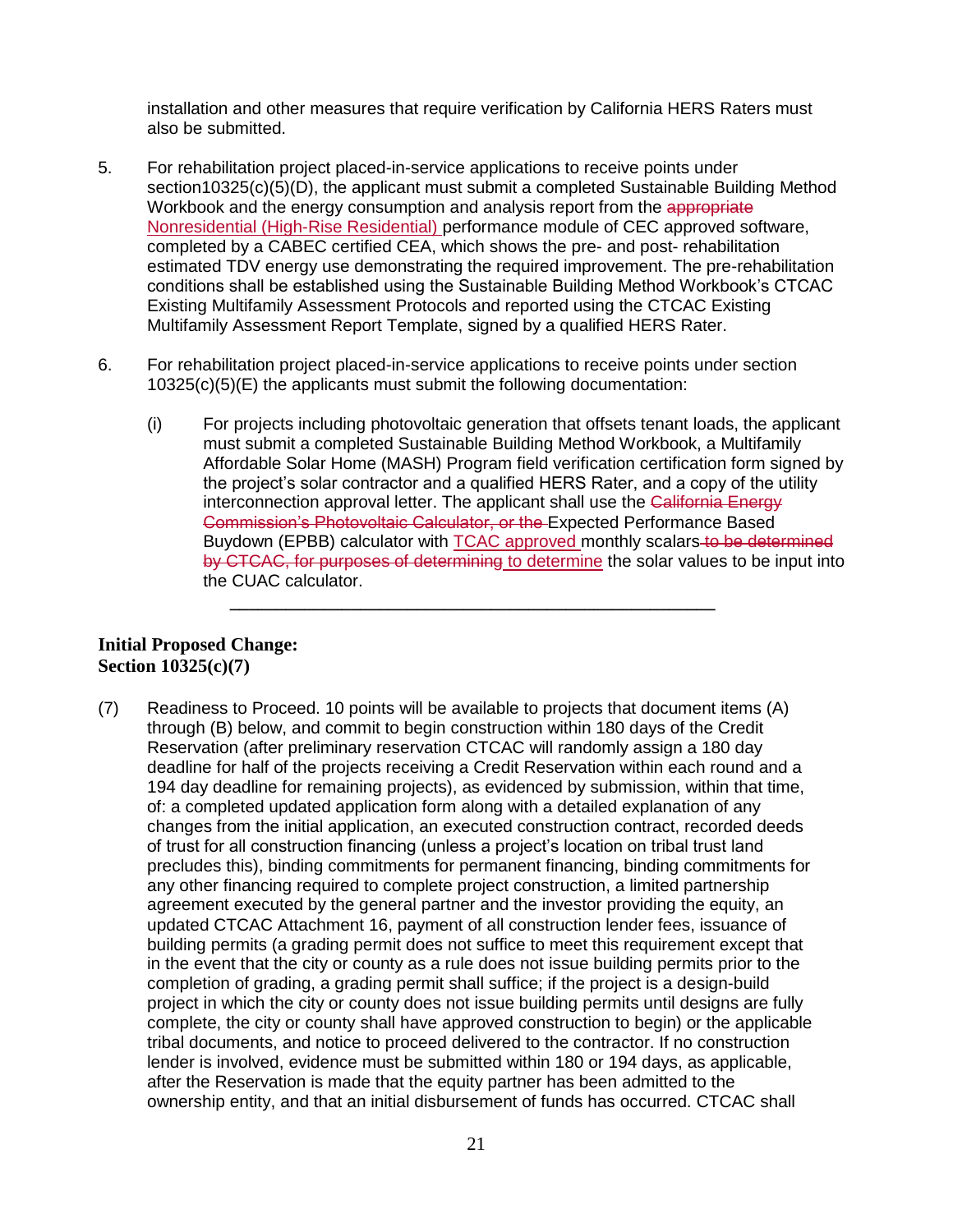conduct a financial feasibility and cost reasonableness analysis upon receiving submitted Readiness documentation.

For projects that are federal funding recipients and receiving competitive reservations in the second round of 2018, the 180-day or 194-day references in the preceding paragraph shall be extended by sixty (60) days. The extension is only provided to projects that demonstrate to CTCAC prior to the original 180-day or 194-day deadline, in the form of a written timetable and an explanation, that the federal government shutdown impacted their ability to meet Readiness to Proceed requirements.

The 180-day or 194-day requirements shall not apply to projects that do not obtain the maximum points in this category. Failure to meet the 180-day or 194-day due date, if applicable, shall result in rescission of the Tax Credit Reservation or negative points.

Five (5) points shall be awarded for submittals within the application documenting each of the following criteria, up to a maximum of 10 points:

- (A) enforceable financing commitment, as defined in Section 10325(f)(3), for all construction financing;
- (B) evidence, as verified by the appropriate officials on a Committee-provided form signed by an appropriate local government planning official of the applicable local jurisdiction, that all applicable local land use approvals have been obtained as described in Section 10325(f)(4)environmental review clearances (CEQA, NEPA, and applicable tribal land environmental reviews) necessary to begin construction, except for clearances related to loans with must pay debt service for which the applicant is not seeking tiebreaker benefit, are either finally approved or unnecessary. For 2019 first round projects that are federal funding recipients and demonstrate to CTCAC at application, in the form of a written timetable and explanation, that the federal government shutdown impacted the environmental review clearances process, all federal environmental review clearances necessary to begin construction as verified by the appropriate officials, except for clearances related to loans with must pay debt service for which the applicant is not seeking tiebreaker benefit, must be either finally approved or unnecessary by the 180-day or 194-day deadline.

For paragraph (B) a final appeal period may run up to 30 days beyond the application due date as described in Section 10325(f)(4). The applicant must provide proof that either no appeals were received, or that any appeals received during that time period were resolved within that 30-day period to garner local approval readiness points.

**Reason:** The proposed change eliminates the readiness to proceed point category requirement that TCAC staff review and confirm environmental clearances (typically NEPA and CEQA). These are federal and state requirements not specifically imposed by TCAC. As applicants are required by other agencies to comply with various environmental clearances, staff proposes to leave the documentation verification to those agencies. This change will eliminate application documentation requirements and reduce staff time during the application review process.

**Response to Comments:** TCAC received comments both in support and opposition to this change, with many concerns addressing the removal of CEQA clearance approval. To address concerns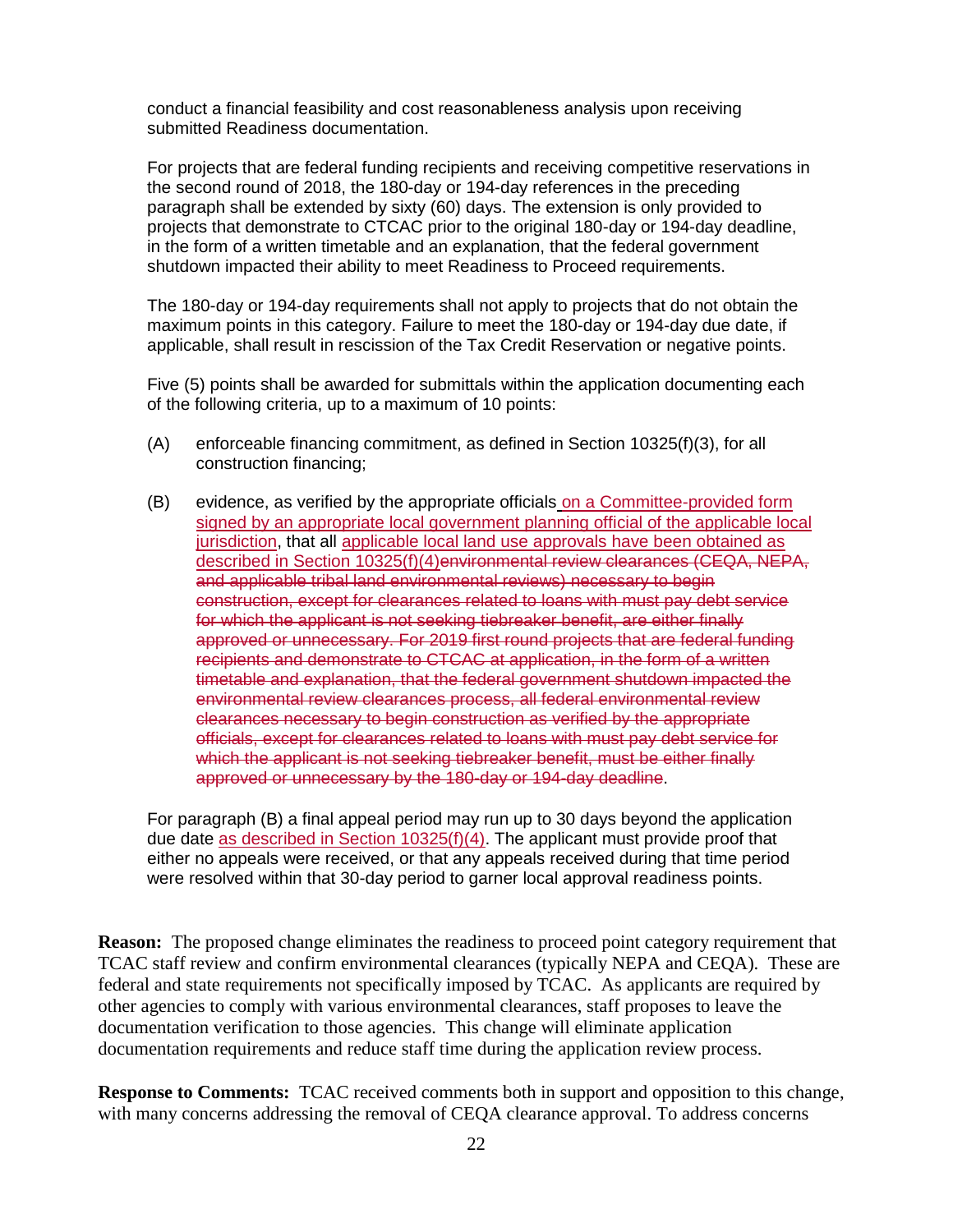regarding CEQA and entitlement timing, TCAC staff will revised Attachment 26 going forward to include the CEQA process by requiring all discretionary reviews and any other entitlement requirements to be approved.

**\_\_\_\_\_\_\_\_\_\_\_\_\_\_\_\_\_\_\_\_\_\_\_\_\_\_\_\_\_\_\_\_\_\_\_\_\_\_\_\_\_\_\_\_\_\_\_\_\_\_\_\_**

**Final Proposed Change:** Proceed with change as initially proposed.

#### **Initial Proposed Change: Section 10325(f)(3)**

- (3) Enforceable financing commitment. Applicants shall provide evidence of enforceable financing commitments for at least fifty percent (50%) of the acquisition and construction financing, or at least fifty percent (50%) of the permanent financing, of the proposed project's estimated total acquisition and construction or total permanent financing requirements. An "enforceable financing commitment" must:
	- (A) be in writing, stating rate and terms, and in the form of a loan, grant or an approval of the assignment/assumption of existing debt by the mortgagee;
	- (B) be subject only to conditions within the control of the applicant, but for obtaining other financing sources including an award of Tax Credits;
	- (C) have a term of at least fifteen (15) years if it is permanent financing;
	- (D) demonstrate feasibility for fifteen (15) years at the underwriting interest rate, if it is a variable or adjustable interest rate permanent loan; and,
	- (E) be executed by a lender other than a mortgage broker, the applicant, or an entity with an identity of interest with the applicant, unless the applicant is a lending institution actively and regularly engaged in residential lending; and
	- (F) be accepted in writing by the proposed mortgagor or grantee, if private financing.

Substitution of such funds after a Reservation of Tax Credits may be permitted only when the source of funding is similar to that of the original funding, for example, use of a bank loan to substitute for another bank loan, or public funds for other public funds. General Partner loans or developer loans must be accompanied by documented proof of funds being available at the time of application. In addition, General Partner or developer loans to the project are unique, and may not be substituted for or foregone if committed to within the application. Notwithstanding the remainder of this paragraph, After a Reservation of Tax Credits an applicant may substitute Affordable Housing Program (AHP) funds provided pursuant to a program of the Federal Home Loan Bank for any other source.

Projects awarded under a Nonprofit set-aside homeless assistance priority or a Rural setaside RHS or HOME apportionment pursuant to a funding commitment may not substitute other funds for this commitment after application to CTCAC. Failure to retain the funding may result in an award of negative points.

For projects using FHA-insured debt, the submission of a letter from a Multifamily Accelerated Processing (MAP) lender stating that they have underwritten the project and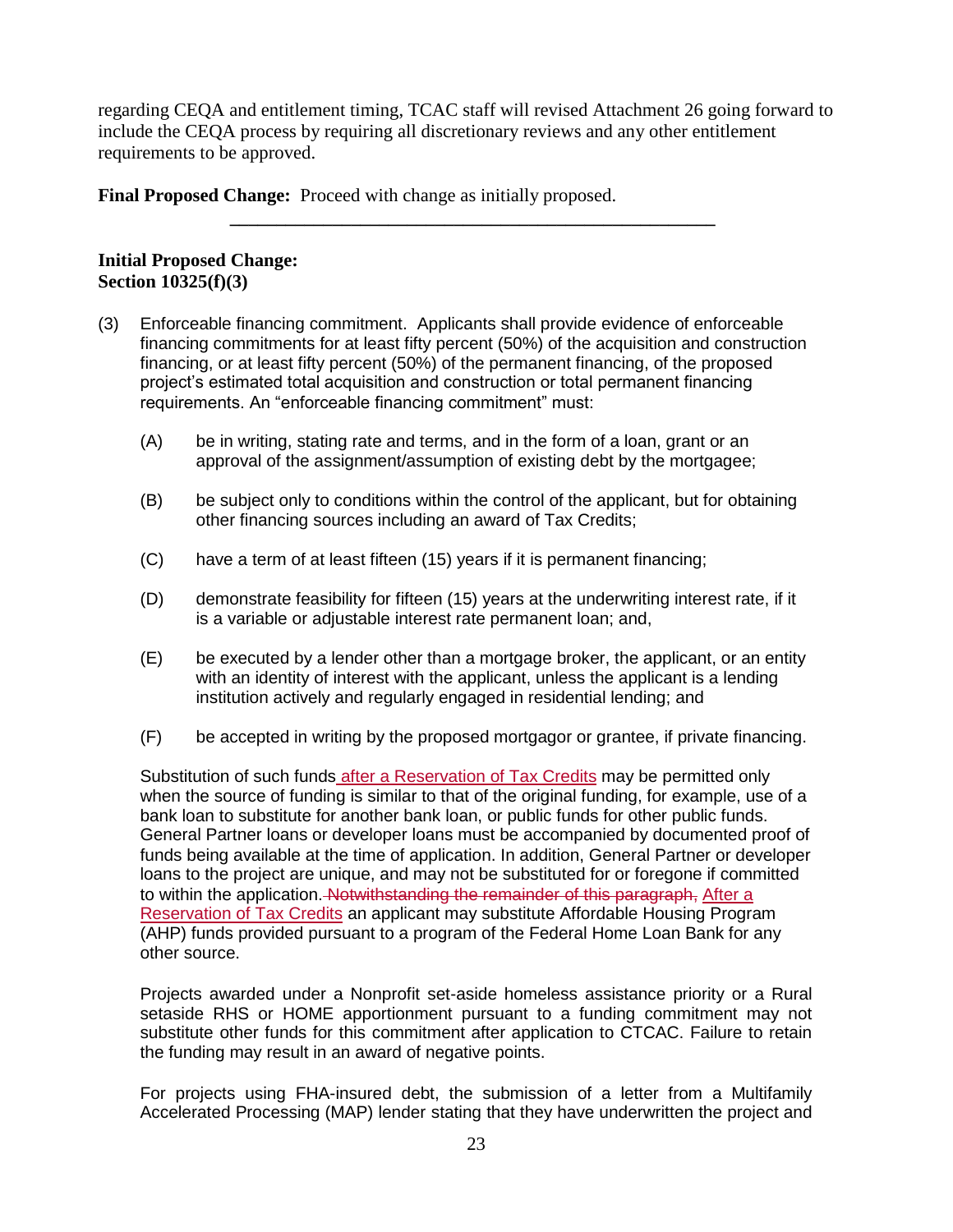that it meets the requirements for submittal of a multifamily accelerated processing firm commitment application to HUD.

**Reason:** The first proposed change clarifies the requirement that substitution of funds is permitted only after a reservation of credit, it is not permitted during an application review (see also TCAC regulation sections 10322(d) and (e) for incomplete and complete applications). The second proposed change further clarifies that the substitution of AHP funds in for either public or private financing is only permitted after a reservation of credit.

**Response to Comments:** Commenters generally supported the clarification of 'like for like" substitution, with one commenter opposing. Some commenters believe there is no harm in substitution of public for private funds after reservation, but do not support substitution of private for public funding. The proposed change clarifies the existing requirement and does not propose to change that standard.

**\_\_\_\_\_\_\_\_\_\_\_\_\_\_\_\_\_\_\_\_\_\_\_\_\_\_\_\_\_\_\_\_\_\_\_\_\_\_\_\_\_\_\_\_\_\_\_\_\_\_\_\_**

**Final Proposed Change:** Proceed with change as initially proposed.

#### **Initial Proposed Change: Section 10325(f)(6)**

(4) Sponsor characteristics. Applicants shall provide evidence that proposed project participants, as a Development Team, possess all of the knowledge, skills, experience and financial capacity to successfully develop, own and operate the proposed project. The Committee may conduct an investigation into an applicant's background that it deems necessary, in its sole discretion, and may determine if any of the evidence provided shall disqualify the applicant from participating in the Credit programs, or if additional Development Team members need be added to appropriately perform all program requirements. The following documentation is required to be submitted at the time of application:

(A) current financial statement(s) for the general partner(s), principal owner(s), and developer(s);

(B) a copy of a contract to provide property management services to the proposed project.

**Reason:** The proposed changes reduce application documentation requirements. First, TCAC staff proposes to eliminate the requirement for submission of financial statements. Without stated evaluation criteria, the review of general partner and developer financial statements and any resulting questions from TCAC staff do not result in meaningful conclusions. TCAC staff believes that the financial evaluation by a project's lenders and investors provides analogous or superior financial scrutiny and proposes to eliminate this requirement. Second, TCAC staff proposes to eliminate this section's reference to the required property management contract. The contract requirement is also stated in section 10325(c)(1), property management experience points, and the requirement in this section is duplicative. Additionally, no other development team member is required to provide an executed contract with the project owner or developer.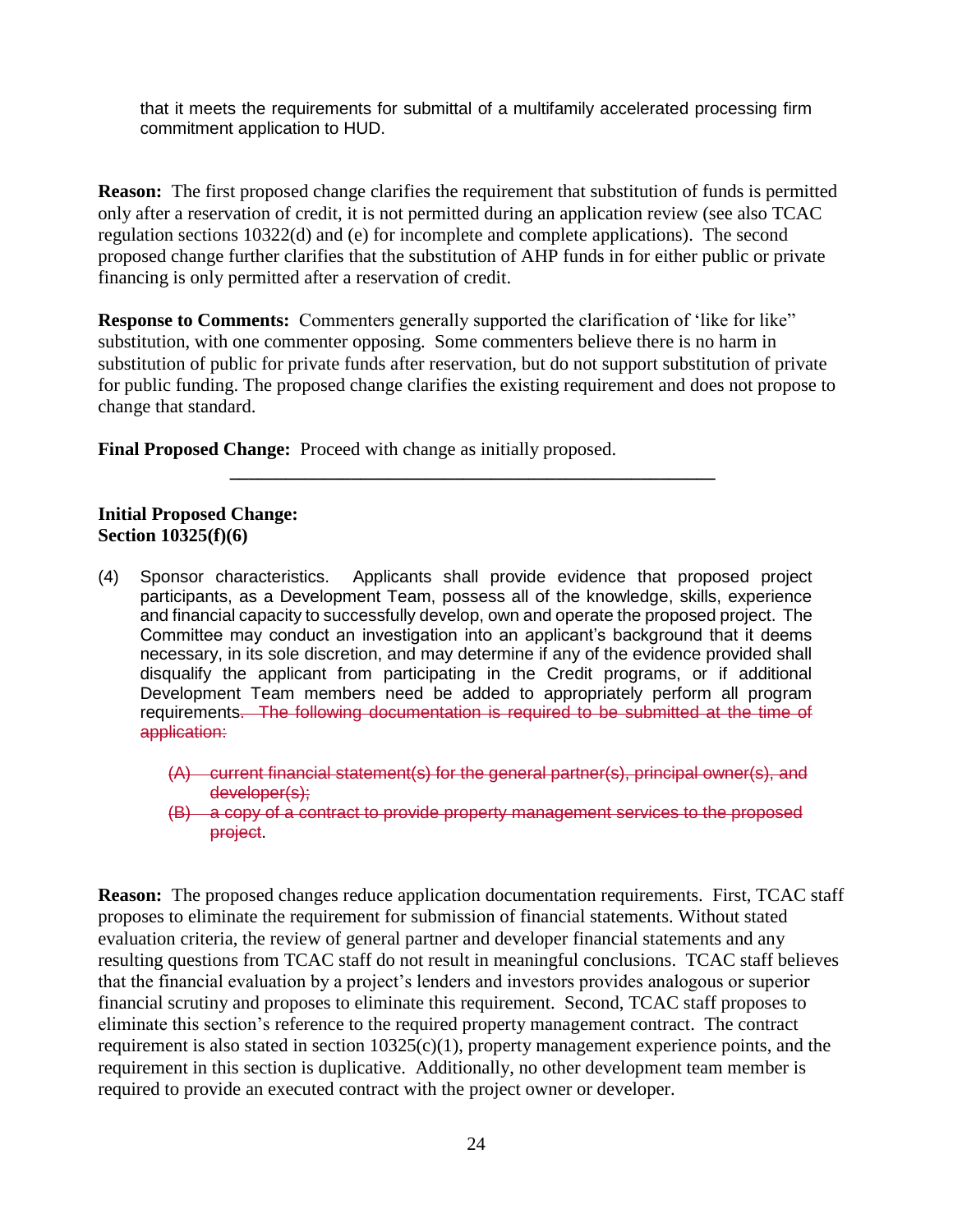**Response to Comments:** Most commenters supported this change, which is intended to streamline the application process and reduce documentation requirements.

**\_\_\_\_\_\_\_\_\_\_\_\_\_\_\_\_\_\_\_\_\_\_\_\_\_\_\_\_\_\_\_\_\_\_\_\_\_\_\_\_\_\_\_\_\_\_\_\_\_\_\_\_**

**Final Proposed Change:** Proceed with change as initially proposed.

### **Initial Proposed Change: Section 10325(f)(7)(A)**

(A) Energy Efficiency. New construction and rehabilitation non-competitive applicants shall consult with the design team, a CABEC certified 20162019 Certified Energy Analyst, and a LEED AP homes (low-rise and mid-rise), LEED AP BD+C (high-rise), NGBS Green Verifier, or GreenPoint Rater (one person may meet both of these latter qualifications) early in the project design process to evaluate a building energy model analysis and identify and consider energy efficiency, or generation, and energy storage measures beyond those required by this subsection. Prior to the meeting, the energy analyst shall complete an initial energy model based on either current Title 24 standards or, if the project is eligible, the California Utility Allowance Calculator using best available information on the project. All noncompetitive applications to CTCAC shall include a copy of the model results, meeting agenda, list of attendees, and major outcomes of the meeting. All rehabilitated buildings, both competitive and noncompetitive, shall have improved energy efficiency above the modeled energy consumption of the building(s) based on existing conditions documented using the Sustainable Building Method Workbook's CTCAC Existing Multifamily Assessment Protocols and reported using the CTCAC Existing Multifamily Assessment Report template. Rehabilitated buildings shall document at least a 10% post-rehabilitation improvement over existing conditions energy efficiency achieved for the project as a whole, except that Scattered Site applications shall also document at least a 5% post-rehabilitation improvement over existing conditions energy efficiency achieved for each site. In the case of projects in which energy efficiency improvements have been completed within five years prior to the application date pursuant to a public or regulated utility program or other governmental program that established existing conditions of the systems being replaced using a HERS Rater, the applicant may include the existing conditions of those systems prior to the improvements. Furthermore, rehabilitation applicants must submit a completed Sustainable Building Method Workbook with their preliminary reservation application unless they are developing a project in accordance with the minimum requirements of Leadership in Energy & Environmental Design (LEED), Passive House Institute US (PHIUS), Passive House, Living Building Challenge, National Green Building Standard ICC / ASRAE – 700 silver or higher rating or GreenPoint Rated Program. In addition, all applicants who will receive points from CDLAC pursuant to Sections 5230(k)(7) or (8) (for energy efficiency only) of the CDLAC regulations must submit a completed Sustainable Building Method Workbook with their preliminary reservation application.

**Reason:** The first proposed change updates the CABEC CEA certification to the current certification standard. The second change adds energy storage to the list of energy considerations provided to the development team. Onsite energy storage can provide cost savings in project operations, such as in the distribution of energy during peak use times. Staff believes this is useful information for developers to consider, and proposes to add it to the items evaluated and modeled by the energy analyst.

**Response to Comments:** No comments were received.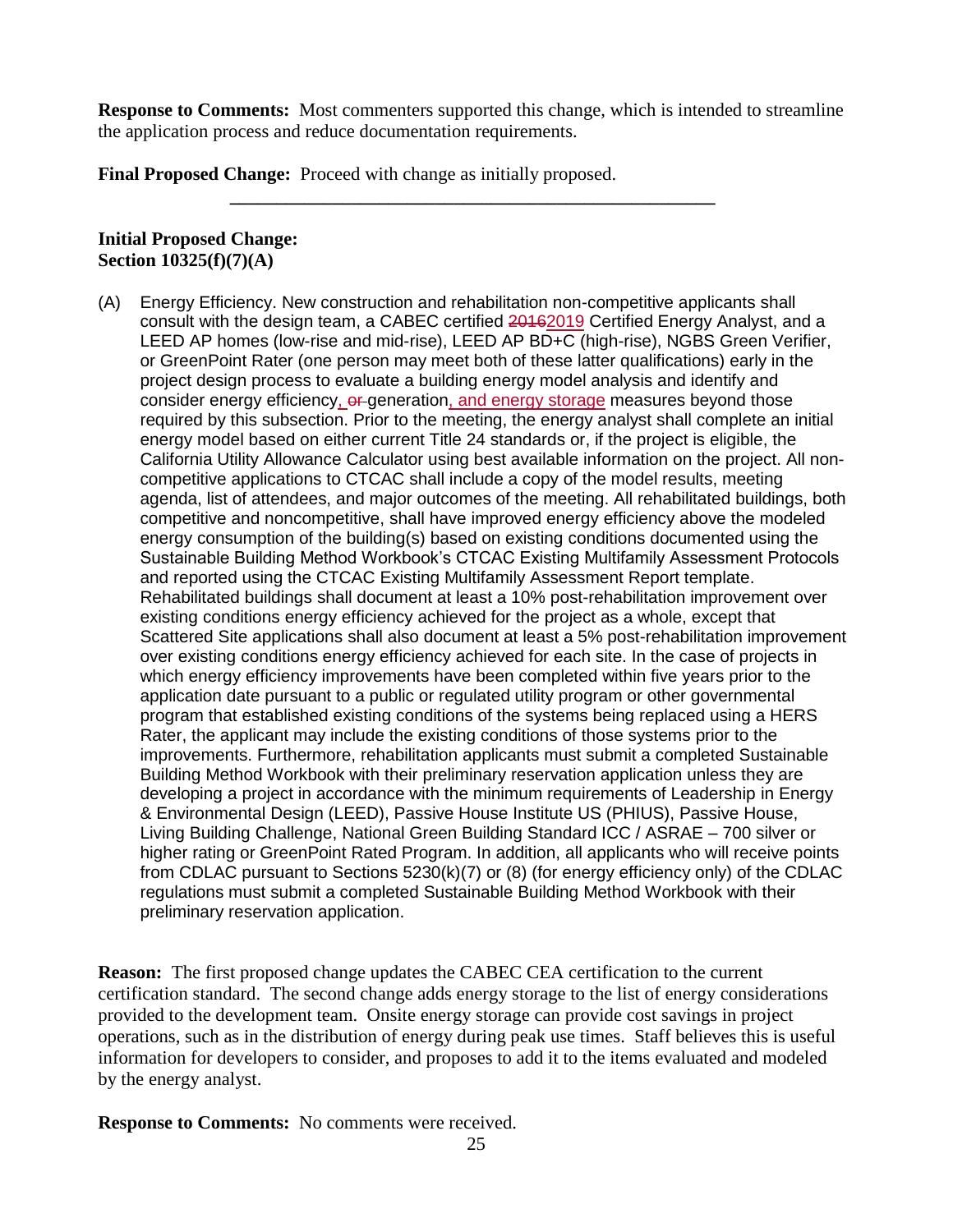**Final Proposed Change:** Proceed with change as initially proposed.

### **Initial Proposed Change: Section 10325(f)(8)**

- (8) Deferred-payment financing, grants and subsidies. Applicants shall provide evidence that all deferred-payment financing, grants and subsidies shown in the application are "committed" at the time of application<del>, except as permitted in subsection (E) below</del>.
	- (A) Evidence provided shall signify the form of the commitment, the loan, grant or subsidy amount, the length of the commitment, conditions of participation, and express authorization from the governing body, or an official expressly authorized to act on behalf of said governing body, committing the funds, as well as the applicant's acceptance in the case of privately committed loans.

**\_\_\_\_\_\_\_\_\_\_\_\_\_\_\_\_\_\_\_\_\_\_\_\_\_\_\_\_\_\_\_\_\_\_\_\_\_\_\_\_\_\_\_\_\_\_\_\_\_\_\_\_**

- (B) Commitments shall be final and not preliminary, and only subject to conditions within the control of the applicant, with one exception, the attainment of other financing sources including an award of Tax Credits.
- (C) Fund commitments shall be from funds within the control of the entity providing the commitment at the time of application.
- (D) Substantiating evidence of the value of local fee waivers, exemptions or land writedowns is required.
- (E) Substitution or an increase of such funds after a Reservation of Tax Credits may be permitted only when the source of funding is similar to the original funding, for example, private loan to substitute for private loan, public funds for public funds. AHP funds may be substituted for any construction period funding source after a Reservation of Tax Credits if an AHP commitment is obtained after the TCAC application due date. Funds from a previously committed source may be increased only in an amount necessary to achieve project feasibility. Adding new funding sources to cover additional, unanticipated costs requires TCAC preapproval. This provision shall include projects that have already received a reservation or allocation of Tax Credits in prior years.

**Reason:** The first proposed change removes obsolete references to AHP funds from a time prior to 2018 when AHP was permitted as an uncommitted funding source in a competitive application. The change also clarifies the requirement that substitution of funds is permitted only after a reservation of credit, it is not permitted during an application review (see also TCAC regulation sections 10322(d) and (e) for incomplete and complete applications). The change clarifies that the substitution of funds is not specific to construction period funding sources, which aligns with the substitution of funds language in Section 10325(f)(3). Finally, the proposed change removes language requiring TCAC approval to increase or add funds to cover increased project costs. Project costs routinely increase from the estimated cost at application, and other mechanisms are in place for TCAC to evaluate these, including the high cost test and the final tie breaker re-evaluation during the placed in service review.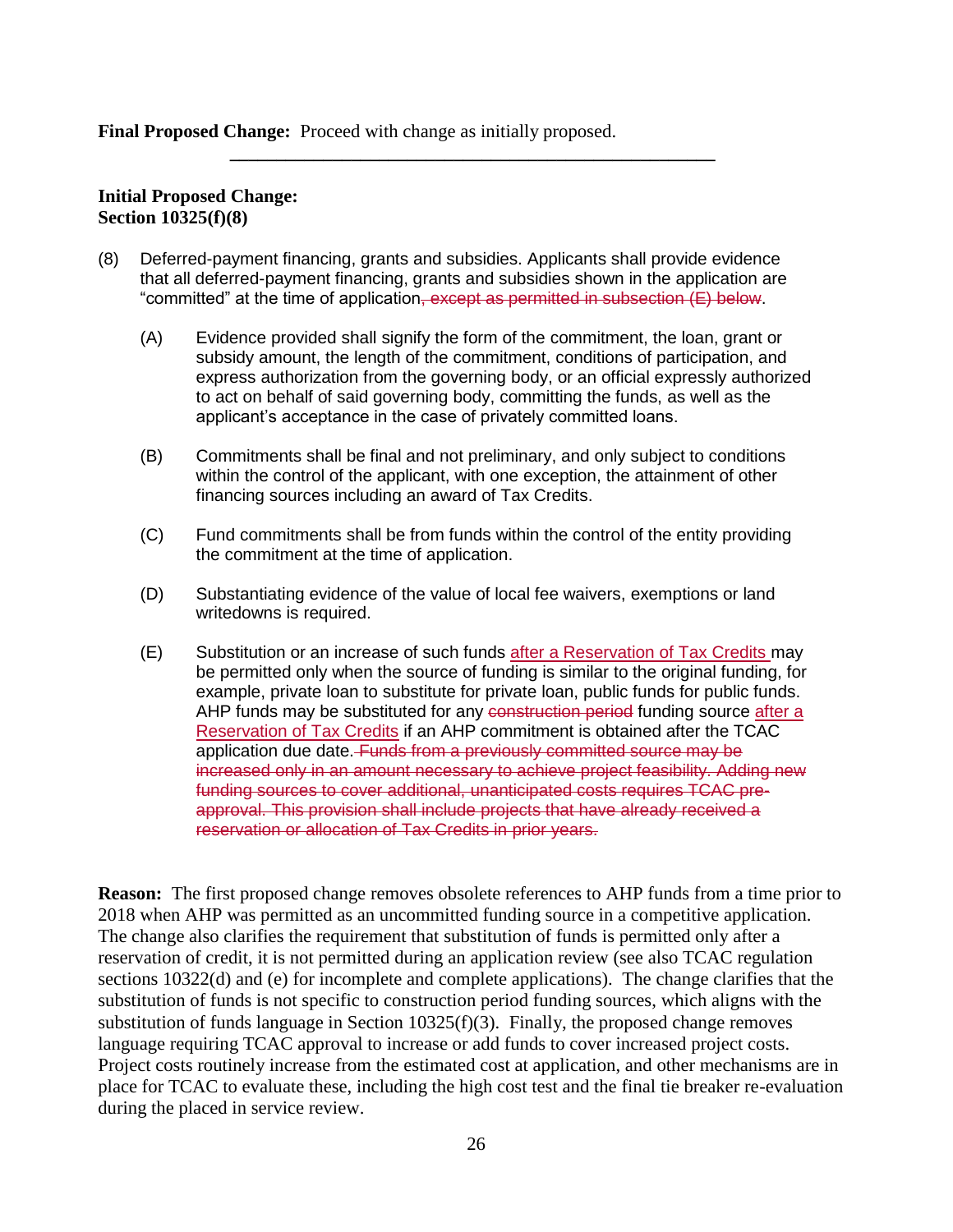**Response to Comments:** Commenters generally supported the clarification of 'like for like" substitution, with one commenter opposing. Some commenters believe there is no harm in substitution of public for private funds after reservation, but do not support substitution of private for public funding. The proposed change clarifies the existing requirement and does not propose to change that standard. During the 2019 9% application round, applicants indicated a lack of clarity that residual receipts payment financing were included in this section. Staff proposes to clarify that residual receipts payment financing is held to the requirements of this section to avoid such confusion in future applications.

### **Final Proposed Change:**

- (8) Deferred-payment financing, residual receipts payment financing, grants and subsidies. Applicants shall provide evidence that all deferred-payment financing, residual receipts payment financing, grants and subsidies shown in the application are "committed" at the time of application, except as permitted in subsection (E) below.
	- (F) Evidence provided shall signify the form of the commitment, the loan, grant or subsidy amount, the length of the commitment, conditions of participation, and express authorization from the governing body, or an official expressly authorized to act on behalf of said governing body, committing the funds, as well as the applicant's acceptance in the case of privately committed loans.
	- (G) Commitments shall be final and not preliminary, and only subject to conditions within the control of the applicant, with one exception, the attainment of other financing sources including an award of Tax Credits.
	- (H) Fund commitments shall be from funds within the control of the entity providing the commitment at the time of application.
	- (I) Substantiating evidence of the value of local fee waivers, exemptions or land writedowns is required.
	- (J) Substitution or an increase of such funds after a Reservation of Tax Credits may be permitted only when the source of funding is similar to the original funding, for example, private loan to substitute for private loan, public funds for public funds. AHP funds may be substituted for any construction period funding source after a Reservation of Tax Credits if an AHP commitment is obtained after the TCAC application due date. Funds from a previously committed source may be increased only in an amount necessary to achieve project feasibility. Adding new funding sources to cover additional, unanticipated costs requires TCAC preapproval. This provision shall include projects that have already received a reservation or allocation of Tax Credits in prior years.

**\_\_\_\_\_\_\_\_\_\_\_\_\_\_\_\_\_\_\_\_\_\_\_\_\_\_\_\_\_\_\_\_\_\_\_\_\_\_\_\_\_\_\_\_\_\_\_\_\_\_\_\_**

### **Initial Proposed Change: Section 10325(g)(1)(D)**

(D) The project shall provide play/recreational facilities suitable and available to  $\frac{d}{dt}$  tenants, including children of all ages 2-12 years, except for small developments of 20 units or fewer. Play/recreational area for children ages 2-12 years shall be outdoors, and the minimum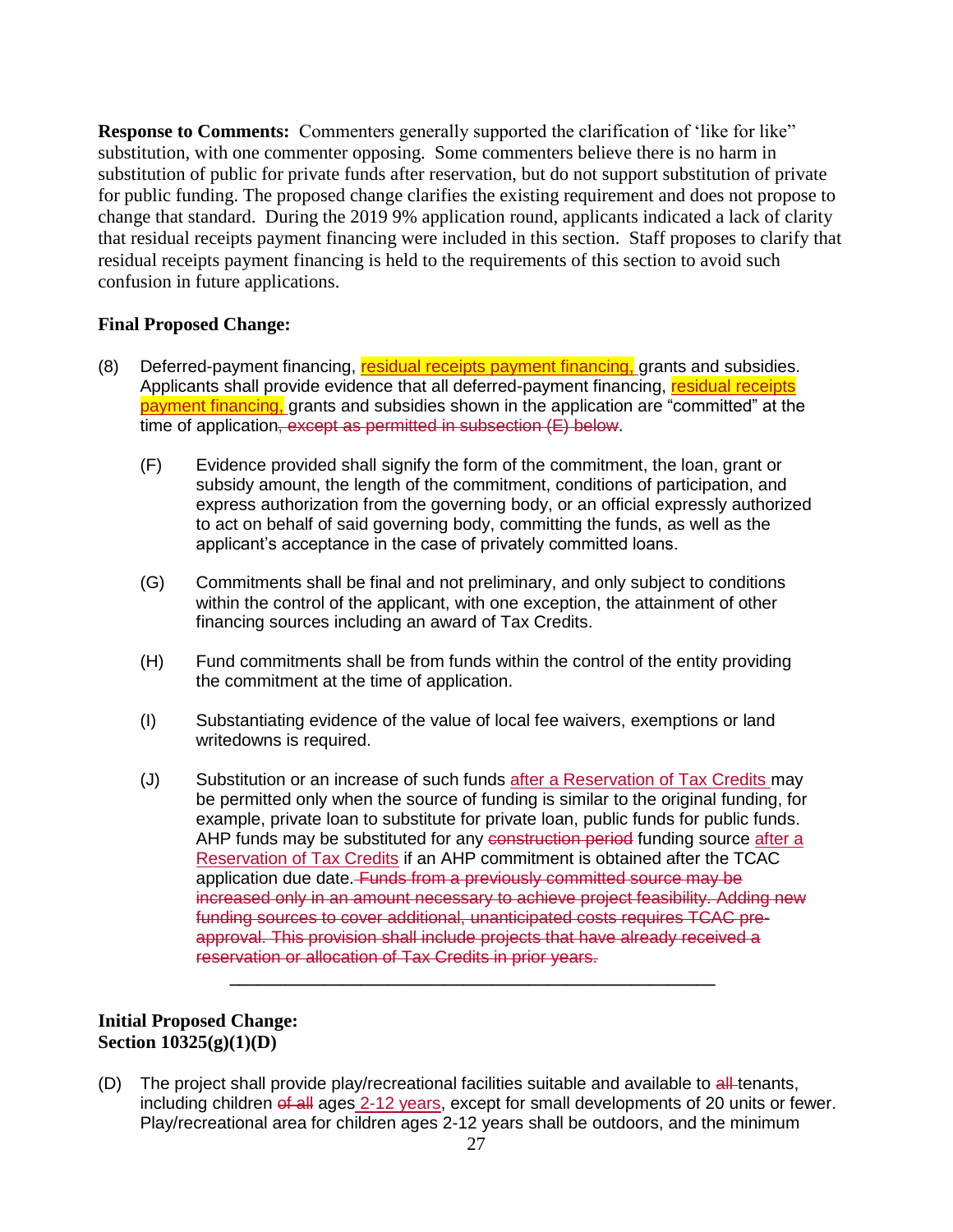square footage is 600 square feet and must include an accessible entrance point. For projects with more than 100 total units this square footage shall be increased by 5 square feet for each additional unit. Outdoor play/recreational space must be equipped with reasonable play equipment for the size of the project, and the surface must be natural or synthetic protective material. The outdoor play area of an onsite day care center may qualify as a play area for children 2-12 years for purposes of this section if it is available to children when the day care center is not open. The application must demonstrate the availability of play or recreational facilities suitable for children ages 13-17. Square footage of a community building cannot be included for the play/recreational area for children ages 13-17 unless that square footage is accessible to minors at all times between 6 a.m. and 10 p.m. except when the area is reserved for service amenities or special events.

**Reason:** TCAC staff proposed to require specified play/recreational facilities only for children ages 2-12 years, eliminating the requirement to provide specific facilities or outdoor space for children ages 13-17. In general, the 13-17 year age group does not participate in active outdoor or recreational facilities, and developers have found this requirement challenging to implement and demonstrate. The regulation language was written broadly to allow applicants a variety of options; however, TCAC staff finds the proposed play/recreational facilities for this age group are often minimal and of little real value. Examples of amenities likely to be valued by this age group include access to internet, computers, and social service amenities, and these are options in TCAC's site and service amenity point categories. As a result, staff proposed to eliminate the requirement.

**Response to Comments:** About an equal amount of commenters supported and opposed the proposed change, with opposing comments suggesting a waiver process instead of elimination. TCAC staff does not propose to add a waiver process. The waiver process would move this consideration from the staff level to the Executive Director, which does not resolve the issue. Staff believes that adding detail to the requirement would not help because the wide range in site configuration, limitations, and building designs limit a meaningful standard that could be implemented by all projects. In response to the comments, TCAC staff is withdrawing the proposed change. In 2020, staff will continue to review the play/recreational facilities for children ages 13-17 for anticipated future changes.

### **Final Proposed Change:** None

(D) The project shall provide play/recreational facilities suitable and available to all tenants, including children of all ages, except for small developments of 20 units or fewer. Play/recreational area for children ages 2-12 years shall be outdoors, and the minimum square footage is 600 square feet and must include an accessible entrance point. For projects with more than 100 total units this square footage shall be increased by 5 square feet for each additional unit. Outdoor play/recreational space must be equipped with reasonable play equipment for the size of the project, and the surface must be natural or synthetic protective material. The outdoor play area of an onsite day care center may qualify as a play area for children 2-12 years for purposes of this section if it is available to children when the day care center is not open. The application must demonstrate the availability of play or recreational facilities suitable for children ages 13-17. Square footage of a community building cannot be included for the play/recreational area for children ages 13-17 unless that square footage is accessible to minors at all times between 6 a.m. and 10 p.m. except when the area is reserved for service amenities or special events.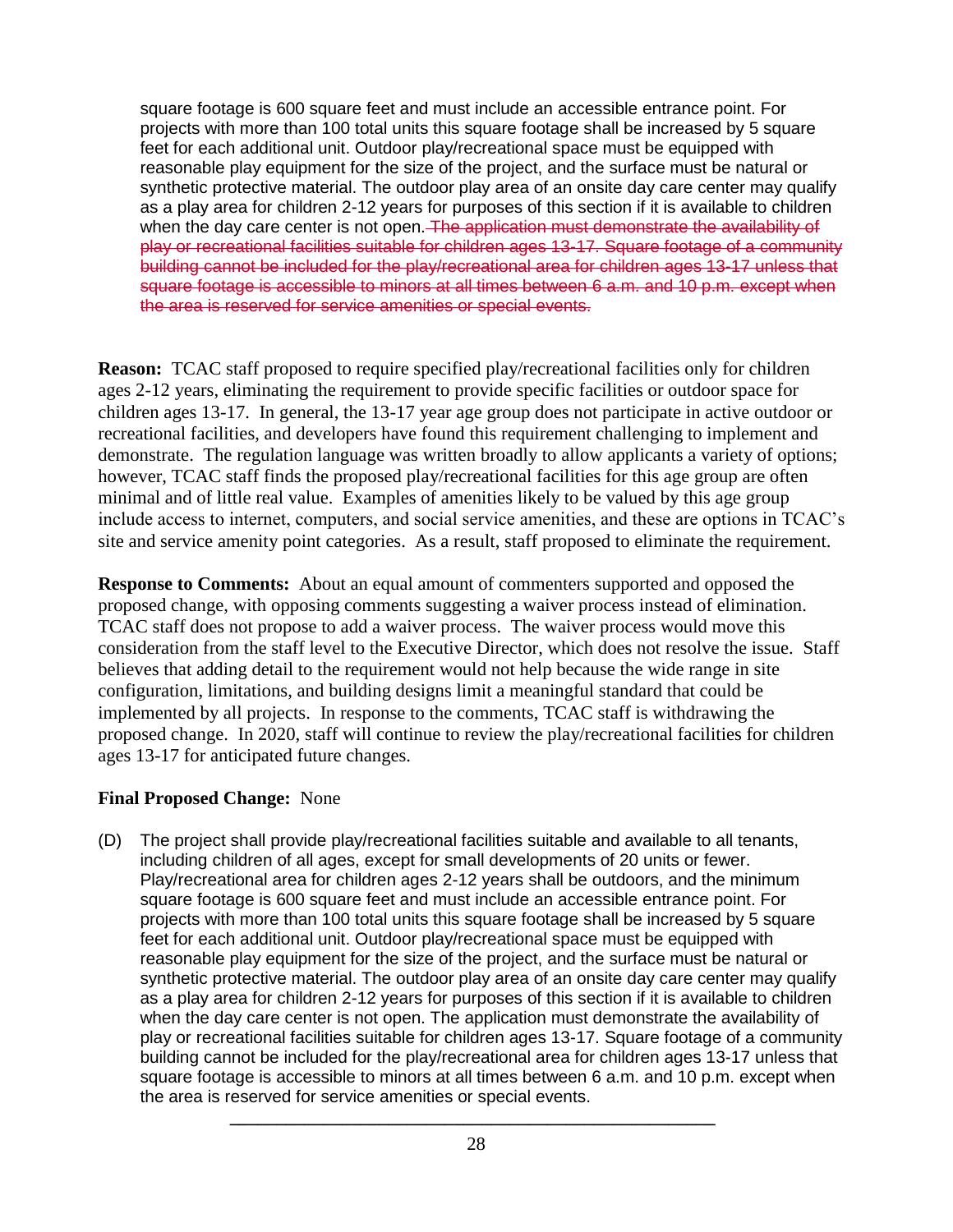### **Initial Proposed Change: Section 10327(g)(2)(A)**

(A) All units shall be restricted to residents who are 62 years of age or older under applicable provisions of California Civil Code Section 51.3 and the federal Fair Housing Act (except for projects utilizing a federal funds funding source specifically for senior housing and thewhose programs have differing definitions for of senior prohibits a restriction of 62 years of age or olderprojects), and further be subject to state and federal fair housing laws with respect to senior housing;

**Reason:** The proposed regulation change clarifies existing age requirements for the senior housing type. The proposed language more clearly states that, unless a federal funding source is designated for a senior housing development and the federal program serves a different senior age group, the TCAC age definition is required. For example, if project-based vouchers are awarded to a senior project, unless those specific vouchers are designated for seniors or elderly tenants only and the federal program has a different age restriction, the TCAC age definition is required.

**Response to Comments:** One commenter opposed the change because it limits flexibility for project-based rental subsidy vouchers. This highlights the need for the change, since it appears that project owners with project-based rental subsidy vouchers may have misunderstood the existing regulation requirement: unless a federal funding source is designated for a senior housing development and the federal program serves a different senior age group, the TCAC age definition is required.

**\_\_\_\_\_\_\_\_\_\_\_\_\_\_\_\_\_\_\_\_\_\_\_\_\_\_\_\_\_\_\_\_\_\_\_\_\_\_\_\_\_\_\_\_\_\_\_\_\_\_\_\_**

**Final Proposed Change:** Proceed with change as initially proposed.

### **Initial Proposed Change: Section 10326(a)**

(a) General. All applications (including reapplications) requesting Federal Tax Credits under the requirements of IRC Section 42(h)(4) for buildings and land, the aggregate basis (including land) of which is financed at least fifty percent (50%) by tax-exempt bonds, shall be eligible to apply under this Section for a reservation and allocation of Federal Tax Credits. However, those projects requesting State Tax Credits pursuant to subsection (g)(1)(A) of Sections 12206, 17058, and 23610.5 of the Revenue and Taxation Code will be competitively scored as described in Section 10317(i)(2). The highest scoring applications under this scoring system will be recommended for receipt of State Tax Credit, without regard to any set-asides or geographic areas, provided that they meet the threshold requirements of this section.

**Reason:** The proposed change clarifies that only State Tax Credit Allocations pursuant to subsection (g)(1)(A) of Sections 12206, 17058, and 23610.5 of the Revenue and Taxation Code will be competitively scored as described in Section 10317(i).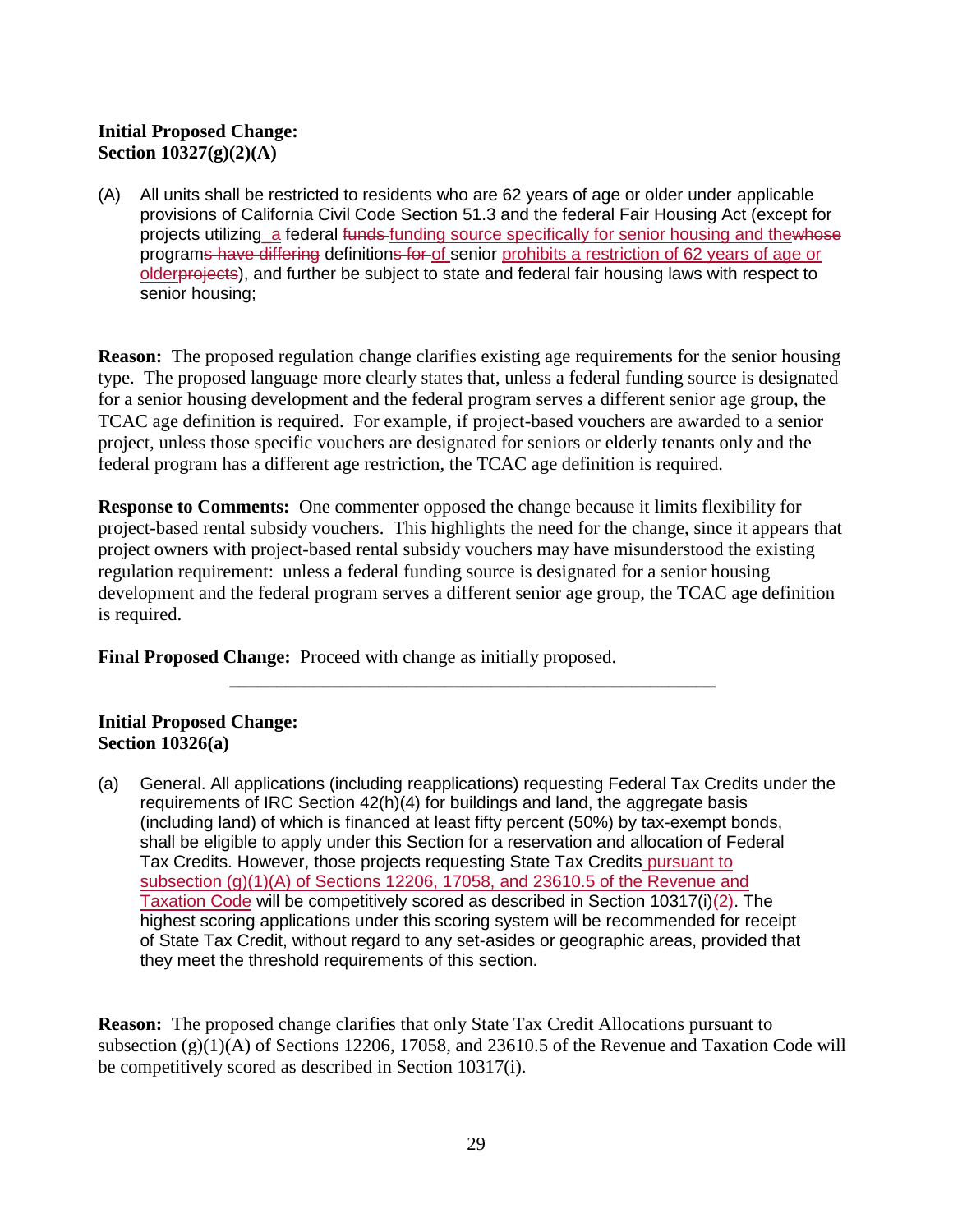**Response to Comments:** The single commenter suggested eliminating "(including reapplications)" as it is no longer applicable and TCAC staff concurs.

### **Final Proposed Change:**

(a) General. All applications *(including reapplications)* requesting Federal Tax Credits under the requirements of IRC Section 42(h)(4) for buildings and land, the aggregate basis (including land) of which is financed at least fifty percent (50%) by tax-exempt bonds, shall be eligible to apply under this Section for a reservation and allocation of Federal Tax Credits. However, those projects requesting State Tax Credits pursuant to subsection  $(q)(1)(A)$  of Sections 12206, 17058, and 23610.5 of the Revenue and Taxation Code will be competitively scored as described in Section 10317(i) $(2)$ . The highest scoring applications under this scoring system will be recommended for receipt of State Tax Credit, without regard to any set-asides or geographic areas, provided that they meet the threshold requirements of this section.

**\_\_\_\_\_\_\_\_\_\_\_\_\_\_\_\_\_\_\_\_\_\_\_\_\_\_\_\_\_\_\_\_\_\_\_\_\_\_\_\_\_\_\_\_\_\_\_\_\_\_\_\_**

#### **Initial Proposed Change: Section 10326(g)(5)**

- (5) Sponsor characteristics. Applicants shall provide evidence that as a Development Team, proposed project participants possess the knowledge, skills, experience and financial capacity to successfully develop, own and operate the proposed project. The Committee shall, in its sole discretion, determine if any of the evidence provided shall disqualify the applicant from participating in the Tax Credit Programs, or if additional Development Team members need be added to appropriately perform all program requirements. General partners and management companies lacking documented experience with Section 42 requirements using the minimum scoring standards at Section 10325(c)(1)(A) and (B) shall be required to complete training as prescribed by CTCAC prior to a project's placing in service. The minimum scoring standards referenced herein shall not be obtained through the two (2) point category of "a housing tax credit certification examination of a nationally recognized housing tax credit compliance entity on a list maintained by the Committee to satisfy minimum management company experience requirements for an incoming management agent" established at Section 10325(c)(1). Applicants need not submit the third party public accountant certification that the projects have maintained a positive operating cash flow. The following documentation is required to be submitted at the time of application:
	- (A) current financial statement(s) for the general partner(s), principal owner(s), and developer(s);
	- (B) a copy of a contract to provide property management services to the proposed project.

**Reason:** The proposed changes reduce application documentation requirements. First, TCAC staff proposes to eliminate the requirement for submission of financial statements. Without stated evaluation criteria, the review of general partner and developer financial statements and any resulting questions from TCAC staff do not result in meaningful conclusions. TCAC staff believes that the financial evaluation by a project's lenders and investors provides analogous or superior financial scrutiny and proposes to eliminate this requirement. Second, TCAC staff proposes to eliminate this section's reference to the required property management contract. No other development team member is required to provide an executed contract with the project owner or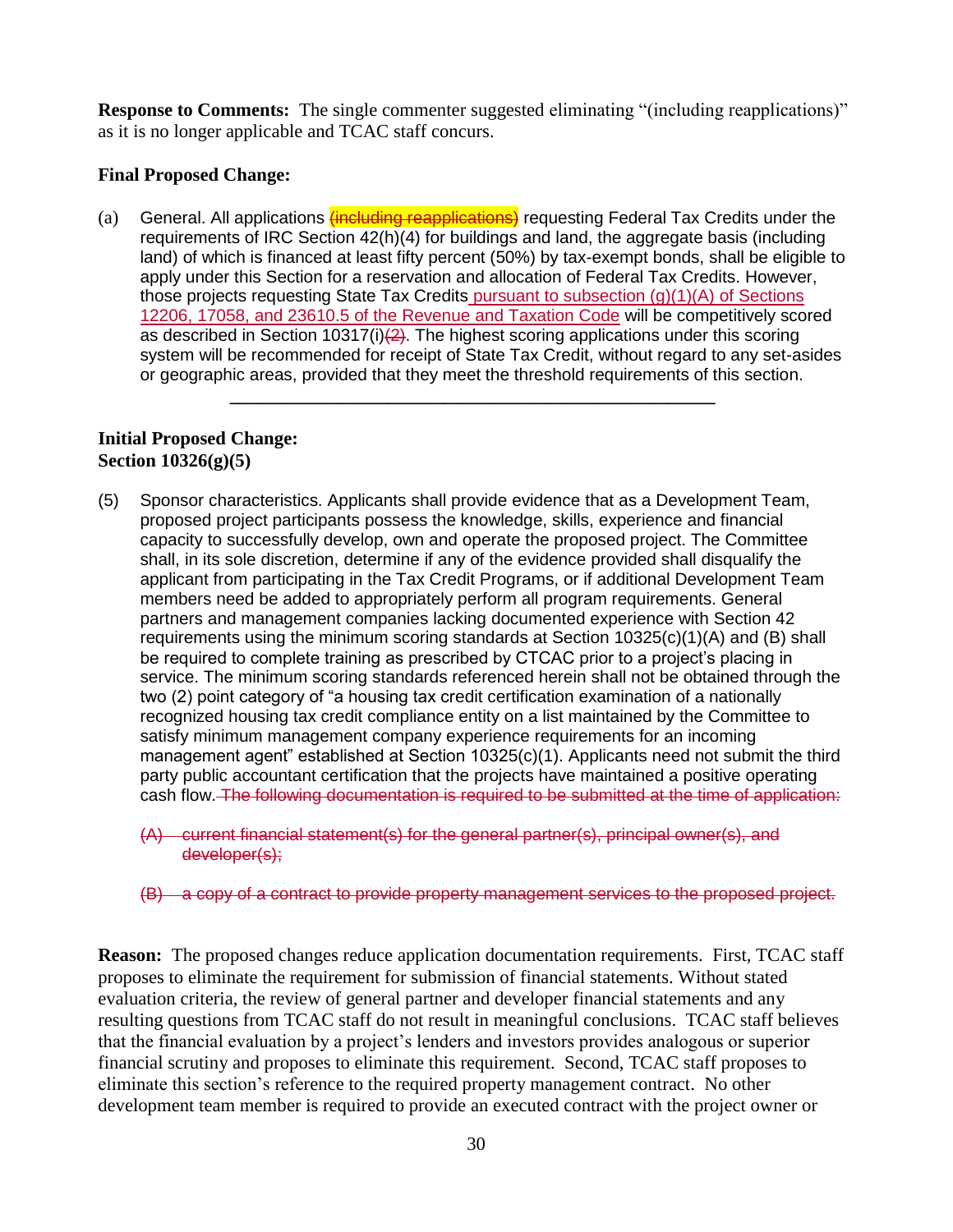developer, and for a reservation of tax credits TCAC staff finds this requirement unnecessary. Any changes to the property management company are reviewed and verified during the placed in service application review.

**Response to Comments:** Most commenters supported this change. In response to numerous comments and requests for clarification of how AB 101 will be implemented, TCAC staff proposes additional language in other corresponding sections. In this section, TCAC staff is limiting the percent of a round's state credit allocation (\$500 million only) so that no more than 33% will be awarded to a single developer.

### **Final Proposed Change:**

(5) Sponsor characteristics. Applicants shall provide evidence that as a Development Team, proposed project participants possess the knowledge, skills, experience and financial capacity to successfully develop, own and operate the proposed project. The Committee shall, in its sole discretion, determine if any of the evidence provided shall disqualify the applicant from participating in the Tax Credit Programs, or if additional Development Team members need be added to appropriately perform all program requirements. General partners and management companies lacking documented experience with Section 42 requirements using the minimum scoring standards at Section 10325(c)(1)(A) and (B) shall be required to complete training as prescribed by CTCAC prior to a project's placing in service. The minimum scoring standards referenced herein shall not be obtained through the two (2) point category of "a housing tax credit certification examination of a nationally recognized housing tax credit compliance entity on a list maintained by the Committee to satisfy minimum management company experience requirements for an incoming management agent" established at Section 10325(c)(1). Applicants need not submit the third party public accountant certification that the projects have maintained a positive operating cash flow. The following documentation is required to be submitted at the time of application:

(C) current financial statement(s) for the general partner(s), principal owner(s), and developer(s);

(D) a copy of a contract to provide property management services to the proposed project. The State Tax Credit allocation pursuant to subsection (g)(1)(B) of Sections 12206, 17058, and 23610.5 of the Revenue and Taxation Code received by individuals, entities, affiliates, and related entities is limited to no more than thirty-three percent (33%) of any amount established per application review period as described in Section 10326(c) of these Regulations. This limitation is applicable to a project applicant, developer, sponsor, owner, general partner, and to parent companies, principals of entities, and family members. For the purposes of this section, related or non-arm's length relationships are further defined as those having control or joint-control over an entity, having significant influence over an entity, or participating as key management of an entity. Related entity disclosure is required at the time of application.

### **Initial Proposed Change: Section 10326(g)(9)**

(9) For all applications received on or after March 26, 2018, Aa non-competitive project that includes Low-Income Units targeted at greater than 60% AMI shall have average targeting that does not exceed 5960% AMI. For all applications received on or after March 26, 2018, Aa

**\_\_\_\_\_\_\_\_\_\_\_\_\_\_\_\_\_\_\_\_\_\_\_\_\_\_\_\_\_\_\_\_\_\_\_\_\_\_\_\_\_\_\_\_\_\_\_\_\_\_\_\_**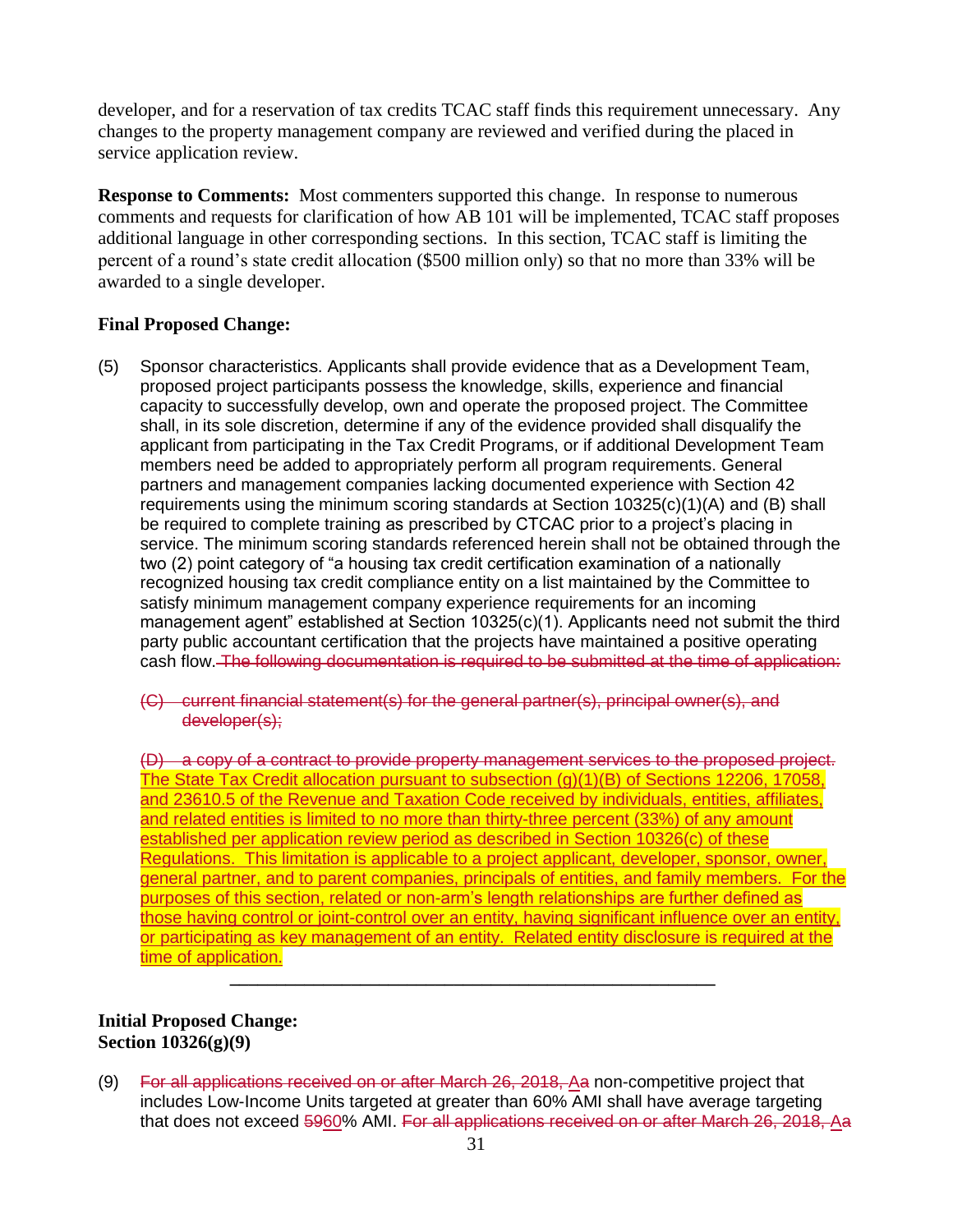competitive project that includes Low-Income Units targeted at greater than 60% AMI shall have average targeting that does not exceed 50% AMI.

**Reason:** At the request of stakeholders, TCAC staff proposes to eliminate the requirement that non-competitive projects have average Area Median Income (AMI) targeting of 59%, which is 1% less than the maximum permitted. This change also assists in implementation of additional state credit resources for 4% plus state credits pursuant to subsection  $(g)(1)(B)$  of Sections 12206, 17058, and 23610.5 of the Revenue and Taxation Code, which includes provisions to allocate these resources to housing financed by CalHFA's Mixed Use Program. The Mixed Use Program allows for higher AMI targeting.

**Response to Comments:** About an equal amount of commenters supported and opposed the proposed change, with opposing comments highlighting the tenant affordability gained by the 59% AMI average. Staff proposes this change in conformance to the federal standard. The existing state requirement that at least 10% of low income units be restricted to 50% AMI results in the 59% AMI average targeting for all 4% credit projects that do not utilize 70% and 80% AMI targeting. These projects are the majority of 4% credit applicants to TCAC, meaning the 59% AMI standard remains applicable to the majority of 4% credit projects receiving a tax credit allocation.

**\_\_\_\_\_\_\_\_\_\_\_\_\_\_\_\_\_\_\_\_\_\_\_\_\_\_\_\_\_\_\_\_\_\_\_\_\_\_\_\_\_\_\_\_\_\_\_\_\_\_\_\_**

**Final Proposed Change:** Proceed with change as initially proposed.

### **Initial Proposed Change: Section 10327(c)(2)(A)**

- (2) Developer fee.
	- (A) The maximum developer fee that may be included in project costs for a 9% competitive credit rehabilitation or adaptive reuse application is the lesser of 15% of the project's eligible basis plus 15% of the basis for non-residential costs included in the project and allocated on a pro rata basis or two million (\$2,000,000) dollars. The maximum developer fee that may be included in project costs for a 9% competitive credit new construction application shall be calculated as follows: The base fee limit shall be the lesser of 15% of the project's eligible basis plus 15% of the basis for non-residential costs included in the project and allocated on a pro rata basis or two million two hundred thousand (\$2,200,000) dollars. At placed in service, To arrive at the maximum developer fee shall be recalculated, where the application base fee limit shall then be multiplied by the difference between 2 and the project's high-cost test factor in the placed in service application, which equals the project's total eligible basis divided by its total adjusted threshold basis limits. In no case shall the base fee limit be increased from initial application. For purposes of this subparagraph, at placed in service TCAC shall use the higher of the unadjusted threshold basis limit from application or the year the project places in service.

For 9% competitive applications applying under section 10325 of these regulations, the cost limitation on developer fees that may be included in eligible basis, shall be as follows: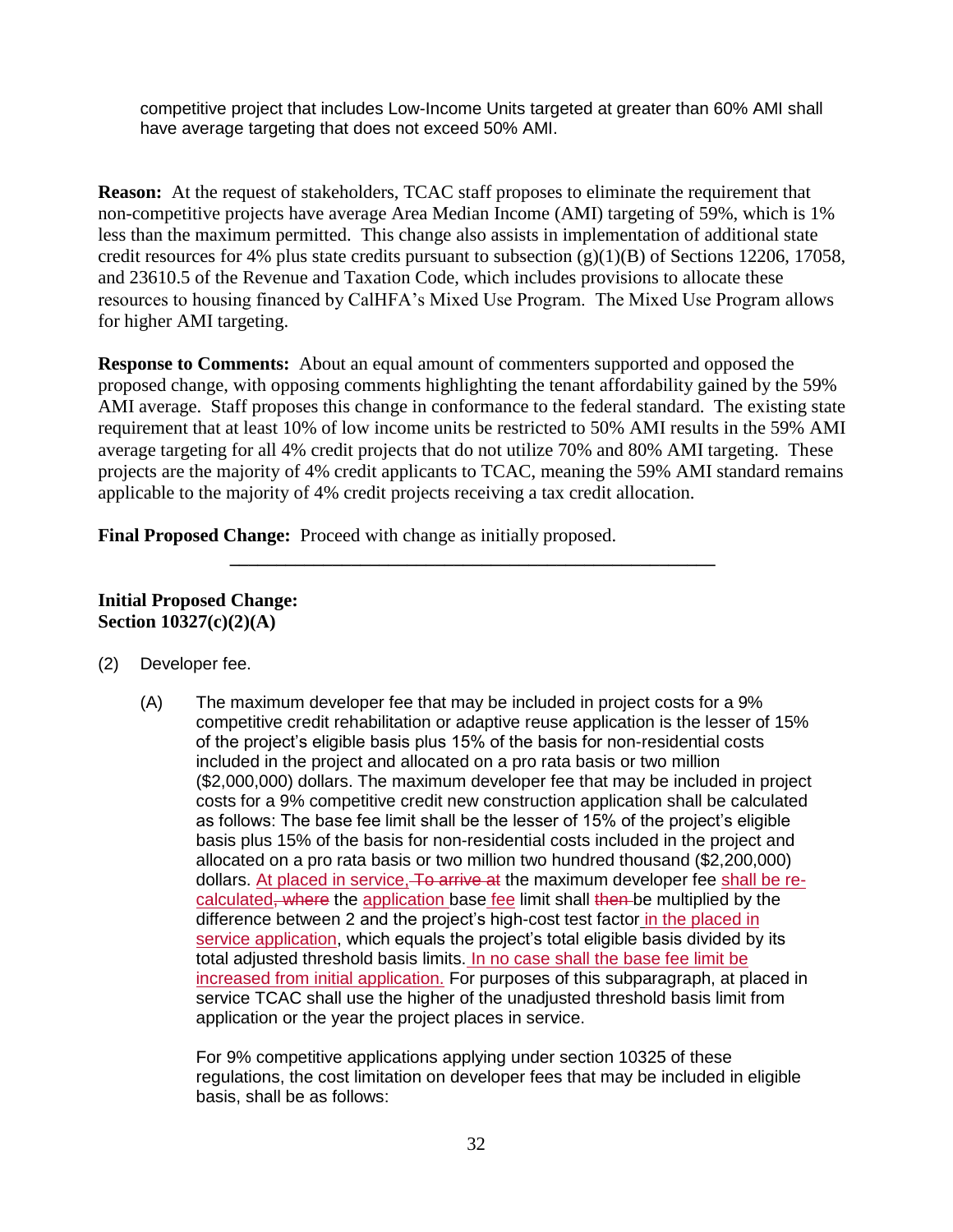- (i) the maximum developer fee that may be included in eligible basis for a new construction or rehabilitation only project is the lesser of 15% of the project's unadjusted eligible basis, or one two million four hundred thousand (\$1,400,0002,000,000) dollars for a rehabilitation or adaptive reuse project or two million two hundred thousand (\$2,200,000) for a new construction project; or
- (ii) the maximum developer fee that may be included in eligible basis for acquisition/rehabilitation projects is the lesser of 15% of unadjusted eligible construction related basis plus 5% of the unadjusted eligible acquisition basis, or one two million four hundred thousand (\$1,400,0002,000,000) dollars; or.
- (iii) the maximum developer fee that may be included in eligible basis for projects receiving a waiver of the project size limitations under section 10325(f)(9)(B) of these regulations is the lesser of 15% of the project's eligible basis or \$1,680,000 for projects having between 201 and 250 Low-Income Units, \$1,750,000 for projects having between 251 and 300 Low-Income Units, and \$1,820,000 for projects having more than 300 Low-Income Units.
- (B) For 4% credit projects applying under Section 10326 of these regulations, the maximum developer fee that may be included in project costs and eligible basis shall be as follows:
	- (i) for new construction or rehabilitation only projects, the maximum developer fee that may be included in project costs and eligible basis is 15% of the project's unadjusted eligible basis. All developer fees in excess of two three million five hundred thousand  $($2,500,0003,000,000)$  dollars plus \$10,000 per unit for each Tax Credit unit in excess of 100 shall be deferred or contributed as equity to the project.
	- (ii) the maximum developer fee that may be included in project costs and eligible basis for acquisition/rehabilitation projects is 15% of the unadjusted eligible construction related basis and 5% percent of the unadjusted eligible acquisition basis. All developer fees in excess of two three million five hundred thousand (\$2,500,0003,000,000) dollars plus \$10,000 per unit for each Tax Credit Unit in excess of 100 shall be deferred or contributed as equity to the project. A 15% developer fee on the acquisition portion will be permitted for at-risk developments meeting the requirements of section 10325(g)(4) or for other acquisition/rehabilitation projects whose hard construction costs per unit in rehabilitation expenditures are at least \$25,000 or where the development will restrict at least 30% of its Low Income Units for those with incomes no greater than 50% of area median and restrict rents concomitantly.

**Reason:** For subsection (A), TCAC staff first proposes that the 9% credit developer fee high cost adjustment be reflected in the placed in service application rather than the initial application. Staff has found that mistakes in this calculation are frequent, and even a minor mistake results in corrections to a competitive application's requested credit amount. This results in a credit reduction and an appeal period that often runs concurrent with the credit award date. This problem can be eliminated by having the required developer fee adjustment (decrease or increase depending on the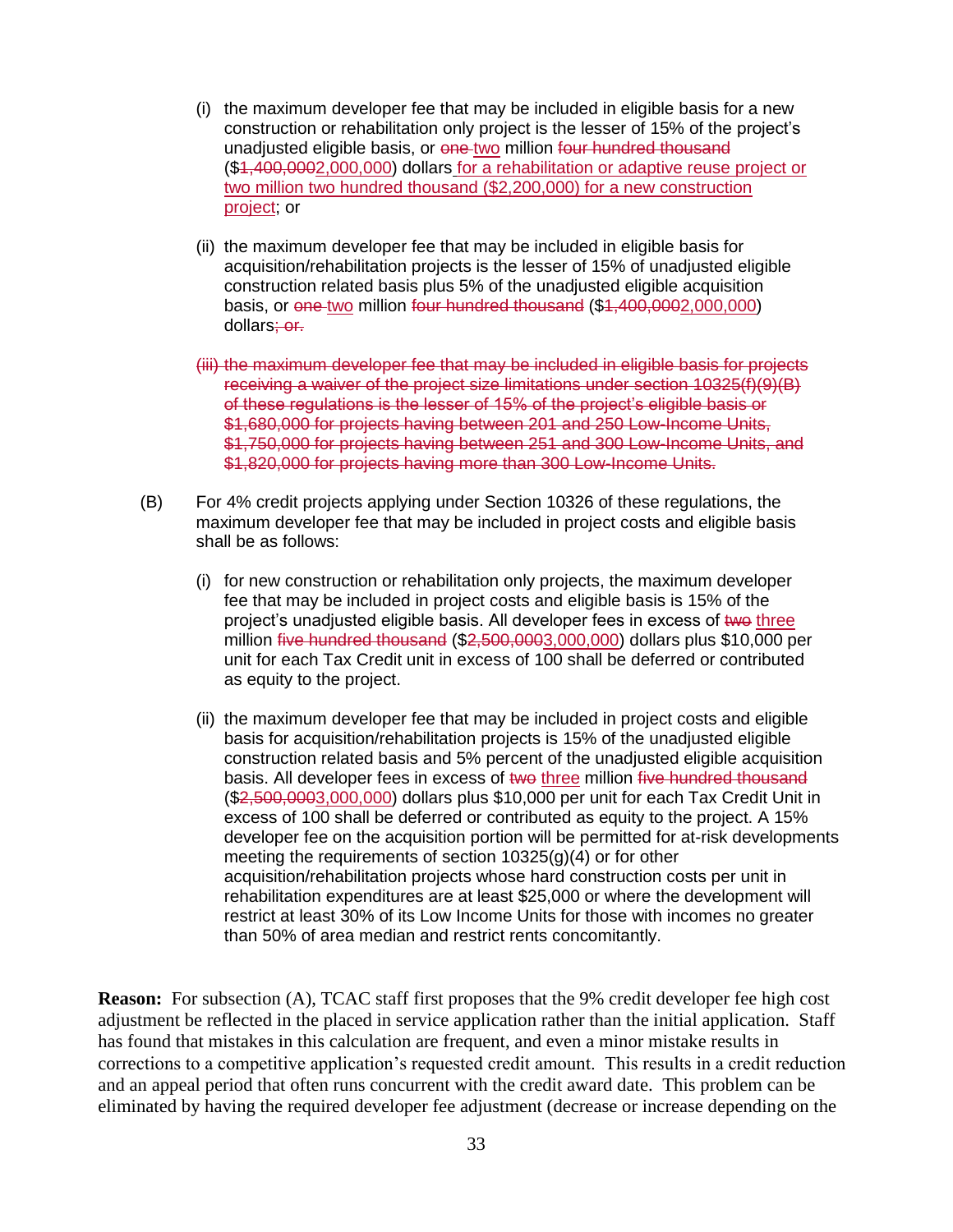project cost) take place in the placed in service application. Due to the frequent errors in this calculation, Staff also recommends project owners and applicants verify the developer fee adjustment calculation with TCAC staff in advance.

Next, in subsections (i) and (ii), TCAC staff proposes to increase the developer fee in basis from a maximum of \$1,400,000 to either \$2,200,000 (new construction) or \$2,000,000 (rehabilitation). As identified by stakeholders requesting a change to this section, most 9% credit applications voluntarily exclude a significant amount of eligible basis for competitive reasons, making the \$600,000 - \$800,000 basis reduction generally unnecessary (this amount would be incorporated into the voluntary basis reduction elsewhere in the application).

Corresponding to the above, the proposed change in subsection (iii) eliminates now unnecessary language allowing the developer fee in basis to exceed \$1,400,000.

The proposed change in subsection (B) increases the amount of a developer fee that can be paid during the construction of a project, from \$2,500,000 to \$3,000,000 (plus any additional amount for projects with more than 100 units). Some stakeholders have requested an increase to the developer fee, which TCAC staff does not believe is warranted at this time. In 2016, the developer fee maximum was increased from \$2,500,000 to 15% of eligible basis. Most developer fees are substantially more than \$2,500,000, averaging around \$6,000,000. As construction costs (and the corresponding tax credit basis) continue to increase, the developer fee maximum increases also because, for most projects, the developer fee maximum will be 15% of eligible basis. Instead staff proposes to increase the "cash out" portion of the developer fee.

**Response to Comments:** Commenters supported the proposed changes, with some suggesting eliminating the high-cost test developer fee calculation altogether. TCAC plans to review the regulations more extensively during 2020, likely making substantive program changes as a result. Changes to the high-cost test calculation may be considered at that time, and consequently staff propose to retain the high-cost test developer fee calculation for 2020. Staff plans to proceed with changes proposed, and add clarification to paragraph (2)(A) that if an applicant is not receiving acquisition credit, no developer fee may be calculated using acquisition basis.

### **Final Proposed Change:**

- (2) Developer fee.
	- (A) The maximum developer fee that may be included in project costs for a 9% competitive credit rehabilitation or adaptive reuse application is the lesser of 15% of the project's eligible basis plus 15% of the basis for non-residential costs included in the project and allocated on a pro rata basis or two million (\$2,000,000) dollars. If acquisition Tax Credits are not requested, any unadjusted eligible acquisition basis shall be excluded from the developer fee calculation. The maximum developer fee that may be included in project costs for a 9% competitive credit new construction application shall be calculated as follows: The base fee limit shall be the lesser of 15% of the project's eligible basis plus 15% of the basis for non-residential costs included in the project and allocated on a pro rata basis or two million two hundred thousand (\$2,200,000) dollars. At placed in service, To arrive at the maximum developer fee shall be re-calculated, where the application base fee limit shall then be multiplied by the difference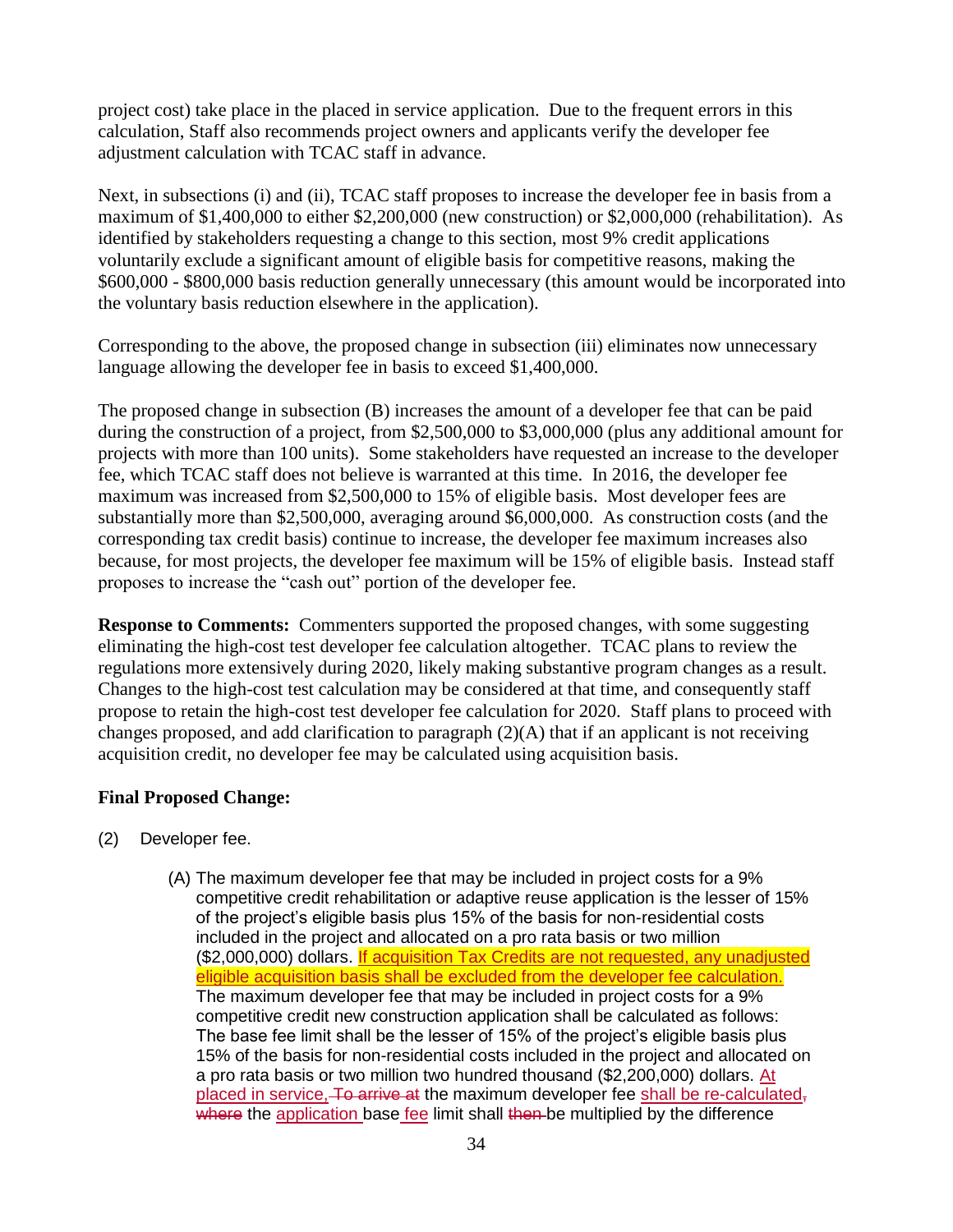between 2 and the project's high-cost test factor in the placed in service application, which equals the project's total eligible basis divided by its total adjusted threshold basis limits. In no case shall the base fee limit be increased from initial application. For purposes of this subparagraph, at placed in service TCAC shall use the higher of the unadjusted threshold basis limit from application or the year the project places in service.

For 9% competitive applications applying under section 10325 of these regulations, the cost limitation on developer fees that may be included in eligible basis, shall be as follows:

- (i) the maximum developer fee that may be included in eligible basis for a new construction or rehabilitation only project is the lesser of 15% of the project's unadjusted eligible basis, or the developer fee amount allowed in project costs one million four hundred thousand (\$1,400,000) dollars; or
- $\overline{\text{iii}}$  the maximum developer fee that may be included in eligible basis for acquisition/rehabilitation projects is the lesser of 15% of unadjusted eligible construction related basis plus 5% of the unadjusted eligible acquisition basis, or the developer fee amount allowed in project costsone million four hundred thousand (\$1,400,000) dollars; or.
- (iii) the maximum developer fee that may be included in eligible basis for projects receiving a waiver of the project size limitations under section 10325(f)(9)(B) of these regulations is the lesser of 15% of the project's eligible basis or \$1,680,000 for projects having between 201 and 250 Low-Income Units, \$1,750,000 for projects having between 251 and 300 Low-Income Units, and \$1,820,000 for projects having more than 300 Low-Income Units.
- (B) For 4% credit projects applying under Section 10326 of these regulations, the maximum developer fee that may be included in project costs and eligible basis shall be as follows:
	- (i) for new construction or rehabilitation only projects, the maximum developer fee that may be included in project costs and eligible basis is 15% of the project's unadjusted eligible basis. All developer fees in excess of two three million five hundred thousand (\$2,500,0003,000,000) dollars plus \$10,000 per unit for each Tax Credit unit in excess of 100 shall be deferred or contributed as equity to the project.
	- (ii) the maximum developer fee that may be included in project costs and eligible basis for acquisition/rehabilitation projects is 15% of the unadjusted eligible construction related basis and 5% percent of the unadjusted eligible acquisition basis. All developer fees in excess of two three million five hundred thousand (\$2,500,0003,000,000) dollars plus \$10,000 per unit for each Tax Credit Unit in excess of 100 shall be deferred or contributed as equity to the project. A 15% developer fee on the acquisition portion will be permitted for at-risk developments meeting the requirements of section 10325(g)(4) or for other acquisition/rehabilitation projects whose hard construction costs per unit in rehabilitation expenditures are at least \$25,000 or where the development will restrict at least 30% of its Low Income Units for those with incomes no greater than 50% of area median and restrict rents concomitantly.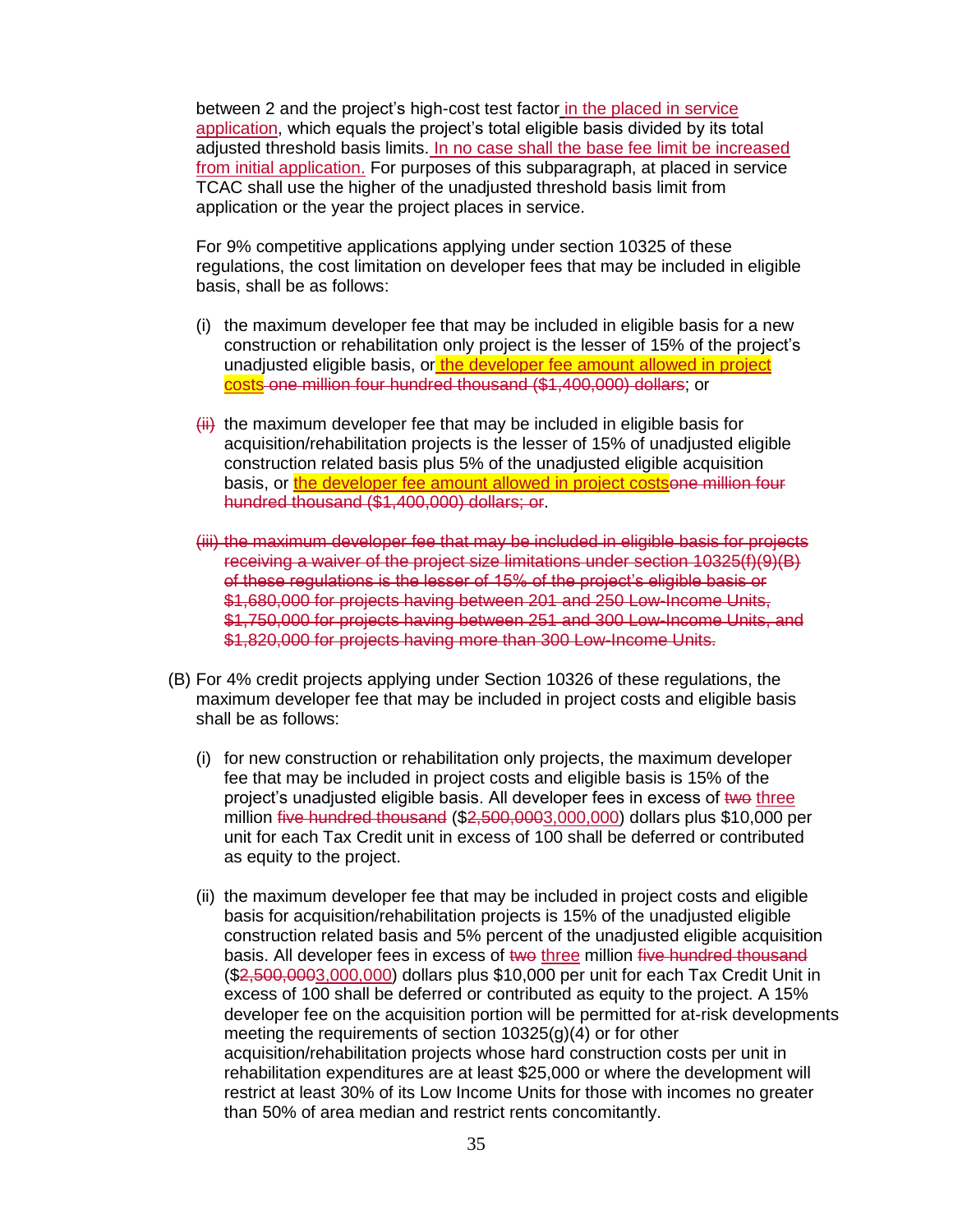### **Initial Proposed Change:**

**Section 10327(c)(5)(A)**

(A) Increases in the threshold basis limits shall be permitted as follows for projects applying under Section 10325 or 10326 of these regulations. The maximum increase to the limits permitted under this subsection shall not exceed thirty-nine percent (39%).

**\_\_\_\_\_\_\_\_\_\_\_\_\_\_\_\_\_\_\_\_\_\_\_\_\_\_\_\_\_\_\_\_\_\_\_\_\_\_\_\_\_\_\_\_\_\_\_\_\_\_\_\_**

**Reason:** The proposed change eliminates the maximum percentage points (39%) a project may request for the increase options of subsection (A). Staff finds no compelling reason for this limit, and proposes to allow projects to access all options that are applicable.

**Response to Comments:** Commenters supported this change.

**Final Proposed Change:** Proceed with change as initially proposed.

### **Initial Proposed Change: Section 10327(c)(5)(B)**

(B) A further increase of up to ten percent (10%) in the Threshold Basis Limits will be permitted for projects applying under Section 10325 or Section 10326 of these regulations that include one or more of the following energy efficiency/resource conservation/indoor air quality items:

**\_\_\_\_\_\_\_\_\_\_\_\_\_\_\_\_\_\_\_\_\_\_\_\_\_\_\_\_\_\_\_\_\_\_\_\_\_\_\_\_\_\_\_\_\_\_\_\_\_\_\_\_**

- (1) Project shall have onsite renewable generation estimated to produce 50 percent (50%) or more of annual tenant electricity use. If the combined available roof area of the project structures, including carports, is insufficient for provision of 50% of annual electricity use, then the project shall have onsite renewable generation based on at least 90 percent (90%) of the available solar accessible roof area. Available solar accessible area is defined as roof area less north facing roof area for sloped roofs, equipment, solar thermal hot water and required local or state fire department setbacks and access routes. A project not availing itself of the 90% roof area exception may also receive an increase under paragraph (2) only if the renewable generation used to calculate each basis increase does not overlap. Five percent (5%)
- (2) Project shall have onsite renewable generation estimated to produce 75 percent (75%) or more of annual common area electricity use. If the combined available roof area of the project structures, including carports, is insufficient for provision of 75% of annual electricity use, then the project shall have onsite renewable generation based on at least 90 percent (90%) of the available solar accessible roof area. Available solar accessible area is defined as roof area less north facing roof area for sloped roofs, equipment, solar thermal hot water and required local or state fire department set-backs and access routes. A project not availing itself of the 90% roof area exception may also receive an increase under paragraph (1) only if the renewable generation used to calculate each basis increase does not overlap. Two percent (2%)
- (3) Newly constructed project buildings shall be fifteen percent (15%) or more energy efficient than the 20162019 Energy Efficiency Standards (California Code of Regulations, Part 6 of Title 24) by at least 5, EDR points for energy efficiency alone (not counting solar); except that if the local building department has determined that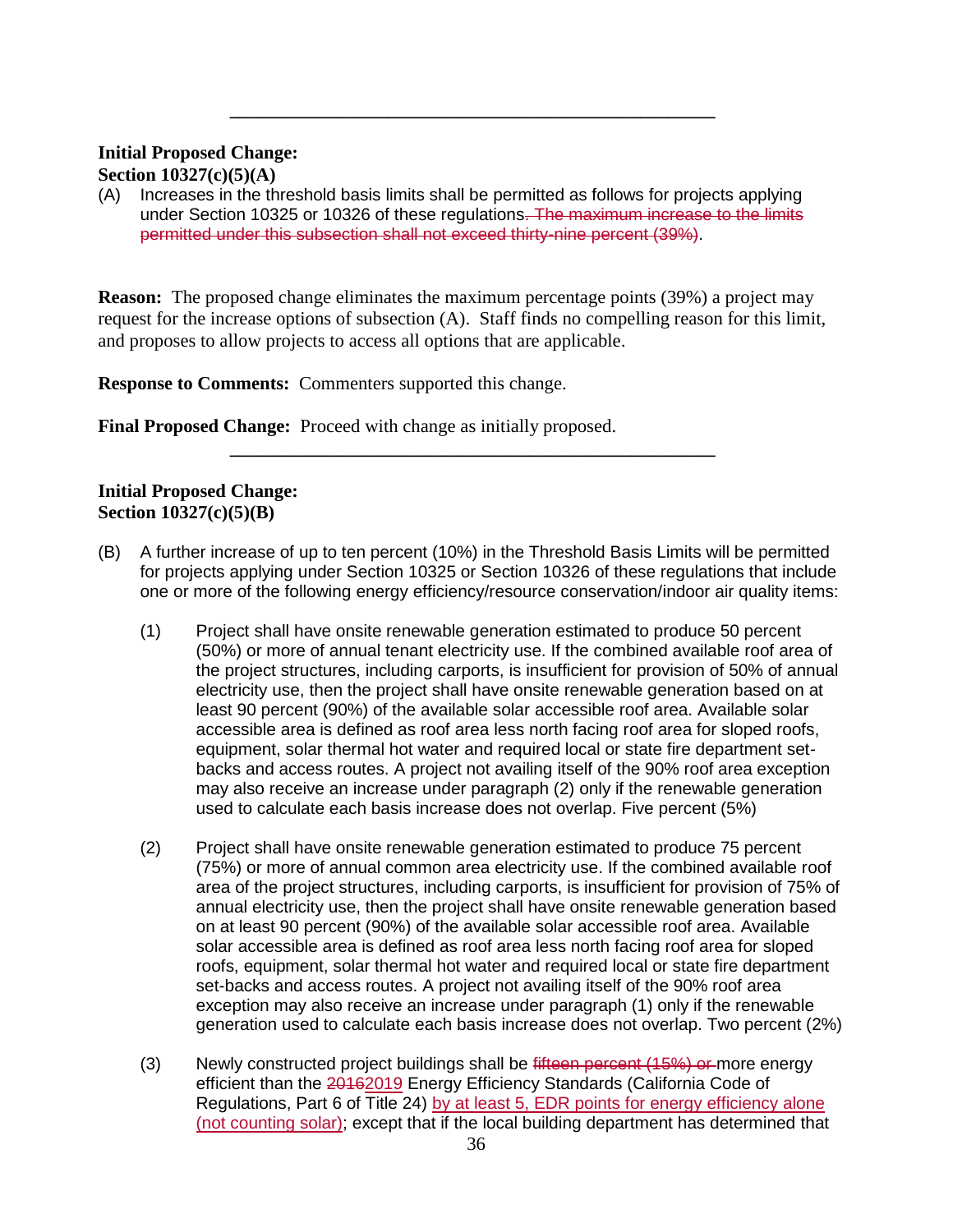building permit applications submitted on or before December 31, 20162019 are complete, then newly constructed project buildings shall be fifteen percent (15%) or more energy efficient than the 20132016 Energy Efficiency Standards (California Code of Regulations, Part 6 of Title 24). Four percent (4%)

- (4) Rehabilitated project buildings shall have eighty percent (80%) decrease in estimated TDV energy use (or improvement in energy efficiency) post rehabilitation as demonstrated using the appropriate performance module of CEC approved software. Four percent (4%)
- (5) Irrigate only with reclaimed water, greywater, or rainwater (excepting water used for Community Gardens) or irrigate with reclaimed water, grey water, or rainwater in an amount that annually equals or exceeds 20,000 gallons or 300 gallons per unit, whichever is less. One percent (1%)
- (6) Community Gardens of at least 60 square feet per unit. Permanent site improvements that provide a viable growing space within the project including solar access, fencing, watering systems, secure storage space for tools, and pedestrian access. One percent (1%)
- (7) Install bamboo, stained concrete, cork, salvaged or FSC-Certified wood, natural linoleum, natural rubber, or ceramic tile in all kitchens, living rooms, and bathrooms (where no VOC adhesives or backing is also used). One percent (1%)
- (8) Install bamboo, stained concrete, cork, salvaged or FSC-Certified wood, natural linoleum, natural rubber, or ceramic tile in all interior floor space other than units (where no VOC adhesives or backing is also used). Two percent (2%)
- (9) For new construction projects, meet all requirements of the U.S. Environmental Protection Agency Indoor Air Plus Program. Two percent (2%)

Compliance and Verification: For placed-in-service applications, in order to receive the increase to the basis limit, the application shall contain a certification from a HERS, GreenPoint, NGBS Green Verifier, PHIUS, Passive House, or Living Building Challenge Rater, or from a LEED for Homes Green Rater verifying that item(s) listed above have been incorporated into the project, except that items (5) through (8) may be verified by the project architect. For item (1), the applicant must submit a Sustainable Building Method Workbook, a Multifamily Affordable Solar Home (MASH) Program field verification certification form signed by the project's solar contractor and a qualified HERS Rater, and a copy of the utility interconnection approval letter. The applicant shall use the California Energy Commission's Photovoltaic Calculator or, for existing residential buildings, the Expected Performance Based Buydown (EPBB) calculator with monthly scalars to be determined by CTCAC, for purposes of determining the solar values to be input into the CUAC calculator. For item (2), the energy analyst shall provide documentation of the load serving the common area and the output calculations or the photovoltaic generation. For items (3) and (4), the applicant must submit a Sustainable Building Method Workbook with the original application and the placedin-service application. For item (5), the Rater, architect, landscape architect, or water system engineer shall certify that reclaimed water, greywater, or rainwater systems have been installed and are functioning to supply sufficient irrigation to the property to meet the standards under normal conditions. Failure to incorporate the features, or to submit the appropriate documentation may result in a reduction in credits awarded and/or an award of negative points.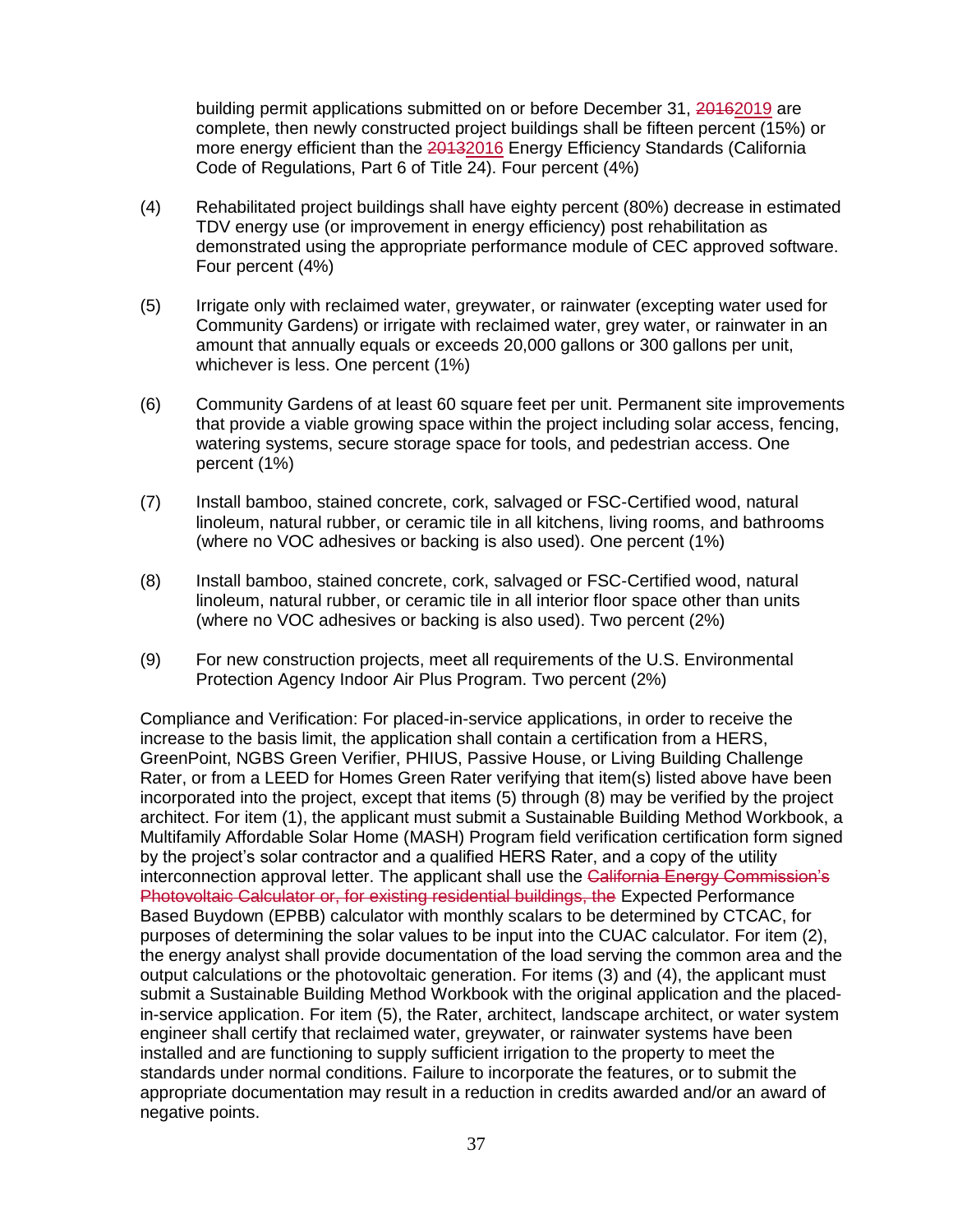**Reason:** The proposed change updates this section's energy measurement to the current Energy Design Rating (EDR) of the 2019 Building Energy Efficiency Standards, effective for buildings permitted on or after January 1, 2020.

The proposed change under the Compliance and Verification section removes a reference to the California Energy Commission (CEC) Photovoltaic Calculator because the CEC is discontinuing support of this calculator.

**Response to Comments:** One commenter requested clarification on the EDR calculation. In response to the question from the commenter, the EDR scores in this section are EDR efficiency scores. Staff proposes to proceed with the changes as initially proposed.

**\_\_\_\_\_\_\_\_\_\_\_\_\_\_\_\_\_\_\_\_\_\_\_\_\_\_\_\_\_\_\_\_\_\_\_\_\_\_\_\_\_\_\_\_\_\_\_\_\_\_\_\_**

**Final Proposed Change:** Proceed with change as initially proposed.

**Initial Proposed Change: Section 10327(c)(10)**

- (10) Basis related to parking. For 9% new construction projects of a type described in Section 65915(p)(2) or (3) of the Government Code, regardless of whether or not the developer makes a request to the city or county, and that received land use entitlements after December 31, 2016, an applicant shall exclude from basis the proportionate cost of parking spaces that exceed the following ratios:
	- (A) 0.3 spaces per unit for special needs projects, except that for non-special needs units in a special needs project the applicable ratios of subparagraphs (B), (C), and (D) shall apply and, for units not referenced by subparagraphs (B), (C), or (D), 1 space per unit shall be allowed for studio and 1-bedroom non-special needs units and 2 spaces per units shall be allowed for larger non-special needs units.
	- (B) 0.5 spaces per unit for senior projects within ½ mile of a major transit stop, as defined in Section 21064.3 of the Public Resources Code.
	- (C) 1 space per unit for large-family projects within ½ mile of a major transit stop.
	- (D) 1 space per unit for senior projects more than ½ mile from a major transit stop.

**Reason:** The proposed change eliminates a requirement for 9% new construction projects to reduce eligible basis when parking limits established by state statute are legally exceeded based on local government guidelines. The requirement reduces eligible basis but does not prohibit an applicant from constructing the excess parking. Staff does not believe that significant project cost savings have been achieved by this requirement. Most 9% credit applications voluntarily exclude a significant amount of eligible basis for competitive reasons, and as a result the small basis reduction generally associated with reduced parking is negligible. Additionally, staff has found that mistakes in this calculation are frequent, and even a minor mistake can result in multiple corrections to a competitive application: reduced credit amount, increased high cost test factor, and reduced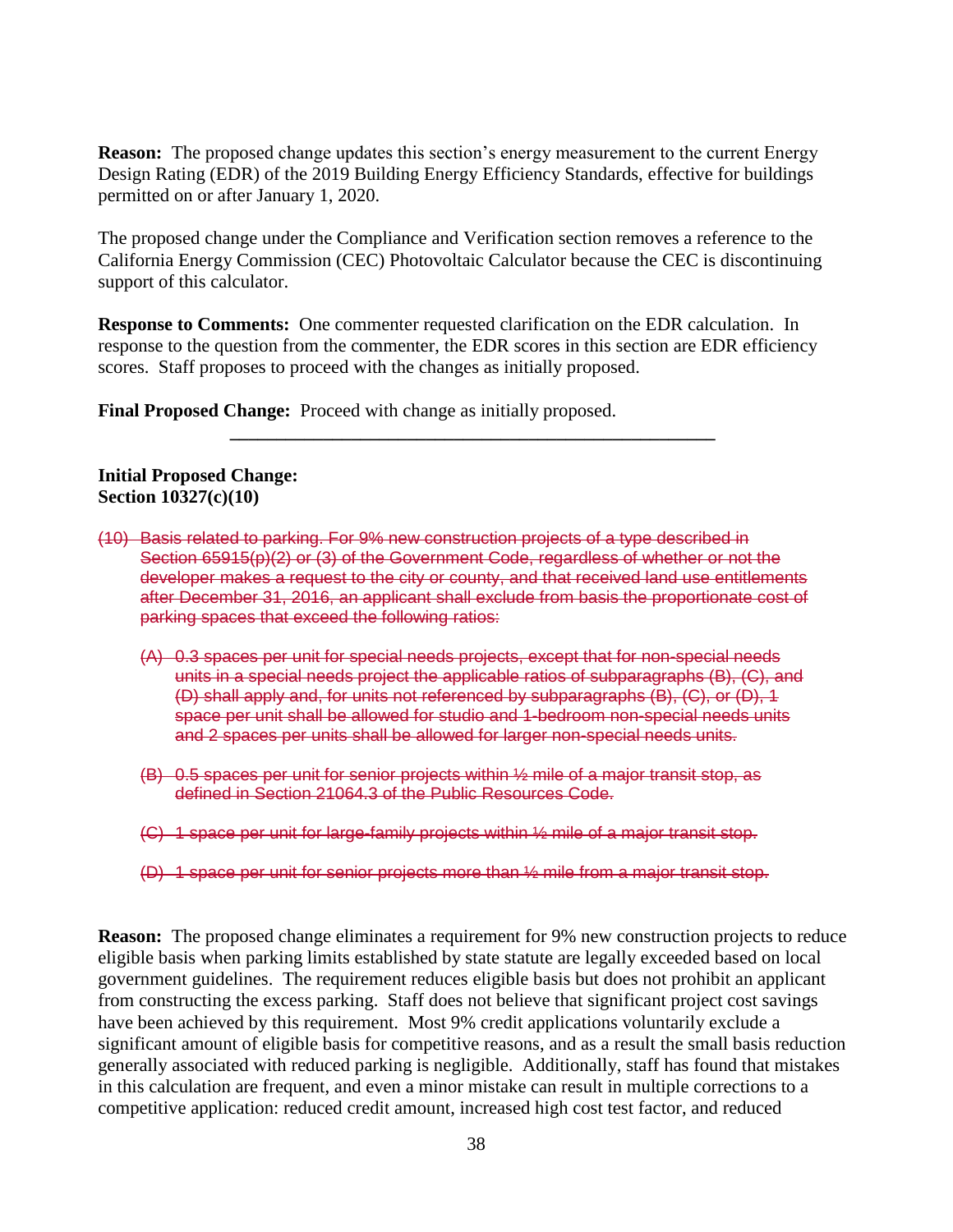developer fee. This results in a credit reduction and an appeal period that often runs concurrent with the credit award date. Due to these factors, staff is proposing to eliminate the requirement.

**\_\_\_\_\_\_\_\_\_\_\_\_\_\_\_\_\_\_\_\_\_\_\_\_\_\_\_\_\_\_\_\_\_\_\_\_\_\_\_\_\_\_\_\_\_\_\_\_\_\_\_\_**

**Response to Comments:** Commenters supported this change.

**Final Proposed Change:** Proceed with change as initially proposed.

#### **Initial Proposed Change: Section 10327(g)(6)**

(6) Minimum and Maximum Debt Service Coverage. An initial debt service coverage ratio equal to at least 1.15 to 1 in at least one of the project's first three years is required, except for FHA/HUD projects, RHS projects or projects financed with hard debt by the California Housing Finance Agency. Debt service does not include residual receipts debt payments. Except for projects in which less than 50% of the units are Tax Credit Units or where a higher first year ratio is necessary to meet the requirements of subsection 10327(f) (under such an exception the year-15 cash flow shall be no more than the greater of 1) two percent (2%) of the year-15 gross income or 2) the lesser of \$500 per unit or \$25,000 total), "cash flow after debt service" shall be limited to the higher of twenty-five percent (25%) of the anticipated annual must pay debt service payment or eight percent (8%) of gross income, during each of the first three years of project operation. Pro forma statement utilizing CTCAC underwriting requirements and submitted to CTCAC at placed in service initial application, application at 180 days or 194 days pursuant to Section 10328(c), and application at subsidy layering review must demonstrate that this limitation is not exceeded during the first three years of the project's operation. Gross income includes rental income generated by proposed initial rent levels contained with the project application. Effective October 16, 2019, CTCAC underwriting requirements for placed in service applications currently under review pursuant to Section 10322(i) are eliminated.

**Reason:** The proposed change eliminates the cash flow and debt service coverage (DCR) underwriting review for the placed in service application. Currently this 15 year cash flow review occurs at the time of the initial application, the 180/194 day application (when applicable), the subsidy layering review application (when applicable), and the placed in service application. The placed in service application review frequently occurs when a project has been operating for about one year, a time when there is documentation of actual revenue, annual debt payments, and operating expenses. However, TCAC does not require the use of actual financial statements or require actual cash flow limits or DCR. Often during the placed in service application review, these limits are not met in the "pro forma" document submitted to TCAC, requiring corrections to hypothetical underwriting numbers and delaying the issuance of tax forms. For these reasons staff proposes to eliminate this requirement in the placed in service application. Given that actual cash flow limits and DCR requirements do not exist, staff believes the initial and 180/194 day underwriting reviews are sufficient.

**Response to Comments:** Comments were a mix of support and opposition, with more commenters opposing the change. Arguments in opposition generally stated concerns about eliminating a program control measure. Commenters acknowledged an ability to manipulate numbers to achieve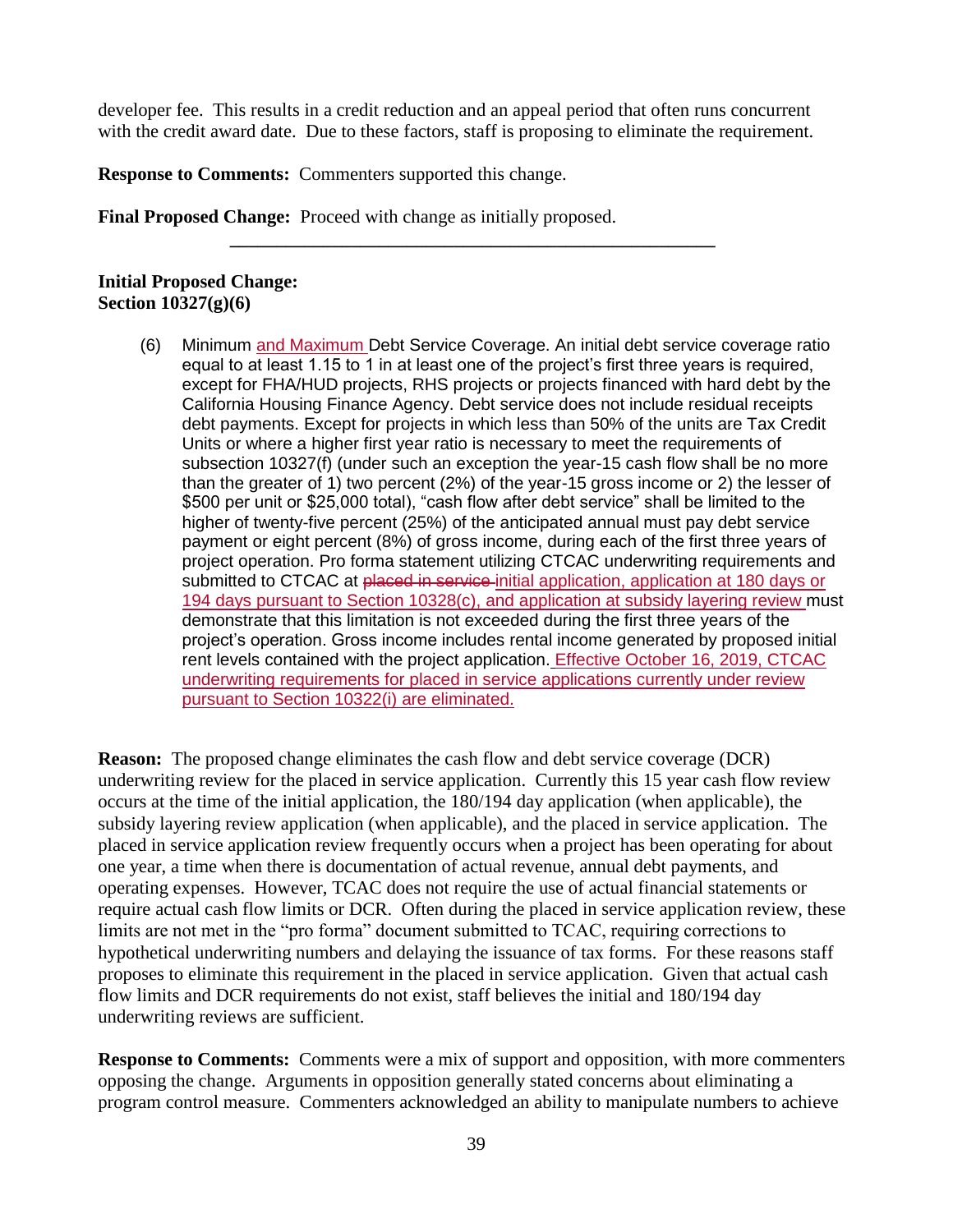compliance with this section, but also found the final underwriting retains value. One commenter stated that applicants who know the standard do quality control on their placed in-service applications and experience no delays. One commenter highlighted the federal requirement for 9% credit that TCAC perform three evaluations (which include consideration of the reasonableness of developmental and operational costs), and cited the inconsistency between this requirement and the proposed regulation change.

TCAC staff finds little value in the review of underwriting numbers with such acknowledged shortcomings, particularly when actual operational financial statements exist but are not utilized. In practice, it has been extremely rare that a numbers manipulation does not resolve cash flow limit errors and instead a correction results in actual tenant rent reductions or increases to permanent debt. In response to the comment regarding quality control in placed in service applications, TCAC staff can confirm that underwriting errors are widespread and do contribute to delays in issuance of tax forms. In response to the federal requirement, staff proposes to retain the existing requirement for 9% credit projects that will not have a federal subsidy layering review (HUD rental subsidy).

### **Final Proposed Change:**

(6) Minimum and Maximum Debt Service Coverage. An initial debt service coverage ratio equal to at least 1.15 to 1 in at least one of the project's first three years is required, except for FHA/HUD projects, RHS projects or projects financed with hard debt by the California Housing Finance Agency. Debt service does not include residual receipts debt payments. Except for projects in which less than 50% of the units are Tax Credit Units or where a higher first year ratio is necessary to meet the requirements of subsection 10327(f) (under such an exception the year-15 cash flow shall be no more than the greater of 1) two percent (2%) of the year-15 gross income or 2) the lesser of \$500 per unit or \$25,000 total), "cash flow after debt service" shall be limited to the higher of twenty-five percent (25%) of the anticipated annual must pay debt service payment or eight percent (8%) of gross income, during each of the first three years of project operation. Pro forma statement utilizing CTCAC underwriting requirements and submitted to CTCAC at must demonstrate that this limitation is not exceeded during the **first three years of the project's operation.** Gross income includes rental income generated by proposed initial rent levels contained with the project application.

9% credit applications without a HUD subsidy layering review: A pro forma statement utilizing CTCAC underwriting requirements and submitted to CTCAC at initial application; application at 180 days or 194 days pursuant to Section 10328(c); and placed in service application review must demonstrate that this limitation is not exceeded during the first three years of the project's operation.

All other applications: A pro forma statement utilizing CTCAC underwriting requirements and submitted to CTCAC at initial application; application at 180 days or 194 days pursuant to Section 10328(c); and if applicable, application at subsidy layering review must demonstrate that this limitation is not exceeded during the first three years of the project's operation. For these applications, effective November 1, 2019 CTCAC underwriting requirements for placed in service applications currently under review pursuant to Section 10322(i) are eliminated.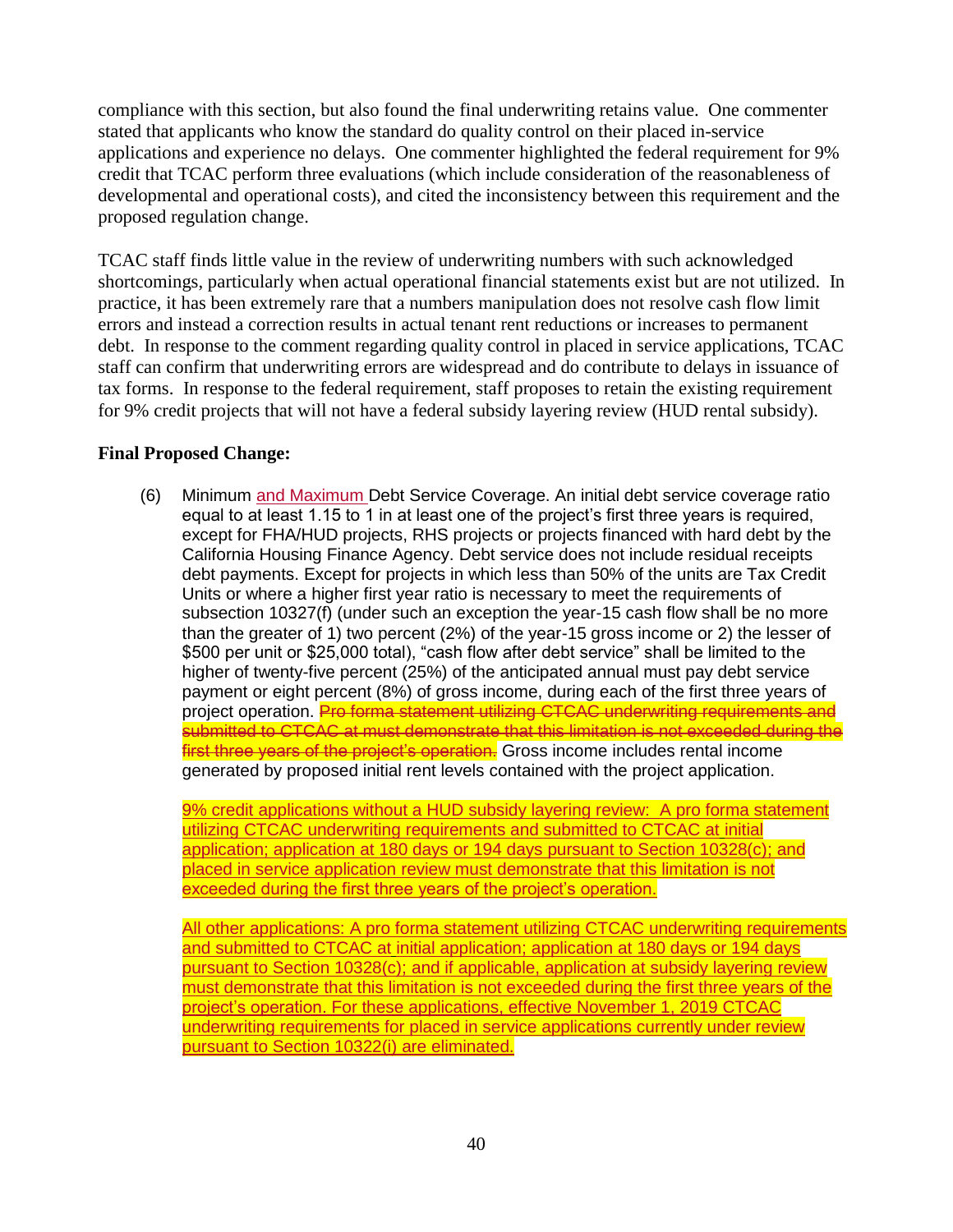#### **New Emergency Proposed Regulation Change Proposals with Reasons**

#### **Proposed Change: Section 10322(h)(9)**

- (9) Appraisals. Appraisals are required for 1) all rehabilitation applications except as noted in (A), 2) all competitive applications except for new construction projects that are on tribal trust land or that have submitted a third party purchase contract with, or evidence of a purchase from, an unrelated third party, 3) all applications seeking tiebreaker credit for donated or leased land, and 4) all new construction applications involving a land sale from a related party. For purposes of this paragraph only, a purchase contract or sale with a related party shall be deemed to be a purchase contract or sale with an unrelated party if the applicant demonstrates that the related party is acting solely as a pass-through entity and the tax credit partnership is only paying the acquisition price from the last arms-length transaction, plus any applicable and reasonable carrying costs. Appraisals shall not include the value of favorable financing.
	- (A) Rehabilitation applications. An "as-is" appraisal prepared within 120 days before or after the execution of a purchase contract (or, for leased land, an executed development agreement negotiated between the land owner and the applicant or developer) or the transfer of ownership by all the parties by a California certified general appraiser having no identity of interest with the development's partner(s) or intended partner or general contractor, acceptable to the Committee, and that includes, at a minimum, the following:
		- (i) the highest and best use value of the proposed project as residential rental property, taking into account any on-going recorded rent restrictions;
		- (ii) the Sales Comparison Approach, and Income Approach valuation methodologies except in the case of an adaptive reuse or conversion, where the Cost Approach valuation methodology shall be used;
		- (iii) the appraiser's reconciled value except in the case of an adaptive reuse or conversion as mentioned in (ii) above;
		- (iv) a value for the land of the subject property "as if vacant";
		- (v) an on site inspection; and
		- (vi) a purchase contract verifying the sales price of the subject property.

For tax-exempt bond-funded properties receiving credits under Section 10326 only or in combination with State Tax Credits, the applicant may elect to forego the appraisal required pursuant to this section and use an acquisition value equal to the sum of the third party debt encumbering the seller's property, which may increase during subsequent reviews to reflect the actual amount.

(B) New construction applications. Projects for which an appraisal is required above shall provide an "as-is" appraisal with a date of value that is within 120 days before or after the execution of a purchase contract (or, for leased land, an executed development agreement negotiated between the land owner and the applicant or developer) or the transfer of ownership by all the parties, or within one year of the application date if the latest purchase contract was executed within that year, prepared by a California certified general appraiser having no identity of interest with the development's partner(s) or intended partner or general contractor, acceptable to the Committee.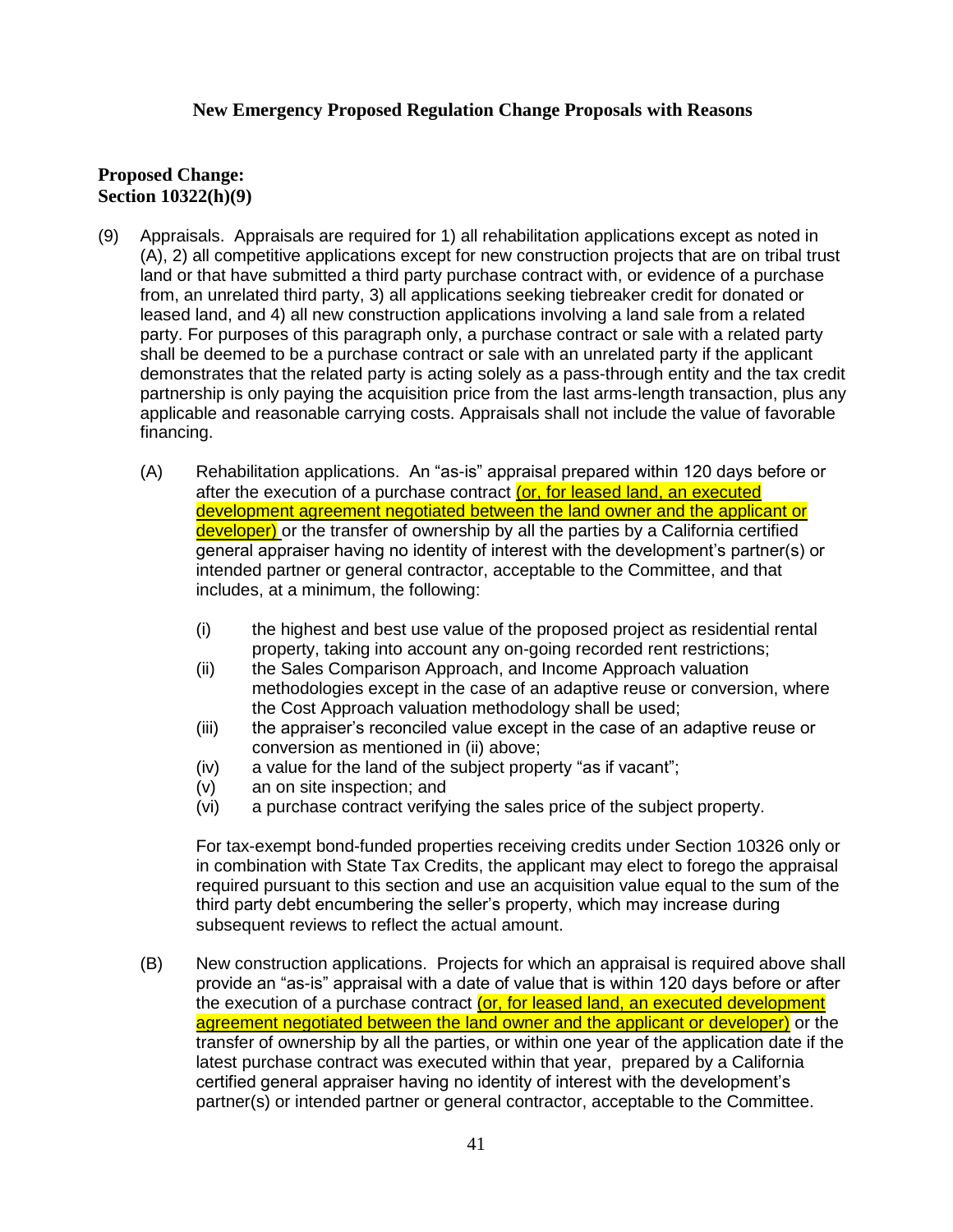**Reason:** During the 2019 9% application round, applicants indicated a lack of clarity regarding the applicability of this requirement to projects built on leased land. To avoid such confusion in future applications, staff proposes to add language clarifying the requirement.

### **Proposed Change: Sections 10322(d) and (e)**

- (d) Incomplete application. Determination of completeness, compliance with all Basic and Additional Thresholds, and the scoring of the application, and any application submission requirements pursuant to these regulations and the application form shall be based entirely on the documents contained in the application as of the final filing deadline. Application omissions may be accepted after the application-filing deadline pursuant to Section 10322(e) if the Executive Director, at his or her sole discretion, determines that the deficiency is an application omission of either a document existing as of the application-filing deadline, or a document certifying to a condition existing at the time of the application-filing deadline. Applications not meeting all Basic Threshold Requirements or relevant Additional Threshold (Housing Type) Requirements shown in Sections 10325(f) and (g) or any other application submission requirements described in these Regulations, these requirements shall be considered incomplete, and shall be disqualified from receiving a reservation of Tax Credits during the cycle in which the application was determined incomplete. An applicant shall be notified by the Committee should its application be deemed incomplete and the application will not be scored.
- (e) Complete application. No additional documents pertaining to: the Basic or Additional Threshold Requirements; **er** scoring categories; and any application submission requirements pursuant to these regulations and the application form shall be accepted after the application-filing deadline unless the Executive Director, at his or her sole discretion, determines that the deficiency is an application omission of either a document existing as of the application-filing deadline, or a document certifying to a condition existing at the time of the application-filing deadline. Clear scanning error in which no more than half of the pages in a document are missing or an obviously transposed number. In such cases, applicants shall be given up to five (5) business days from the date of receipt of staff notification, to submit said documents to complete the application. For application omissions, the Executive Director may request additional clarifying information from third party sources, such as local government entities, or the applicant, but this is entirely at the Executive Director's discretion. Upon the Executive Director's request, the information sources shall be given up to five (5) business days, from the date of receipt of staff notification, to submit said documents to clarify the application. The third party sources shall certify that all evidentiary documents deemed to be missing from the application had been executed, and were in the third-party source's possession, on or prior to, the application-filing deadline.

If required documents are not submitted within the time provided, the application shall be considered incomplete and no appeal will be entertained.

**Reason:** Staff proposes changes allowing the Executive Director additional options in accepting missing application documentation. The proposed changes are made to reduce the impact of clerical errors in applications of materially compliant projects.

**Proposed Change: Section 10325(c)(8)(E)**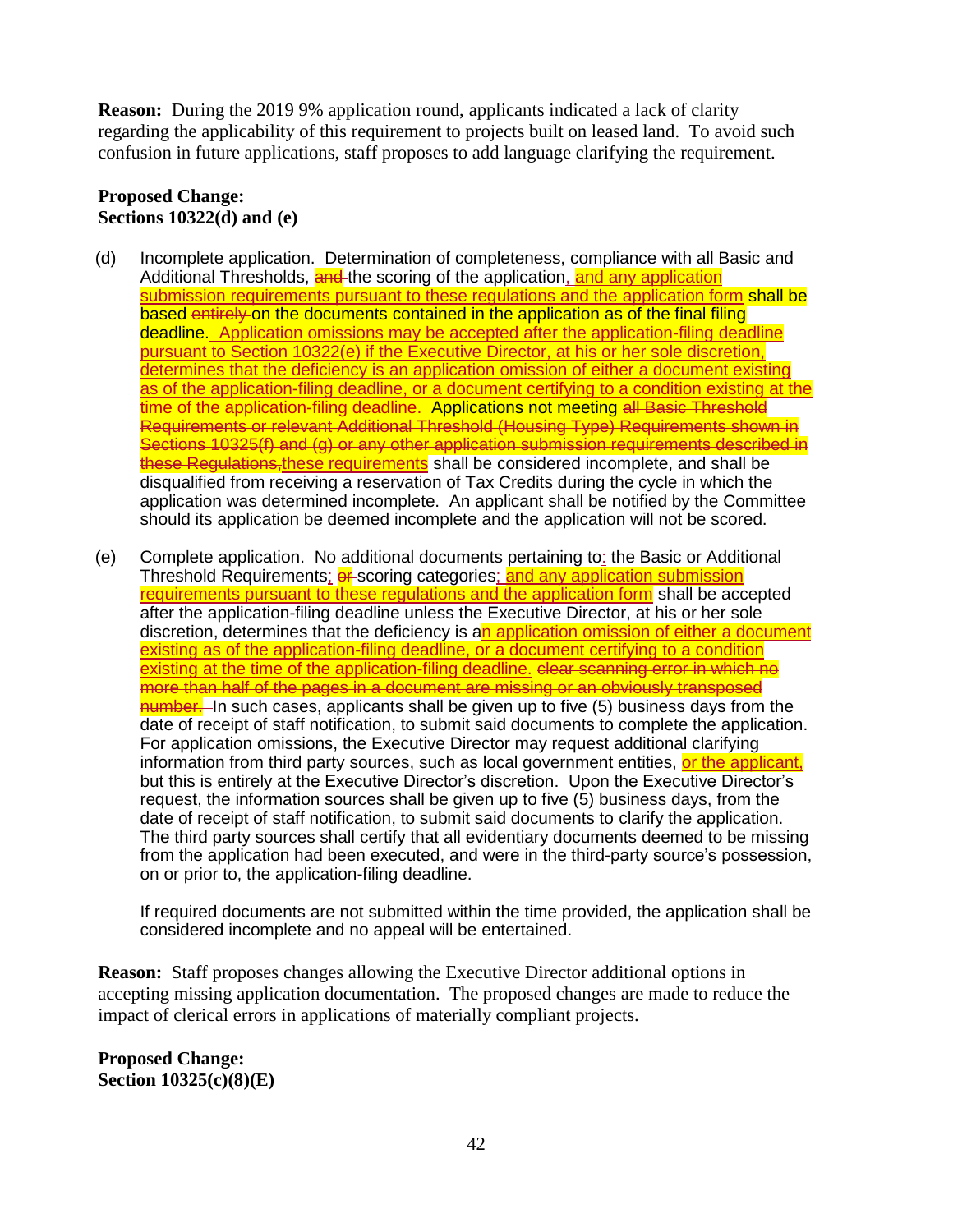(E) Revitalization Area Project. The project is located within one of the following: a Qualified Census Tract (QCT), a census tract in which at least 50% of the households have an income of less than 60% of the area median income, or a federal Promise Zone. Additionally, and the development would must contribute to a concerted community revitalization plan as demonstrated by a letter from a local government official. The letter must delineate the various community revitalization efforts, funds committed or expended in the previous five years, and how the project would contribute to the community's revitalization. 2 points

**Reason:** During the 2019 9% application round, applicants indicated a lack of clarity regarding the applicability of the letter from a local government official to all project location types. To clarify the grammatical ambiguity, staff proposes this change.

#### **Proposed Change: Section 10325(c)(9)(A)(ii)**

(e) Public funds. "Public funds" include federal, tribal, state, or local government funds, including the outstanding principal balances of prior existing public debt or subsidized debt that has been or will be assumed in the course of an acquisition/rehabilitation transaction. Outstanding principal balances shall not include any accrued interest on assumed loans even where the original interest has been or is being recast as principal under a new loan agreement. Public funds shall include assumed principal balances only upon documented approval of the loan assumption or other required procedure by the public agency holding the promissory note.

In addition, public funds include funds already awarded under the Affordable Housing Program of the Federal Home Loan Bank (AHP), waivers resulting in quantifiable cost savings that are not required by federal or state law, local government fee reductions established in ordinance and not required by federal or state law that are available only to rental affordable housing for lower-income households and affordable ownership housing for moderate income households, or the value of land and improvements donated or leased by a public entity or donated as part of an inclusionary housing ordinance or other development agreement negotiated between a public entity and an unrelated private developer. The value of land leased by a public entity shall be discounted by the sum of up-front lease pre-payments and all mandatory lease payments in excess of \$100 per year over the term of the lease, exclusive of residual receipt payments. Private loans that are guaranteed by a public entity (for example, RHS Section 538 guaranteed financing) shall not be counted as public funds, unless the loans have a designated repayment commitment from a public source other than rental or operating subsidies, such as the HUD Title VI Loan Guarantee Program involving Native American Housing Assistance and Self Determination Act (NAHASDA) funds. Land and building values, including for land donated or leased by a public entity or donated as part of an inclusionary housing ordinance or other development agreement, must be supported by an independent, third party appraisal consistent with the guidelines in Section 10322(h)(9). The appraised value is not to include off-site improvements. For Tribal apportionment applications, donated land value and land-purchase funding shall not be eligible. However, unsuccessful Tribal apportionment applicants subsequently competing within the rural set-aside or tribal applicants competing in a geographic region shall have such donated land value and land-purchase funding counted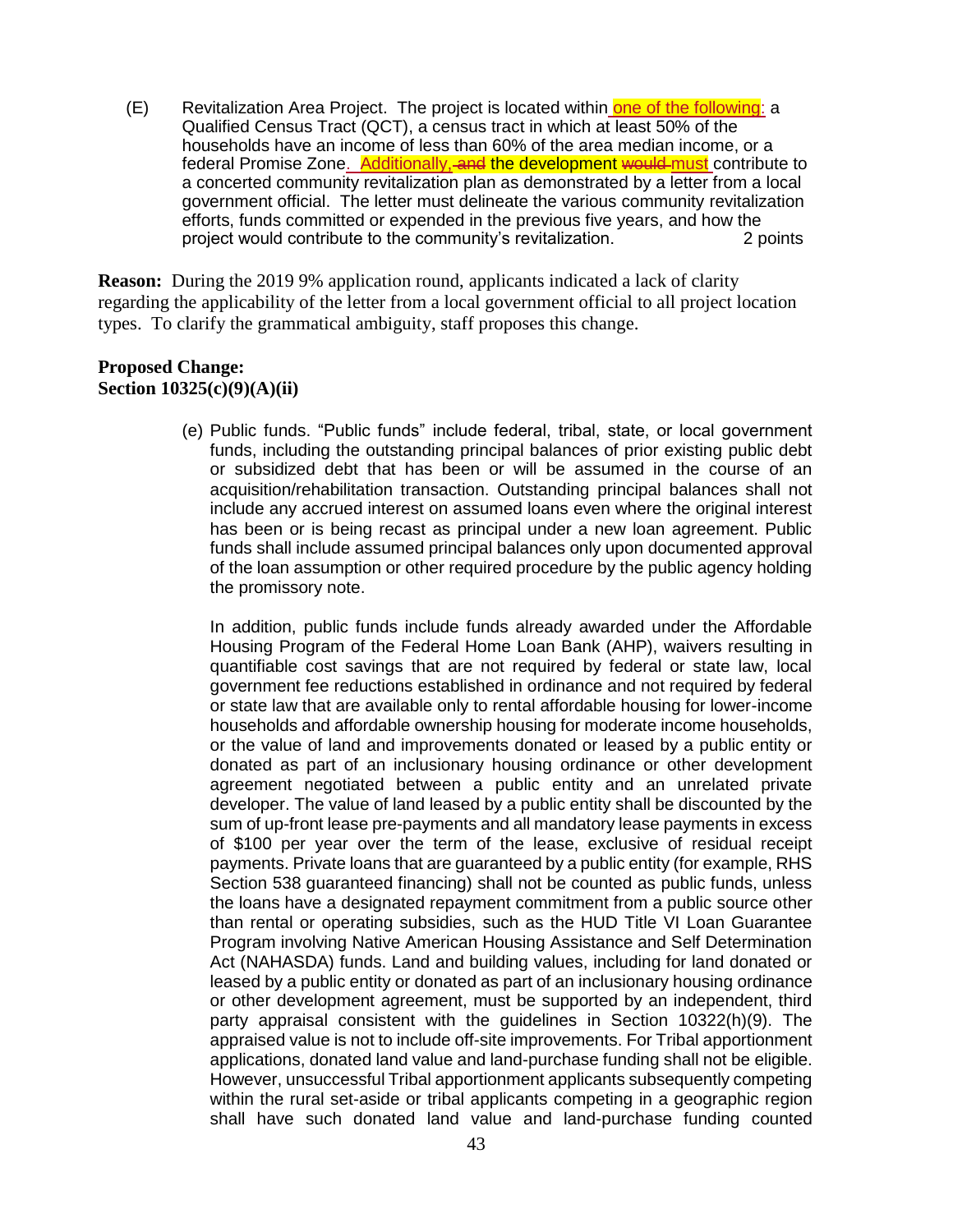competitively as public funding if the land value is established in accordance with the requirements of this paragraph.

Loans must be "soft" loans, having terms (or remaining terms) of at least 15 years, and below market interest rates and interest accruals, and are either fully deferred or require only residual receipts payments for at least the first fifteen years of their terms. Qualified soft loans may have annual fees that reasonably defray compliance monitoring and asset management costs associated with the project. The maximum below-market interest rate allowed for tiebreaker purposes shall be the greater of four percent (4%) simple, or the Applicable Federal Rate if compounding. RHS Section 514 or 515 financing shall be considered soft debt in spite of a debt service requirement. Further, there shall be conclusive evidence presented that any new public funds have been firmly committed to the proposed project and require no further approvals, and that there has been no consideration other than the proposed housing given by anyone connected to the project, for the funds or the donated or leased land. Seller carryback financing and any portion of a loan from a public seller or related party that is less than or equal to sale proceeds due the seller, except for a public land loan to a new construction project that is not replacing affordable housing within the footprint of the original development, shall be excluded for purposes of the tiebreaker. Projects that include both new construction and rehabilitation or affordable housing replacement shall have the land loan value prorated based on units.

Public contributions of off-site costs shall not be counted competitively, unless (1) documented as a waived fee pursuant to a nexus study and relevant State Government Code provisions regulating such fees or (2) the off-sites must be developed by the sponsor as a condition of local approval and those off-sites consist solely of utility connections, and curbs, gutters, and sidewalks immediately bordering the property.

The capitalized value of rent differentials attributable to public rent or public operating subsidies shall be considered public funds based upon CTCAC underwriting standards. Standards shall include a 15-year loan term; an interest rate established annually by CTCAC based upon a spread over 10-year Treasury Bill rates; a 1.15 to 1 debt service coverage ratio; and a five percent (5%) vacancy rate. In addition, the rental income differential for subsidized units shall be established by subtracting tax credit rental income at 40 percent (40%) AMI levels (30% AMI for units subject to the 40% average AMI requirement of Section 10325(g)(3)(A)) from the committed contract rent income documented by the subsidy source or, in the case of a USDA rental subsidy only, the higher of 60% AMI rents or the committed contract USDA Basic rents. The rent differential for projects with public operating subsidies shall equal the annual subsidy amount in year 1, provided the subsidy will be of a similar amount in succeeding years, or the aggregate subsidy amount of the contract divided by the number of years in the contract if the contract does not specify an annual subsidy amount.

**Reason:** During the 2019 9% application round, applicants indicated a lack of clarity regarding the USDA contract rent rate applicability. Staff proposes to incorporate information from existing TCAC guidance into the regulations to avoid such confusion in future applications.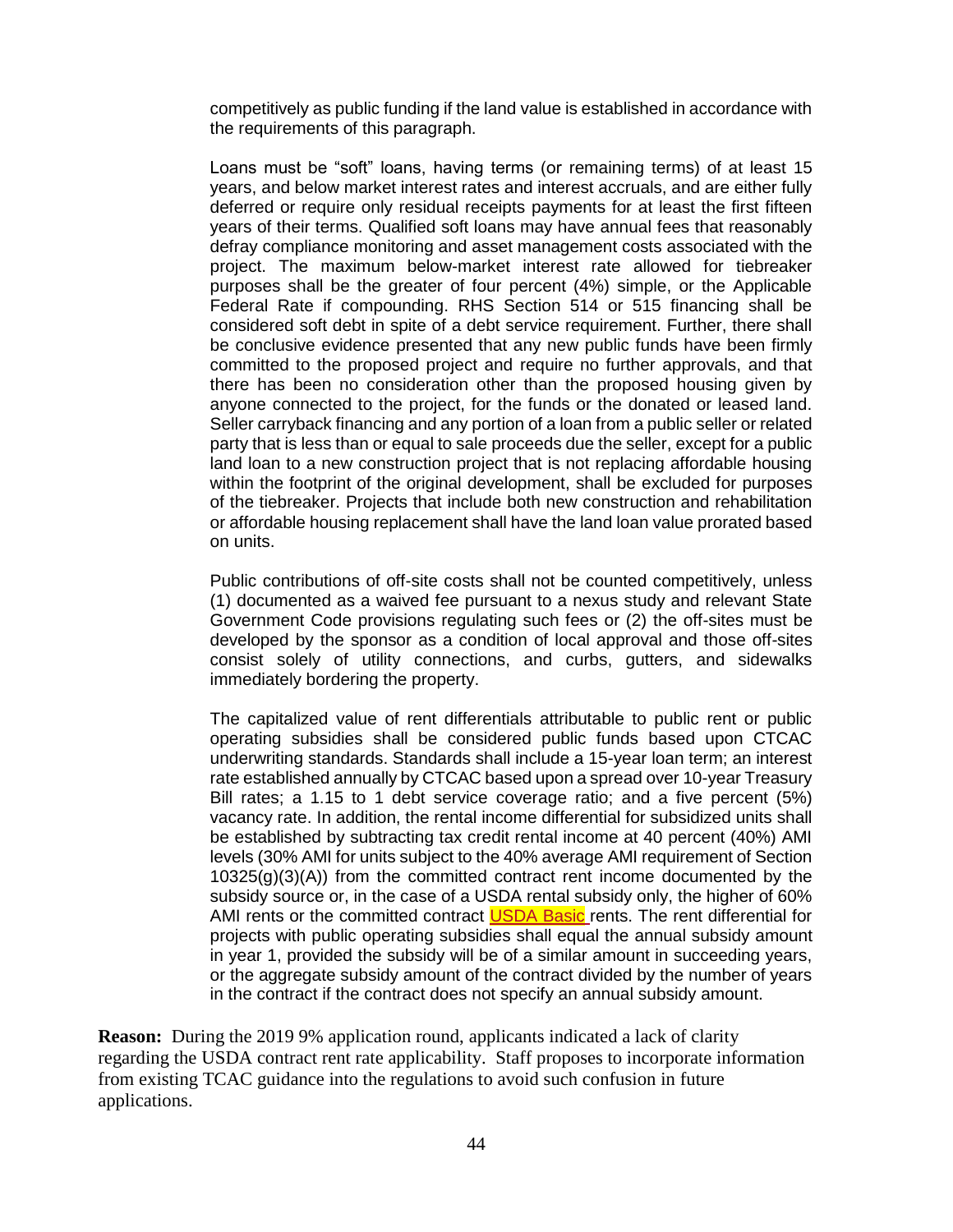# **Proposed Change:**

### **Section 10326(b)**

- (b) Applicable criteria. Selection criteria for applications reviewed under this Section shall include those required by IRC Section 42(m), this Section, and Sections 10300, 10302, 10305, 10320, 10322, 10327, 10328(e), 10330, 10335, and 10337 of these regulations. Other sections of these regulations shall not apply.
	- (1) If the applications received requesting State Tax Credits pursuant to Section 10317(j) of these Regulations exceed an established State Tax Credit allocation amount per application review period as described in Section 10326(c) of these Regulations, applications will be ranked in order of Tax Credit Units per State Tax Credit. Subject to conditions described in these Regulations, reservations of Federal and State Tax Credits shall be made for those applications of highest rank until the established State Tax Credit allocation amount is exhausted. If the last application requires more than the State Tax Credits remaining, that application will not be funded and the remaining credits will be added to the next funding round.
	- (2) For State Tax Credits pursuant to Section 10317(j) of these Regulations, at least three (3) funding rounds shall be established. The first funding round shall be for a reservation of Tax Credits in January 2020 following an application review period pursuant to subsection (c). State Tax Credit allocations shall be limited to no more than \$150,000,000 in the first funding round. State Tax Credit allocations shall be limited to no more than \$150,000,000 in the second funding round. State Tax Credit allocations shall be reserved in the amount of \$200,000,000 in the third funding round for housing financed by CalHFA's Mixed-Income Program. Any remaining State Tax Credits shall be allocated in subsequent funding rounds during calendar year 2020.

**Reason:** The first proposed change provides a system for ranking projects applying for the \$500 million state tax credits. California Revenue and Taxation Code Section 12206(j)(4) does not permit use of the date of submission alone as an application preference. The state credit resource has been provided to address California's housing crisis and so staff proposes a ranking that rewards unit production.

The second proposed change establishes multiple funding rounds for the state tax credits. This will assist with ensuring developers and stakeholders more equitable access to the state tax credits and will assist in TCAC staff's ability to process applications effectively.

### **Proposed Change: Section 10326(c)**

(c) Application review period. The Committee may require up to forty-five (45) days to review an application, and an additional fifteen (15) days to consider the application for a reservation of Tax Credits. Applicants must deliver applications no less than sixty (60) days prior to the CTCAC Committee meeting in which they wish to obtain a decision. Applications requesting State Tax Credits allocated pursuant to subsection (g)(1)(B) of Sections 12206, 17058, and 23610.5 of the Revenue and Taxation Code and not in compliance with the application completeness requirements of Sections 10322(d) and (e) of these Regulations shall be considered incomplete, and shall be disqualified from receiving a reservation of Tax Credits during the cycle in which the application was determined incomplete.